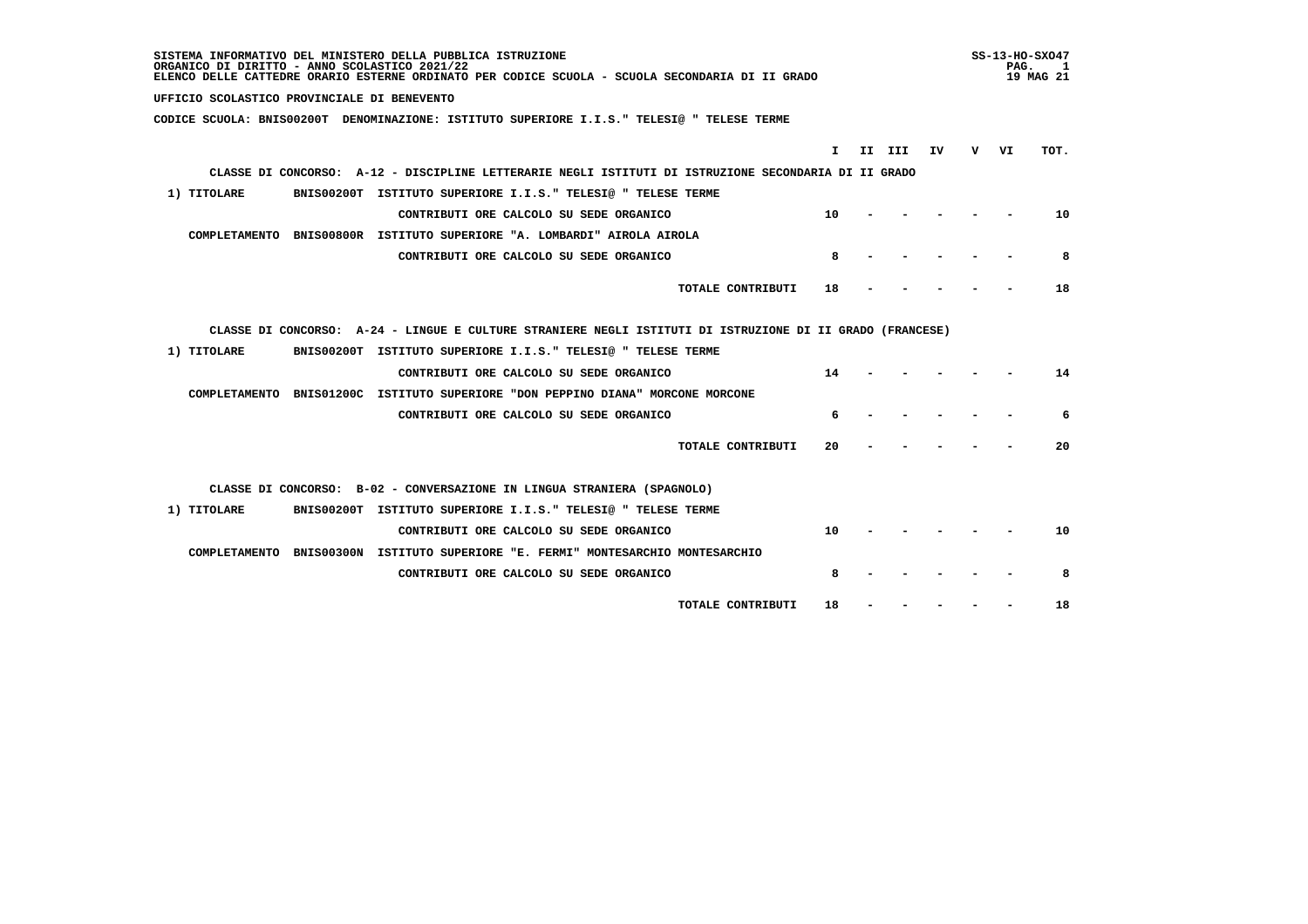| SISTEMA INFORMATIVO DEL MINISTERO DELLA PUBBLICA ISTRUZIONE<br>ORGANICO DI DIRITTO - ANNO SCOLASTICO 2021/22<br>ELENCO DELLE CATTEDRE ORARIO ESTERNE ORDINATO PER CODICE SCUOLA - SCUOLA SECONDARIA DI II GRADO |     | SS-13-HO-SXO47<br>PAG. | 19 MAG 21 |
|-----------------------------------------------------------------------------------------------------------------------------------------------------------------------------------------------------------------|-----|------------------------|-----------|
| UFFICIO SCOLASTICO PROVINCIALE DI BENEVENTO                                                                                                                                                                     |     |                        |           |
| CODICE SCUOLA: BNIS00300N DENOMINAZIONE: ISTITUTO SUPERIORE "E. FERMI" MONTESARCHIO MONTESARCHIO                                                                                                                |     |                        |           |
| II III<br>IV<br>I.                                                                                                                                                                                              | v — | VI                     | TOT.      |
| CLASSE DI CONCORSO: A-17 - DISEGNO E STORIA DELL'ARTE NEGLI ISTITUTI DI ISTRUZIONE SECONDARIA DI II GRADO                                                                                                       |     |                        |           |
| BNIS00300N ISTITUTO SUPERIORE "E. FERMI" MONTESARCHIO MONTESARCHIO                                                                                                                                              |     |                        |           |
| 1) TITOLARE                                                                                                                                                                                                     |     |                        |           |
| CONTRIBUTI ORE CALCOLO SU SEDE ORGANICO<br>14                                                                                                                                                                   |     |                        | 14        |
| COMPLETAMENTO BNIS00200T ISTITUTO SUPERIORE I.I.S." TELESI@ " TELESE TERME                                                                                                                                      |     |                        |           |
| CONTRIBUTI ORE CALCOLO SU SEDE ORGANICO<br>4                                                                                                                                                                    |     |                        | 4         |
| TOTALE CONTRIBUTI<br>18                                                                                                                                                                                         |     |                        | 18        |
|                                                                                                                                                                                                                 |     |                        |           |
| CLASSE DI CONCORSO: A-24 - LINGUE E CULTURE STRANIERE NEGLI ISTITUTI DI ISTRUZIONE DI II GRADO (FRANCESE)                                                                                                       |     |                        |           |
| 1) TITOLARE<br>BNIS00300N ISTITUTO SUPERIORE "E. FERMI" MONTESARCHIO MONTESARCHIO                                                                                                                               |     |                        |           |
| 15<br>CONTRIBUTI ORE CALCOLO SU SEDE ORGANICO                                                                                                                                                                   |     |                        | 15        |
| COMPLETAMENTO BNIS02600A ISTITUTO SUPERIORE ALDO MORO MONTESARCHIO                                                                                                                                              |     |                        |           |
| 3<br>CONTRIBUTI ORE CALCOLO SU SEDE ORGANICO                                                                                                                                                                    |     |                        | 3         |
| TOTALE CONTRIBUTI<br>18                                                                                                                                                                                         |     |                        | 18        |
|                                                                                                                                                                                                                 |     |                        |           |
| CLASSE DI CONCORSO: A-24 - LINGUE E CULTURE STRANIERE NEGLI ISTITUTI DI ISTRUZIONE DI II GRADO (INGLESE)                                                                                                        |     |                        |           |
| 1) TITOLARE<br>BNIS00300N ISTITUTO SUPERIORE "E. FERMI" MONTESARCHIO MONTESARCHIO                                                                                                                               |     |                        |           |
| 10<br>CONTRIBUTI ORE CALCOLO SU SEDE ORGANICO                                                                                                                                                                   |     |                        | 10        |
| COMPLETAMENTO BNPM02000T IST. MAG. LICEO STATALE "G. GUACCI" BENEVENTO BENEVENTO                                                                                                                                |     |                        |           |
| 8<br>CONTRIBUTI ORE CALCOLO SU SEDE ORGANICO                                                                                                                                                                    |     |                        | 8         |
| TOTALE CONTRIBUTI<br>18                                                                                                                                                                                         |     |                        | 18        |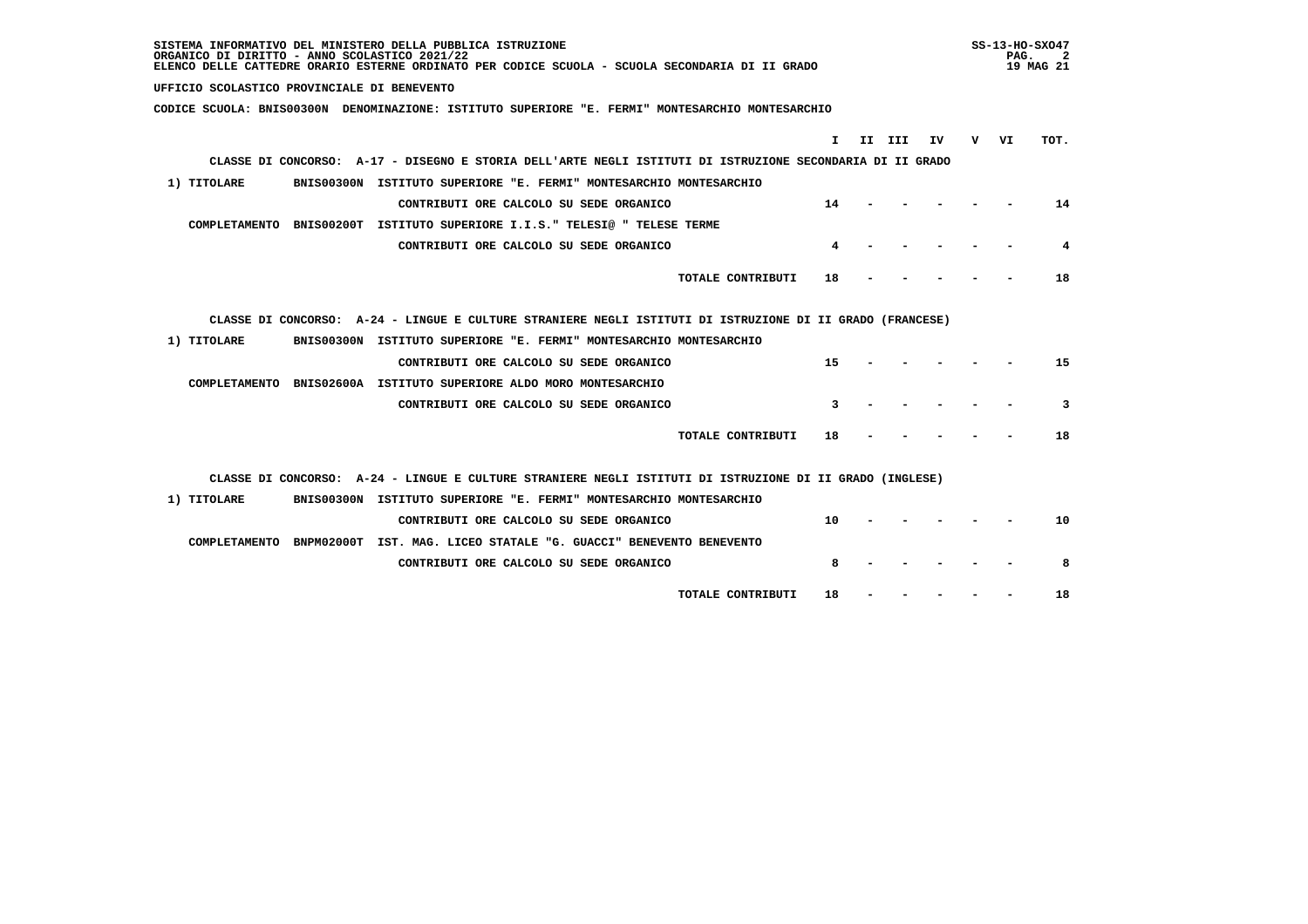| SISTEMA INFORMATIVO DEL MINISTERO DELLA PUBBLICA ISTRUZIONE<br>ORGANICO DI DIRITTO - ANNO SCOLASTICO 2021/22<br>ELENCO DELLE CATTEDRE ORARIO ESTERNE ORDINATO PER CODICE SCUOLA - SCUOLA SECONDARIA DI II GRADO |    |    |     |    |   | PAG. | $SS-13-HO-SXO47$<br>19 MAG 21 |
|-----------------------------------------------------------------------------------------------------------------------------------------------------------------------------------------------------------------|----|----|-----|----|---|------|-------------------------------|
| UFFICIO SCOLASTICO PROVINCIALE DI BENEVENTO                                                                                                                                                                     |    |    |     |    |   |      |                               |
| DENOMINAZIONE: ISTITUTO SUPERIORE "E. FERMI" MONTESARCHIO MONTESARCHIO<br>CODICE SCUOLA: BNIS00300N                                                                                                             |    |    |     |    |   |      |                               |
|                                                                                                                                                                                                                 |    | II | III | TV | v | VI   | TOT.                          |
| CLASSE DI CONCORSO: B-02 - CONVERSAZIONE IN LINGUA STRANIERA (INGLESE)                                                                                                                                          |    |    |     |    |   |      |                               |
| 1) TITOLARE<br>BNIS00300N<br>ISTITUTO SUPERIORE "E. FERMI" MONTESARCHIO MONTESARCHIO                                                                                                                            |    |    |     |    |   |      |                               |
| CONTRIBUTI ORE CALCOLO SU SEDE ORGANICO                                                                                                                                                                         | 10 |    |     |    |   |      | 10                            |
| BNIS00200T<br>ISTITUTO SUPERIORE I.I.S." TELESI@ " TELESE TERME<br>COMPLETAMENTO                                                                                                                                |    |    |     |    |   |      |                               |
| CONTRIBUTI ORE CALCOLO SU SEDE ORGANICO                                                                                                                                                                         | 8  |    |     |    |   |      | 8                             |
| TOTALE CONTRIBUTI                                                                                                                                                                                               | 18 |    |     |    |   |      | 18                            |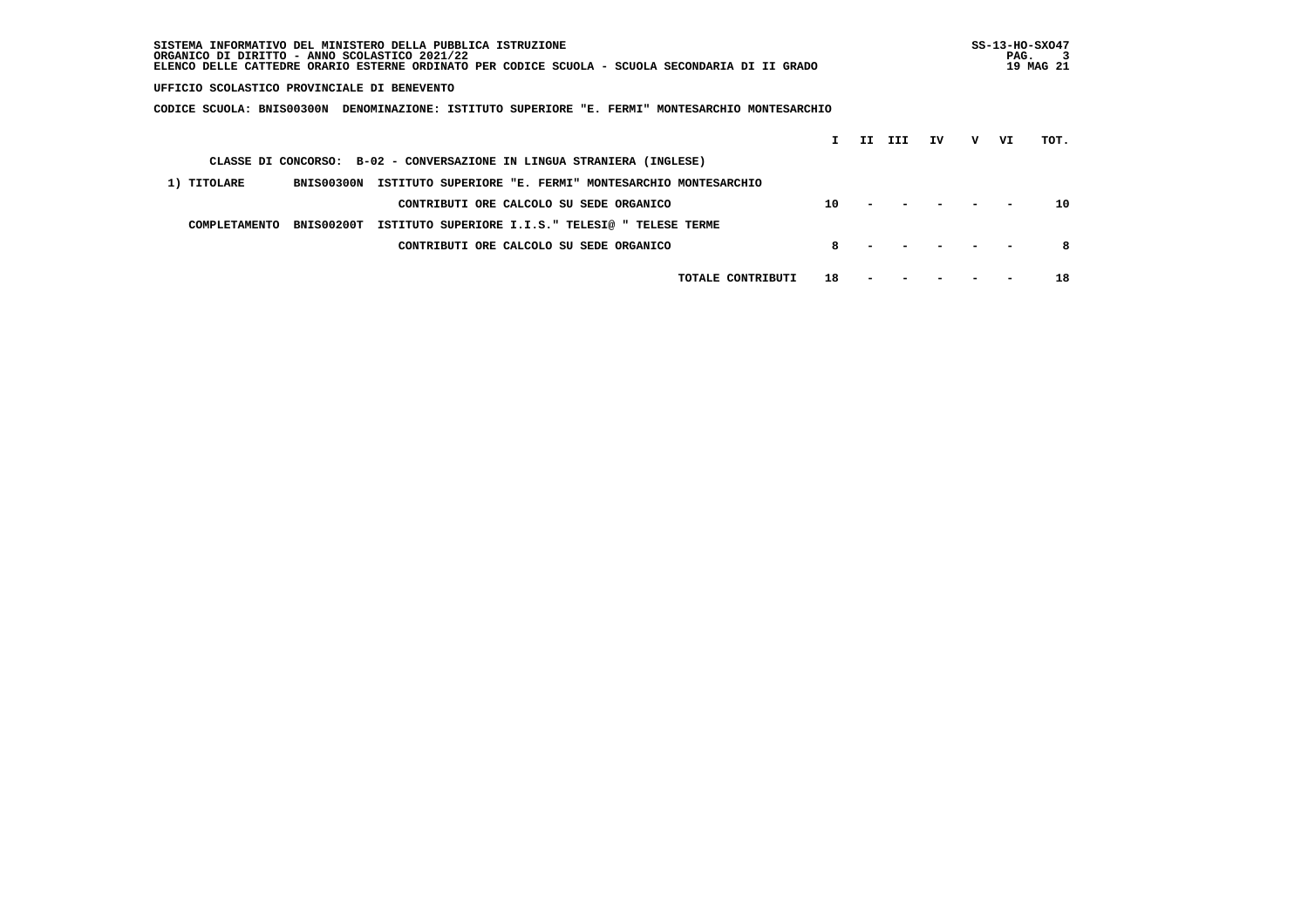| SISTEMA INFORMATIVO DEL MINISTERO DELLA PUBBLICA ISTRUZIONE<br>ORGANICO DI DIRITTO - ANNO SCOLASTICO 2021/22<br>ELENCO DELLE CATTEDRE ORARIO ESTERNE ORDINATO PER CODICE SCUOLA - SCUOLA SECONDARIA DI II GRADO |   | $SS-13-HO-SXO47$<br>PAG.<br>19 MAG 21 |      |
|-----------------------------------------------------------------------------------------------------------------------------------------------------------------------------------------------------------------|---|---------------------------------------|------|
| UFFICIO SCOLASTICO PROVINCIALE DI BENEVENTO                                                                                                                                                                     |   |                                       |      |
| CODICE SCUOLA: BNIS00400D DENOMINAZIONE: ISTITUTO SUPERIORE "E. MEDI" SAN BARTOLOMEO IN GALDO SAN BARTO                                                                                                         |   |                                       |      |
| II III<br>I.<br>ΙV                                                                                                                                                                                              | v | VI                                    | TOT. |
| CLASSE DI CONCORSO: A-12 - DISCIPLINE LETTERARIE NEGLI ISTITUTI DI ISTRUZIONE SECONDARIA DI II GRADO                                                                                                            |   |                                       |      |
| 1) TITOLARE<br>BNIS00400D ISTITUTO SUPERIORE "E. MEDI" SAN BARTOLOMEO IN GALDO SAN BARTO                                                                                                                        |   |                                       |      |
| 14<br>CONTRIBUTI ORE CALCOLO SU SEDE ORGANICO                                                                                                                                                                   |   |                                       | 14   |
| COMPLETAMENTO BNRA00450T CORSO SERALE IST.PROF.AGR.AMB. S.BARTOLOMEO IN GALDO                                                                                                                                   |   |                                       |      |
| (IP01) SER.ZI AGRIC. S.PO RUR.LE BIEN. TRIEN.<br>4                                                                                                                                                              |   |                                       | 4    |
| TOTALE CONTRIBUTI<br>18                                                                                                                                                                                         |   |                                       | 18   |
|                                                                                                                                                                                                                 |   |                                       |      |
| CLASSE DI CONCORSO: A-17 - DISEGNO E STORIA DELL'ARTE NEGLI ISTITUTI DI ISTRUZIONE SECONDARIA DI II GRADO                                                                                                       |   |                                       |      |
| 1) TITOLARE<br>BNIS00400D ISTITUTO SUPERIORE "E. MEDI" SAN BARTOLOMEO IN GALDO SAN BARTO                                                                                                                        |   |                                       |      |
| 12<br>CONTRIBUTI ORE CALCOLO SU SEDE ORGANICO                                                                                                                                                                   |   |                                       | 12   |
| COMPLETAMENTO BNPS010006 LIC. SCIENT. "G.RUMMO" BENEVENTO BENEVENTO                                                                                                                                             |   |                                       |      |
| 6<br>CONTRIBUTI ORE CALCOLO SU SEDE ORGANICO                                                                                                                                                                    |   |                                       | 6    |
| TOTALE CONTRIBUTI<br>18                                                                                                                                                                                         |   |                                       | 18   |
| CLASSE DI CONCORSO: A-24 - LINGUE E CULTURE STRANIERE NEGLI ISTITUTI DI ISTRUZIONE DI II GRADO (SPAGNOLO)                                                                                                       |   |                                       |      |
| BNIS00400D ISTITUTO SUPERIORE "E. MEDI" SAN BARTOLOMEO IN GALDO SAN BARTO<br>1) TITOLARE                                                                                                                        |   |                                       |      |
| CONTRIBUTI ORE CALCOLO SU SEDE ORGANICO<br>q                                                                                                                                                                    |   |                                       | 9    |
| COMPLETAMENTO BNPM02000T IST. MAG. LICEO STATALE "G. GUACCI" BENEVENTO BENEVENTO                                                                                                                                |   |                                       |      |
| 9<br>CONTRIBUTI ORE CALCOLO SU SEDE ORGANICO                                                                                                                                                                    |   |                                       | 9    |
| TOTALE CONTRIBUTI<br>18                                                                                                                                                                                         |   |                                       | 18   |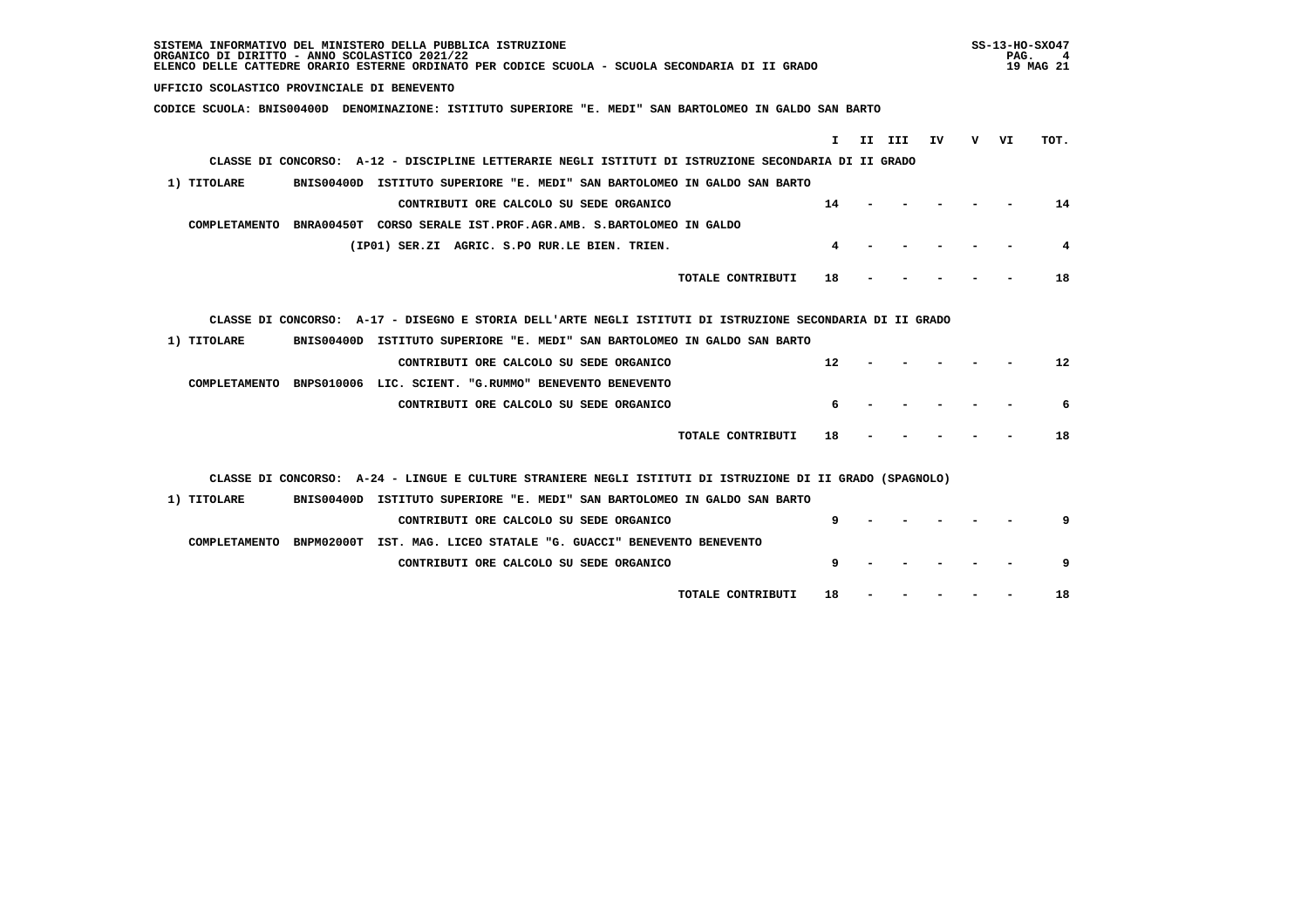| SISTEMA INFORMATIVO DEL MINISTERO DELLA PUBBLICA ISTRUZIONE<br>ORGANICO DI DIRITTO - ANNO SCOLASTICO 2021/22<br>ELENCO DELLE CATTEDRE ORARIO ESTERNE ORDINATO PER CODICE SCUOLA - SCUOLA SECONDARIA DI II GRADO |              |        |    |    | PAG. | $SS-13-HO-SXO47$<br>5<br>19 MAG 21 |
|-----------------------------------------------------------------------------------------------------------------------------------------------------------------------------------------------------------------|--------------|--------|----|----|------|------------------------------------|
| UFFICIO SCOLASTICO PROVINCIALE DI BENEVENTO                                                                                                                                                                     |              |        |    |    |      |                                    |
| CODICE SCUOLA: BNIS00400D DENOMINAZIONE: ISTITUTO SUPERIORE "E. MEDI" SAN BARTOLOMEO IN GALDO SAN BARTO                                                                                                         |              |        |    |    |      |                                    |
|                                                                                                                                                                                                                 | T.           |        |    |    |      |                                    |
|                                                                                                                                                                                                                 |              | II III | IV | v. | VI   | TOT.                               |
| CLASSE DI CONCORSO: A-41 - SCIENZE E TECNOLOGIE INFORMATICHE                                                                                                                                                    |              |        |    |    |      |                                    |
| 1) TITOLARE<br>BNIS00400D ISTITUTO SUPERIORE "E. MEDI" SAN BARTOLOMEO IN GALDO SAN BARTO                                                                                                                        |              |        |    |    |      |                                    |
| CONTRIBUTI ORE CALCOLO SU SEDE ORGANICO                                                                                                                                                                         | 14           |        |    |    |      | 14                                 |
| COMPLETAMENTO BNIS014004 ISTITUTO SUPERIORE "G. ALBERTI" BENEVENTO BENEVENTO                                                                                                                                    |              |        |    |    |      |                                    |
| CONTRIBUTI ORE CALCOLO SU SEDE ORGANICO                                                                                                                                                                         | 4            |        |    |    |      | 4                                  |
| TOTALE CONTRIBUTI                                                                                                                                                                                               | 18           |        |    |    |      | 18                                 |
| CLASSE DI CONCORSO: A-46 - SCIENZE GIURIDICO-ECONOMICHE                                                                                                                                                         |              |        |    |    |      |                                    |
| 1) TITOLARE<br>BNIS00400D ISTITUTO SUPERIORE "E. MEDI" SAN BARTOLOMEO IN GALDO SAN BARTO                                                                                                                        |              |        |    |    |      |                                    |
| CONTRIBUTI ORE CALCOLO SU SEDE ORGANICO                                                                                                                                                                         | 15           |        |    |    |      | 15                                 |
| COMPLETAMENTO BNRA00450T CORSO SERALE IST.PROF.AGR.AMB. S.BARTOLOMEO IN GALDO                                                                                                                                   |              |        |    |    |      |                                    |
| (IP01) SER.ZI AGRIC. S.PO RUR.LE BIEN. TRIEN.                                                                                                                                                                   | $\mathbf{z}$ |        |    |    |      | $\mathbf{2}$                       |
| TOTALE CONTRIBUTI                                                                                                                                                                                               | 17           |        |    |    |      | 17                                 |
| CLASSE DI CONCORSO: A-50 - SCIENZE NATURALI, CHIMICHE E BIOLOGICHE                                                                                                                                              |              |        |    |    |      |                                    |
| 1) TITOLARE<br>BNIS00400D ISTITUTO SUPERIORE "E. MEDI" SAN BARTOLOMEO IN GALDO SAN BARTO                                                                                                                        |              |        |    |    |      |                                    |
| CONTRIBUTI ORE CALCOLO SU SEDE ORGANICO                                                                                                                                                                         | q            |        |    |    |      | 9                                  |
| COMPLETAMENTO BNPC02000N LIC. CLAS. "P. GIANNONE BENEVENTO BENEVENTO                                                                                                                                            |              |        |    |    |      |                                    |
| CONTRIBUTI ORE CALCOLO SU SEDE ORGANICO                                                                                                                                                                         | 9            |        |    |    |      | 9                                  |
|                                                                                                                                                                                                                 |              |        |    |    |      |                                    |
| TOTALE CONTRIBUTI                                                                                                                                                                                               | 18           |        |    |    |      | 18                                 |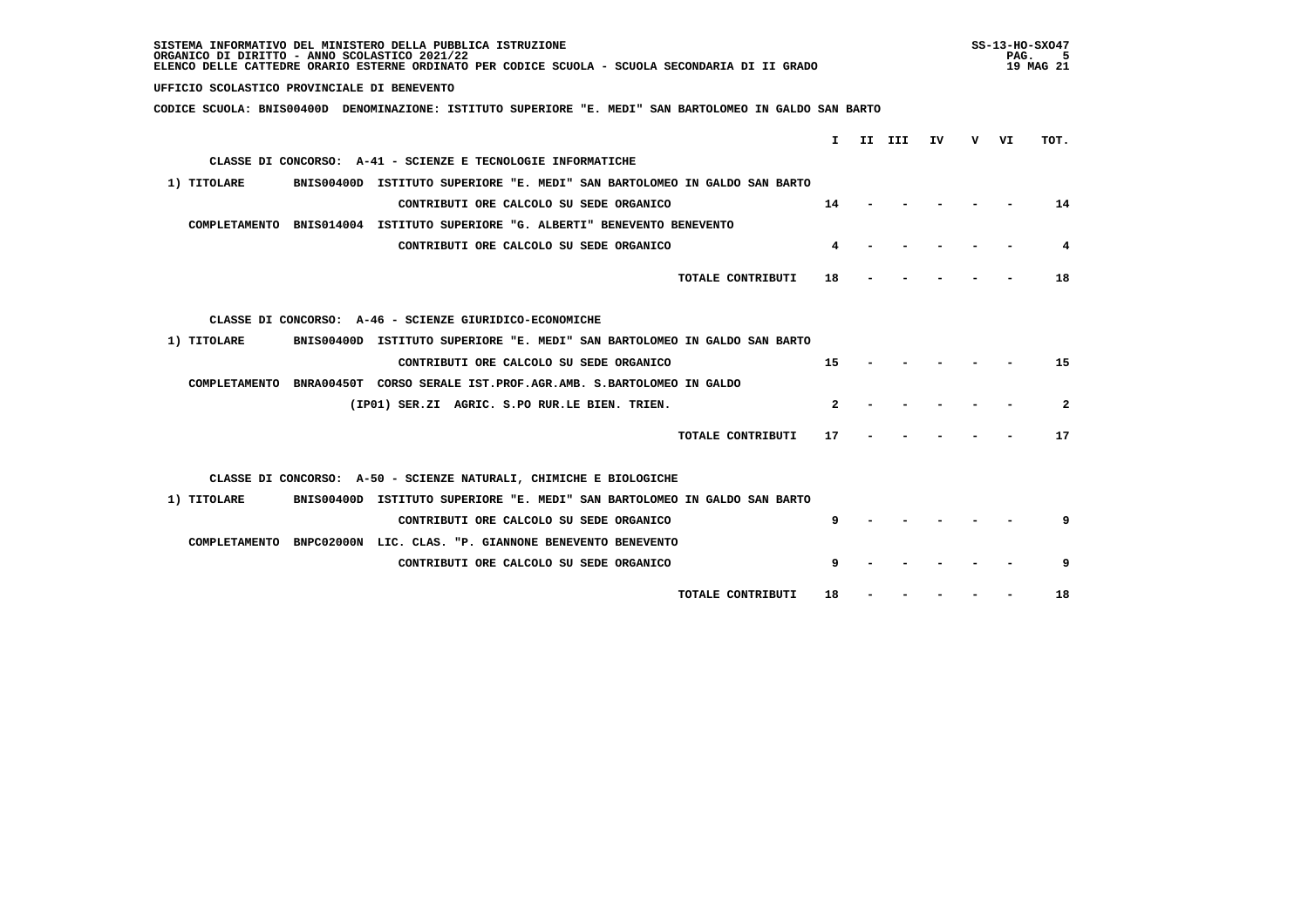| SISTEMA INFORMATIVO DEL MINISTERO DELLA PUBBLICA ISTRUZIONE<br>ORGANICO DI DIRITTO - ANNO SCOLASTICO 2021/22<br>ELENCO DELLE CATTEDRE ORARIO ESTERNE ORDINATO PER CODICE SCUOLA - SCUOLA SECONDARIA DI II GRADO |   | $SS-13-HO-SXO47$<br>PAG. | 6<br>19 MAG 21 |
|-----------------------------------------------------------------------------------------------------------------------------------------------------------------------------------------------------------------|---|--------------------------|----------------|
| UFFICIO SCOLASTICO PROVINCIALE DI BENEVENTO                                                                                                                                                                     |   |                          |                |
| CODICE SCUOLA: BNIS00400D<br>DENOMINAZIONE: ISTITUTO SUPERIORE "E. MEDI" SAN BARTOLOMEO IN GALDO SAN BARTO                                                                                                      |   |                          |                |
| II.<br>III<br>ΙV                                                                                                                                                                                                | v | VI                       | TOT.           |
| CLASSE DI CONCORSO: A-54 - STORIA DELL'ARTE                                                                                                                                                                     |   |                          |                |
| 1) TITOLARE<br>BNIS00400D<br>ISTITUTO SUPERIORE "E. MEDI" SAN BARTOLOMEO IN GALDO SAN BARTO                                                                                                                     |   |                          |                |
| 12<br>CONTRIBUTI ORE CALCOLO SU SEDE ORGANICO                                                                                                                                                                   |   |                          | 12             |
| BNPC02000N<br>LIC. CLAS. "P. GIANNONE BENEVENTO BENEVENTO<br>COMPLETAMENTO                                                                                                                                      |   |                          |                |
| CONTRIBUTI ORE CALCOLO SU SEDE ORGANICO<br>б.                                                                                                                                                                   |   |                          | 6              |
| 18<br>TOTALE CONTRIBUTI                                                                                                                                                                                         |   |                          | 18             |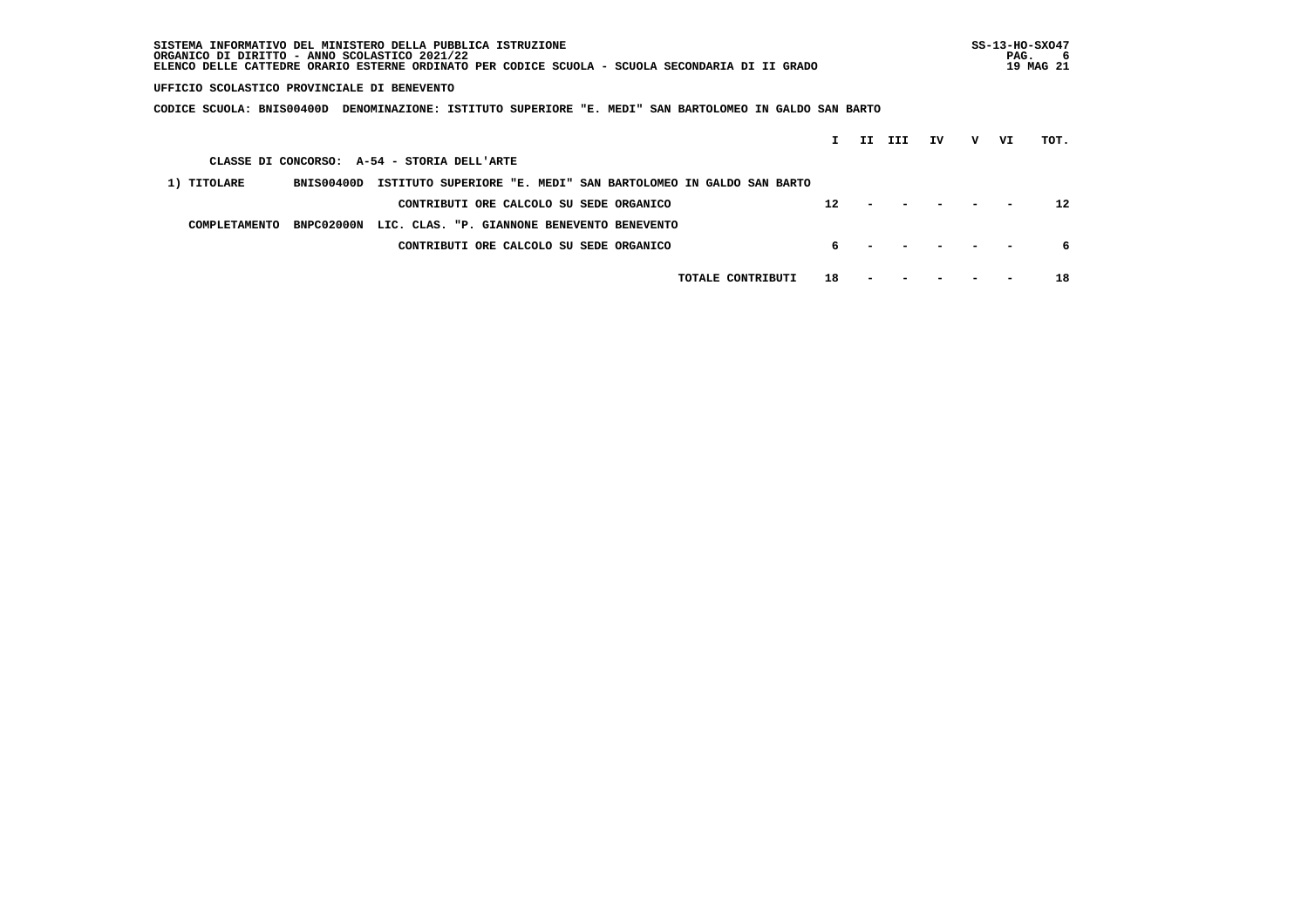| SISTEMA INFORMATIVO DEL MINISTERO DELLA PUBBLICA ISTRUZIONE<br>ORGANICO DI DIRITTO - ANNO SCOLASTICO 2021/22<br>ELENCO DELLE CATTEDRE ORARIO ESTERNE ORDINATO PER CODICE SCUOLA - SCUOLA SECONDARIA DI II GRADO |     | PAG. | SS-13-HO-SX047<br>7<br>19 MAG 21 |
|-----------------------------------------------------------------------------------------------------------------------------------------------------------------------------------------------------------------|-----|------|----------------------------------|
| UFFICIO SCOLASTICO PROVINCIALE DI BENEVENTO                                                                                                                                                                     |     |      |                                  |
| CODICE SCUOLA: BNIS00800R DENOMINAZIONE: ISTITUTO SUPERIORE "A. LOMBARDI" AIROLA AIROLA                                                                                                                         |     |      |                                  |
| I.<br>II III<br>IV.                                                                                                                                                                                             | v — | VI   | TOT.                             |
| CLASSE DI CONCORSO: A-24 - LINGUE E CULTURE STRANIERE NEGLI ISTITUTI DI ISTRUZIONE DI II GRADO (TEDESCO)                                                                                                        |     |      |                                  |
|                                                                                                                                                                                                                 |     |      |                                  |
| 1) TITOLARE<br>BNIS00800R ISTITUTO SUPERIORE "A. LOMBARDI" AIROLA AIROLA                                                                                                                                        |     |      |                                  |
| 15<br>CONTRIBUTI ORE CALCOLO SU SEDE ORGANICO                                                                                                                                                                   |     |      | 15                               |
| COMPLETAMENTO BNIS013008 ISTITUTO SUPERIORE "A.M.DE' LIGUORI" S.AGATA DE' GOTI SANT'AGA                                                                                                                         |     |      |                                  |
| CONTRIBUTI ORE CALCOLO SU SEDE ORGANICO<br>4                                                                                                                                                                    |     |      | 4                                |
| TOTALE CONTRIBUTI<br>19                                                                                                                                                                                         |     |      | 19                               |
| CLASSE DI CONCORSO: A-44 - SCIENZE E TECNOLOGIE TESSILI, DELL'ABBIGLIAMENTO E DELLA MODA                                                                                                                        |     |      |                                  |
| 1) TITOLARE<br>BNIS00800R ISTITUTO SUPERIORE "A. LOMBARDI" AIROLA AIROLA                                                                                                                                        |     |      |                                  |
| CONTRIBUTI ORE CALCOLO SU SEDE ORGANICO<br>14                                                                                                                                                                   |     |      | 14                               |
| COMPLETAMENTO BNRI027506 CORSO SERALE I.P.IND. E ART. "L.PALMIERI" BENEVENTO                                                                                                                                    |     |      |                                  |
| (IPTS) PRODUZIONI TESSILI SARTORIALI - OPZIONE                                                                                                                                                                  |     |      | 6                                |
| TOTALE CONTRIBUTI<br>14                                                                                                                                                                                         |     |      | 20                               |
| CLASSE DI CONCORSO: A-45 - SCIENZE ECONOMICO-AZIENDALI                                                                                                                                                          |     |      |                                  |
| 1) TITOLARE<br>BNIS00800R ISTITUTO SUPERIORE "A. LOMBARDI" AIROLA AIROLA                                                                                                                                        |     |      |                                  |
| $12 \overline{ }$<br>CONTRIBUTI ORE CALCOLO SU SEDE ORGANICO                                                                                                                                                    |     |      | 12                               |
| COMPLETAMENTO BNIS013008 ISTITUTO SUPERIORE "A.M.DE' LIGUORI" S.AGATA DE' GOTI SANT'AGA                                                                                                                         |     |      |                                  |
| CONTRIBUTI ORE CALCOLO SU SEDE ORGANICO<br>6                                                                                                                                                                    |     |      | 6                                |
| TOTALE CONTRIBUTI<br>18                                                                                                                                                                                         |     |      | 18                               |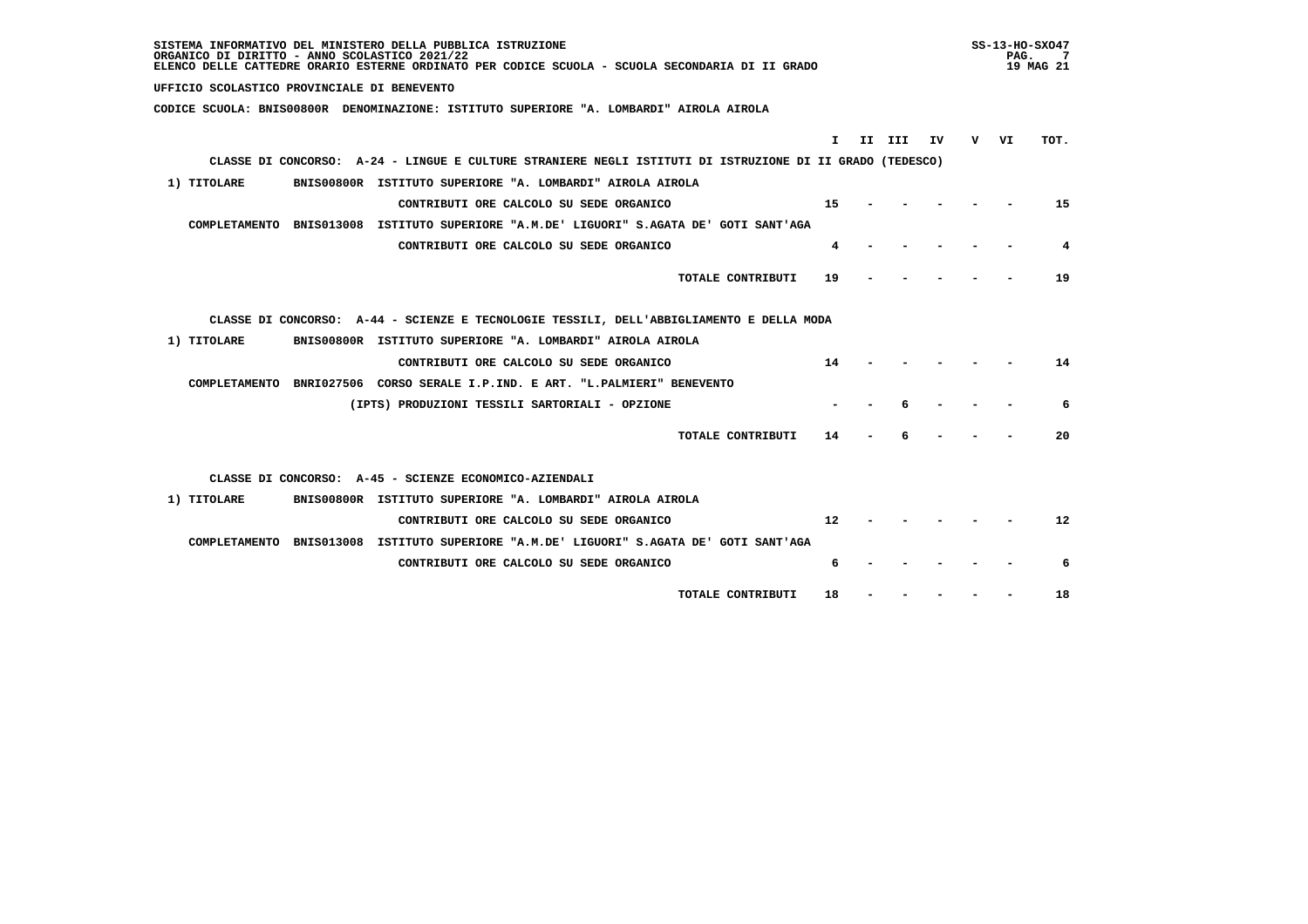| SISTEMA INFORMATIVO DEL MINISTERO DELLA PUBBLICA ISTRUZIONE<br>ORGANICO DI DIRITTO - ANNO SCOLASTICO 2021/22<br>ELENCO DELLE CATTEDRE ORARIO ESTERNE ORDINATO PER CODICE SCUOLA - SCUOLA SECONDARIA DI II GRADO |    |        |     |     | PAG. | $SS-13-HO-SXO47$<br>8<br>19 MAG 21 |
|-----------------------------------------------------------------------------------------------------------------------------------------------------------------------------------------------------------------|----|--------|-----|-----|------|------------------------------------|
| UFFICIO SCOLASTICO PROVINCIALE DI BENEVENTO                                                                                                                                                                     |    |        |     |     |      |                                    |
| CODICE SCUOLA: BNIS00800R DENOMINAZIONE: ISTITUTO SUPERIORE "A. LOMBARDI" AIROLA AIROLA                                                                                                                         |    |        |     |     |      |                                    |
|                                                                                                                                                                                                                 | I. | II III |     |     |      | TOT.                               |
| CLASSE DI CONCORSO: A-53 - STORIA DELLA MUSICA                                                                                                                                                                  |    |        | IV. | V – | VI   |                                    |
|                                                                                                                                                                                                                 |    |        |     |     |      |                                    |
| BNIS00800R ISTITUTO SUPERIORE "A. LOMBARDI" AIROLA AIROLA<br>1)*TITOLARE                                                                                                                                        |    |        |     |     |      |                                    |
| (LI13) MUSICALE E COREUTICO - SEZ. MUSICALE                                                                                                                                                                     | 10 |        |     |     |      | 10                                 |
| COMPLETAMENTO BNIS022003 ISTITUTO SUPERIORE "M. CARAFA - N. GIUSTINIANI" CERRETO S. CER                                                                                                                         |    |        |     |     |      |                                    |
| (LI13) MUSICALE E COREUTICO - SEZ. MUSICALE                                                                                                                                                                     | 8  |        |     |     |      | 8                                  |
| TOTALE CONTRIBUTI                                                                                                                                                                                               | 18 |        |     |     |      | 18                                 |
|                                                                                                                                                                                                                 |    |        |     |     |      |                                    |
| CLASSE DI CONCORSO: A-63 - TECNOLOGIE MUSICALI                                                                                                                                                                  |    |        |     |     |      |                                    |
| 1) *TITOLARE<br>BNIS00800R ISTITUTO SUPERIORE "A. LOMBARDI" AIROLA AIROLA                                                                                                                                       |    |        |     |     |      |                                    |
| (LI13) MUSICALE E COREUTICO - SEZ. MUSICALE                                                                                                                                                                     | 10 |        |     |     |      | 10                                 |
| COMPLETAMENTO BNIS022003 ISTITUTO SUPERIORE "M. CARAFA - N. GIUSTINIANI" CERRETO S. CER                                                                                                                         |    |        |     |     |      |                                    |
| (LI13) MUSICALE E COREUTICO - SEZ. MUSICALE                                                                                                                                                                     | 8  |        |     |     |      | 8                                  |
| TOTALE CONTRIBUTI                                                                                                                                                                                               | 18 |        |     |     |      | 18                                 |
|                                                                                                                                                                                                                 |    |        |     |     |      |                                    |
| CLASSE DI CONCORSO: A-64 - TEORIA, ANALISI E COMPOSIZIONE                                                                                                                                                       |    |        |     |     |      |                                    |
| BNIS00800R ISTITUTO SUPERIORE "A. LOMBARDI" AIROLA AIROLA<br>1)*TITOLARE                                                                                                                                        |    |        |     |     |      |                                    |
| (LI13) MUSICALE E COREUTICO - SEZ. MUSICALE                                                                                                                                                                     | 15 |        |     |     |      | 15                                 |
| COMPLETAMENTO BNPM02000T IST. MAG. LICEO STATALE "G. GUACCI" BENEVENTO BENEVENTO                                                                                                                                |    |        |     |     |      |                                    |
| (LI13) MUSICALE E COREUTICO - SEZ. MUSICALE                                                                                                                                                                     | 3  |        |     |     |      | 3                                  |
| TOTALE CONTRIBUTI                                                                                                                                                                                               | 18 |        |     |     |      | 18                                 |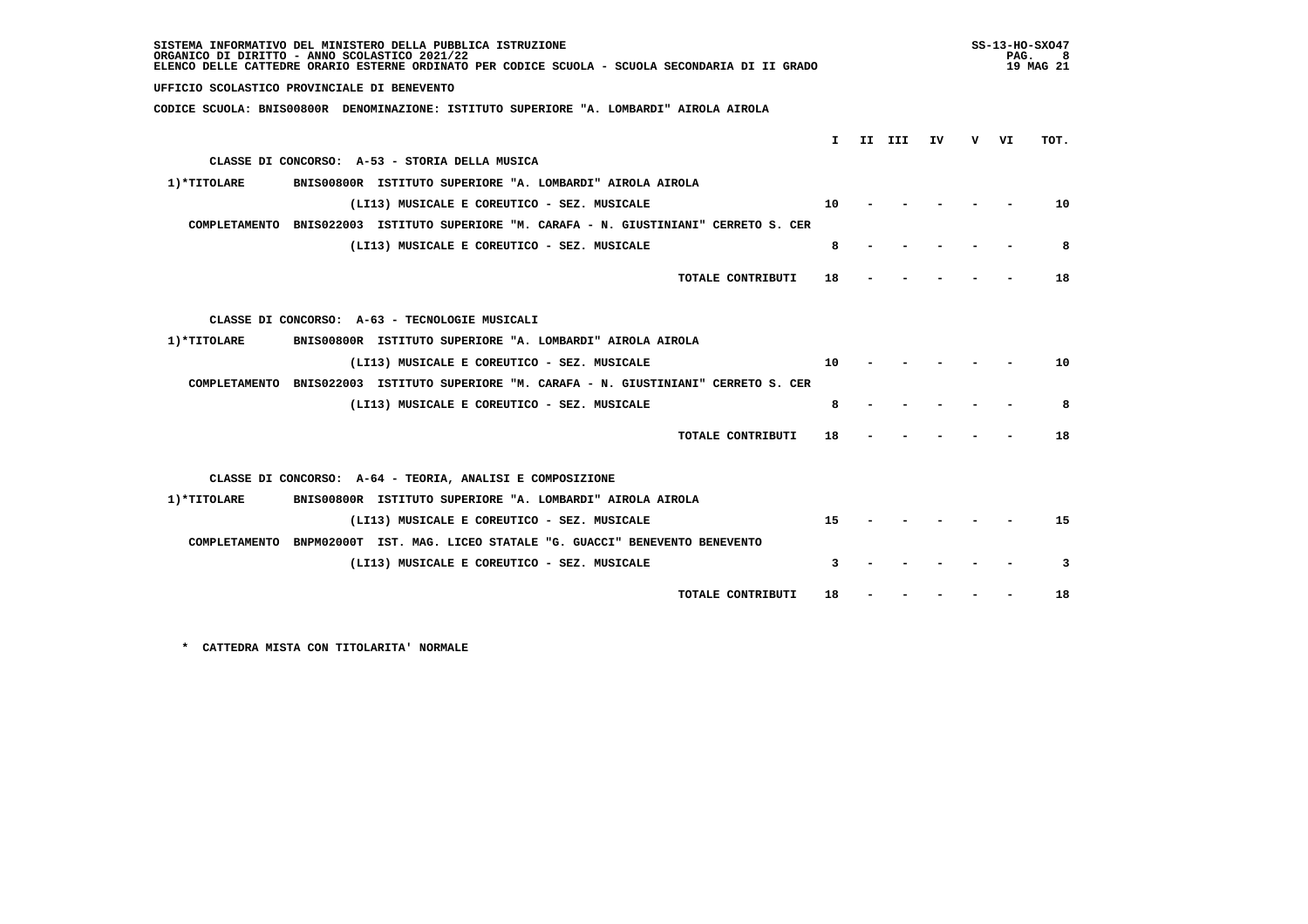| SISTEMA INFORMATIVO DEL MINISTERO DELLA PUBBLICA ISTRUZIONE<br>ORGANICO DI DIRITTO - ANNO SCOLASTICO 2021/22<br>ELENCO DELLE CATTEDRE ORARIO ESTERNE ORDINATO PER CODICE SCUOLA - SCUOLA SECONDARIA DI II GRADO |    |     |     |    |   | PAG. | $SS-13-HO-SXO47$<br>-9<br>19 MAG 21 |
|-----------------------------------------------------------------------------------------------------------------------------------------------------------------------------------------------------------------|----|-----|-----|----|---|------|-------------------------------------|
| UFFICIO SCOLASTICO PROVINCIALE DI BENEVENTO                                                                                                                                                                     |    |     |     |    |   |      |                                     |
| CODICE SCUOLA: BNIS00800R<br>DENOMINAZIONE: ISTITUTO SUPERIORE "A. LOMBARDI" AIROLA AIROLA                                                                                                                      |    |     |     |    |   |      |                                     |
|                                                                                                                                                                                                                 |    | II. | III | IV | v | VI   | TOT.                                |
| CLASSE DI CONCORSO: B-15 - LABORATORI DI SCIENZE E TECNOLOGIE ELETTRICHE ED ELETTRONICHE                                                                                                                        |    |     |     |    |   |      |                                     |
| 1) TITOLARE<br>BNIS00800R<br>ISTITUTO SUPERIORE "A. LOMBARDI" AIROLA AIROLA                                                                                                                                     |    |     |     |    |   |      |                                     |
| CONTRIBUTI ORE CALCOLO SU SEDE ORGANICO                                                                                                                                                                         | 13 |     |     |    |   |      | 13                                  |
| CORSO SERALE I.P.IND. E ART. AIROLA<br>BNRI00850R<br>COMPLETAMENTO                                                                                                                                              |    |     |     |    |   |      |                                     |
| (IPMM) MAN.NE DEI MEZZI DI TRASPORTO - OPZIONE                                                                                                                                                                  |    |     |     |    |   |      |                                     |
| TOTALE CONTRIBUTI                                                                                                                                                                                               | 13 |     |     |    |   |      | 16                                  |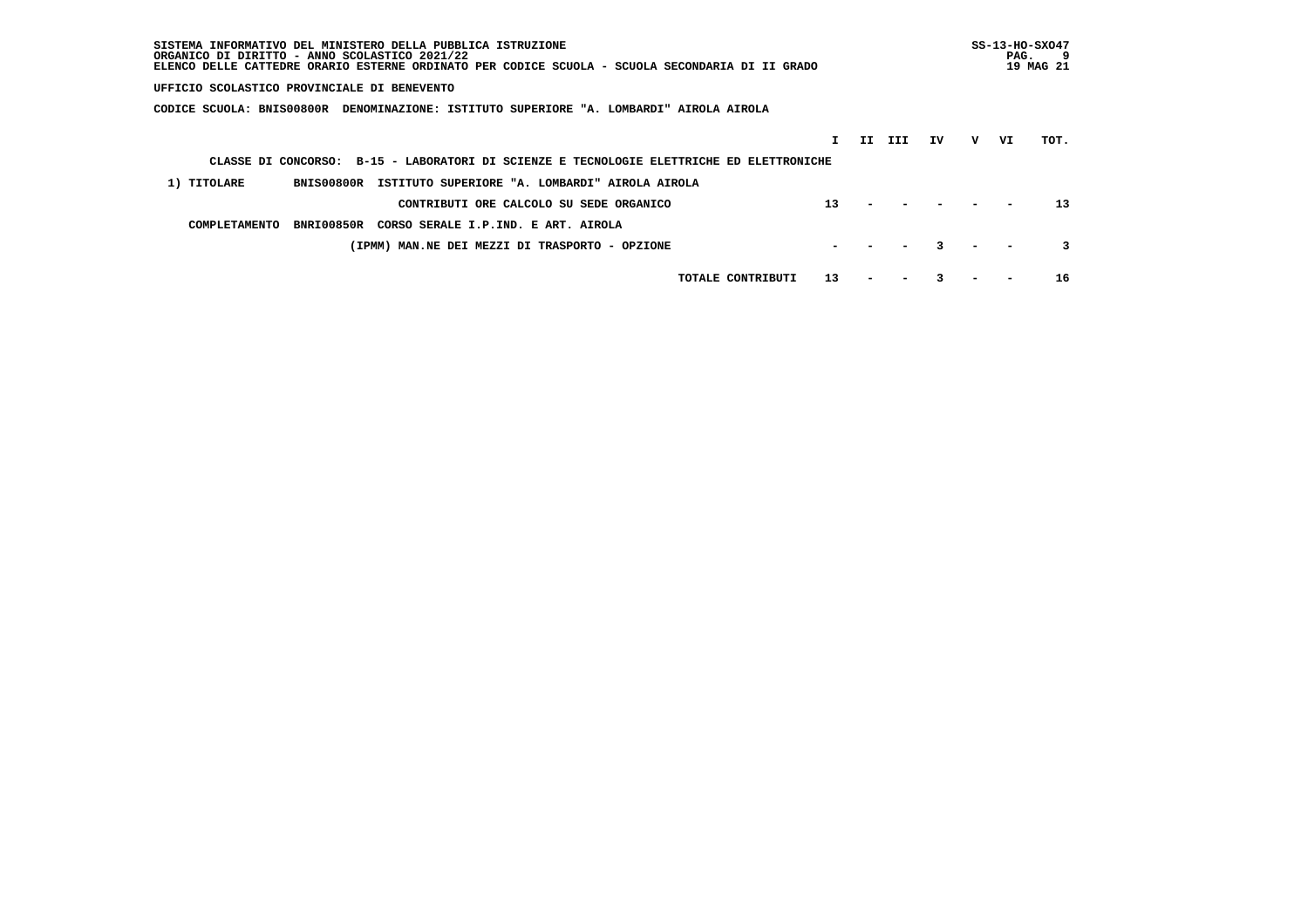| SISTEMA INFORMATIVO DEL MINISTERO DELLA PUBBLICA ISTRUZIONE<br>ORGANICO DI DIRITTO - ANNO SCOLASTICO 2021/22<br>ELENCO DELLE CATTEDRE ORARIO ESTERNE ORDINATO PER CODICE SCUOLA - SCUOLA SECONDARIA DI II GRADO |    |        |    |     |    | $SS-13-HO-SXO47$<br>PAG.<br><b>10</b><br>19 MAG 21 |
|-----------------------------------------------------------------------------------------------------------------------------------------------------------------------------------------------------------------|----|--------|----|-----|----|----------------------------------------------------|
| UFFICIO SCOLASTICO PROVINCIALE DI BENEVENTO                                                                                                                                                                     |    |        |    |     |    |                                                    |
| CODICE SCUOLA: BNIS01100L DENOMINAZIONE: ISTITUTO SUPERIORE "VIRGILIO" BENEVENTO                                                                                                                                |    |        |    |     |    |                                                    |
|                                                                                                                                                                                                                 | I. | II III | IV | v – | VI | TOT.                                               |
| CLASSE DI CONCORSO: A-13 - DISCIPLINE LETTERARIE, LATINO E GRECO                                                                                                                                                |    |        |    |     |    |                                                    |
| 1) TITOLARE<br>BNIS01100L ISTITUTO SUPERIORE "VIRGILIO" BENEVENTO                                                                                                                                               |    |        |    |     |    |                                                    |
| 11<br>CONTRIBUTI ORE CALCOLO SU SEDE ORGANICO                                                                                                                                                                   |    |        |    |     |    | 11                                                 |
|                                                                                                                                                                                                                 |    |        |    |     |    |                                                    |
| COMPLETAMENTO BNPC02000N LIC. CLAS. "P. GIANNONE BENEVENTO BENEVENTO                                                                                                                                            |    |        |    |     |    |                                                    |
| CONTRIBUTI ORE CALCOLO SU SEDE ORGANICO                                                                                                                                                                         | 5  |        |    |     |    | 5                                                  |
| TOTALE CONTRIBUTI<br>16                                                                                                                                                                                         |    |        |    |     |    | 16                                                 |
|                                                                                                                                                                                                                 |    |        |    |     |    |                                                    |
| CLASSE DI CONCORSO: A-17 - DISEGNO E STORIA DELL'ARTE NEGLI ISTITUTI DI ISTRUZIONE SECONDARIA DI II GRADO                                                                                                       |    |        |    |     |    |                                                    |
| BNIS01100L ISTITUTO SUPERIORE "VIRGILIO" BENEVENTO<br>1) TITOLARE                                                                                                                                               |    |        |    |     |    |                                                    |
| 10<br>CONTRIBUTI ORE CALCOLO SU SEDE ORGANICO                                                                                                                                                                   |    |        |    |     |    | 10                                                 |
| COMPLETAMENTO BNRI027506 CORSO SERALE I.P.IND. E ART. "L.PALMIERI" BENEVENTO                                                                                                                                    |    |        |    |     |    |                                                    |
| (IPTS) PRODUZIONI TESSILI SARTORIALI - OPZIONE                                                                                                                                                                  |    |        | 7  |     |    | 7                                                  |
|                                                                                                                                                                                                                 |    |        |    |     |    |                                                    |
| TOTALE CONTRIBUTI<br>10                                                                                                                                                                                         |    |        | 7  |     |    | 17                                                 |
| CLASSE DI CONCORSO: A-19 - FILOSOFIA E STORIA                                                                                                                                                                   |    |        |    |     |    |                                                    |
|                                                                                                                                                                                                                 |    |        |    |     |    |                                                    |
| 1) TITOLARE<br>BNIS01100L ISTITUTO SUPERIORE "VIRGILIO" BENEVENTO                                                                                                                                               |    |        |    |     |    |                                                    |
| CONTRIBUTI ORE CALCOLO SU SEDE ORGANICO<br>15                                                                                                                                                                   |    |        |    |     |    | 15                                                 |
| COMPLETAMENTO BNIS00800R ISTITUTO SUPERIORE "A. LOMBARDI" AIROLA AIROLA                                                                                                                                         |    |        |    |     |    |                                                    |
| CONTRIBUTI ORE CALCOLO SU SEDE ORGANICO                                                                                                                                                                         | 3  |        |    |     |    | 3                                                  |
| TOTALE CONTRIBUTI<br>18                                                                                                                                                                                         |    |        |    |     |    | 18                                                 |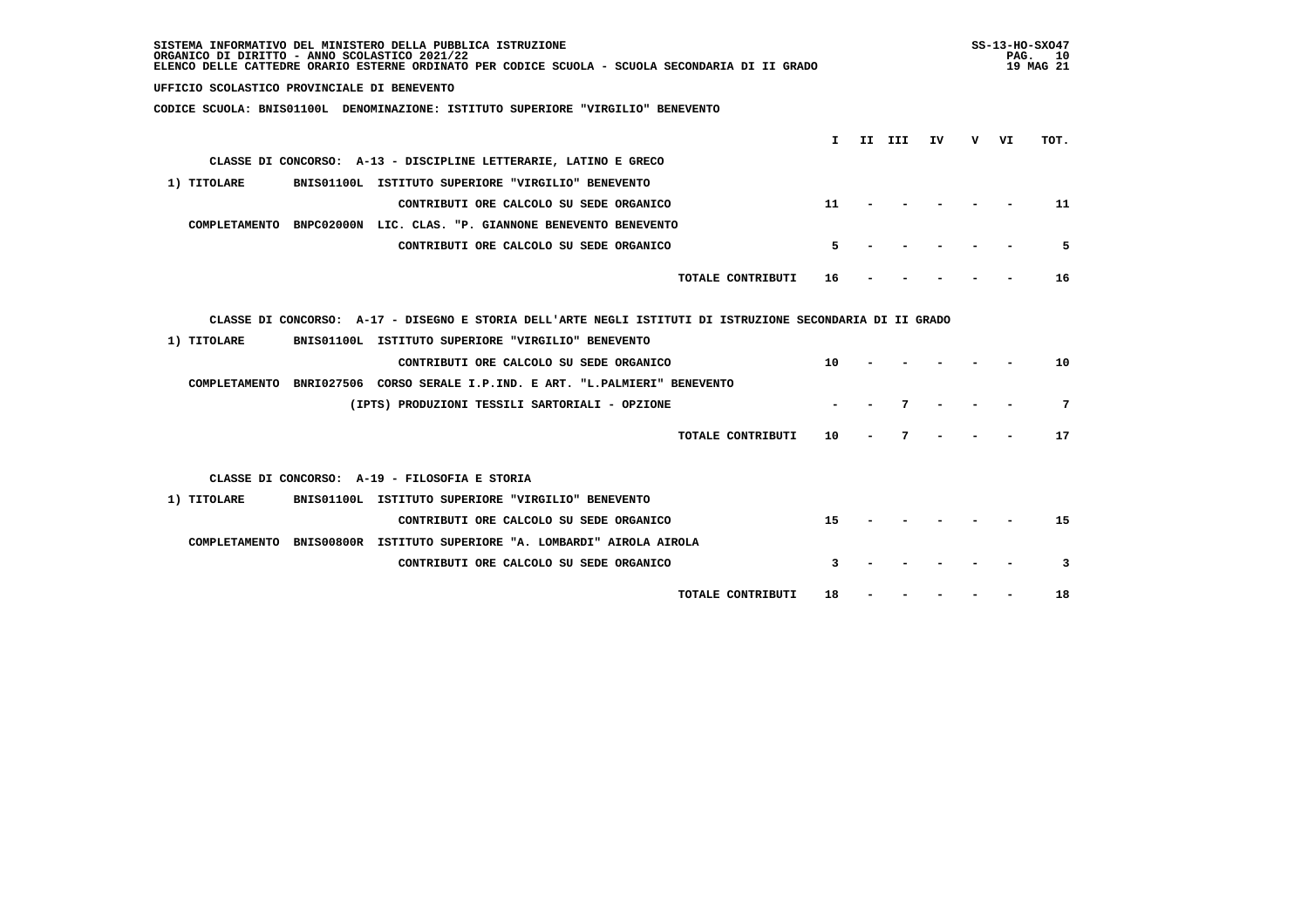| SISTEMA INFORMATIVO DEL MINISTERO DELLA PUBBLICA ISTRUZIONE<br>ORGANICO DI DIRITTO - ANNO SCOLASTICO 2021/22<br>ELENCO DELLE CATTEDRE ORARIO ESTERNE ORDINATO PER CODICE SCUOLA - SCUOLA SECONDARIA DI II GRADO |    | $SS-13-HO-SXO47$<br>PAG. | - 11<br>19 MAG 21 |
|-----------------------------------------------------------------------------------------------------------------------------------------------------------------------------------------------------------------|----|--------------------------|-------------------|
| UFFICIO SCOLASTICO PROVINCIALE DI BENEVENTO                                                                                                                                                                     |    |                          |                   |
| CODICE SCUOLA: BNIS01100L DENOMINAZIONE: ISTITUTO SUPERIORE "VIRGILIO" BENEVENTO                                                                                                                                |    |                          |                   |
| II III<br>IV<br>I.                                                                                                                                                                                              | v. | VI                       | TOT.              |
| CLASSE DI CONCORSO: A-24 - LINGUE E CULTURE STRANIERE NEGLI ISTITUTI DI ISTRUZIONE DI II GRADO (INGLESE)                                                                                                        |    |                          |                   |
|                                                                                                                                                                                                                 |    |                          |                   |
| 1) TITOLARE<br>BNIS01100L ISTITUTO SUPERIORE "VIRGILIO" BENEVENTO                                                                                                                                               |    |                          |                   |
| CONTRIBUTI ORE CALCOLO SU SEDE ORGANICO<br>$12 \overline{ }$                                                                                                                                                    |    |                          | 12                |
| COMPLETAMENTO BNIS00200T ISTITUTO SUPERIORE I.I.S." TELESI@ " TELESE TERME                                                                                                                                      |    |                          |                   |
| CONTRIBUTI ORE CALCOLO SU SEDE ORGANICO                                                                                                                                                                         |    |                          | 4                 |
| TOTALE CONTRIBUTI<br>16                                                                                                                                                                                         |    |                          | 16                |
| CLASSE DI CONCORSO: A-34 - SCIENZE E TECNOLOGIE CHIMICHE                                                                                                                                                        |    |                          |                   |
| BNIS01100L ISTITUTO SUPERIORE "VIRGILIO" BENEVENTO<br>1) TITOLARE                                                                                                                                               |    |                          |                   |
| CONTRIBUTI ORE CALCOLO SU SEDE ORGANICO<br>14                                                                                                                                                                   |    |                          | 14                |
| COMPLETAMENTO BNIS022003 ISTITUTO SUPERIORE "M. CARAFA - N. GIUSTINIANI" CERRETO S. CER                                                                                                                         |    |                          |                   |
| CONTRIBUTI ORE CALCOLO SU SEDE ORGANICO<br>4                                                                                                                                                                    |    |                          | 4                 |
| TOTALE CONTRIBUTI<br>18                                                                                                                                                                                         |    |                          | 18                |
| CLASSE DI CONCORSO: A-54 - STORIA DELL'ARTE                                                                                                                                                                     |    |                          |                   |
| BNIS01100L ISTITUTO SUPERIORE "VIRGILIO" BENEVENTO<br>1) TITOLARE                                                                                                                                               |    |                          |                   |
| 15<br>CONTRIBUTI ORE CALCOLO SU SEDE ORGANICO                                                                                                                                                                   |    |                          | 15                |
| COMPLETAMENTO BNIS014004 ISTITUTO SUPERIORE "G. ALBERTI" BENEVENTO BENEVENTO                                                                                                                                    |    |                          |                   |
| 3<br>CONTRIBUTI ORE CALCOLO SU SEDE ORGANICO                                                                                                                                                                    |    |                          | 3                 |
| TOTALE CONTRIBUTI<br>18                                                                                                                                                                                         |    |                          | 18                |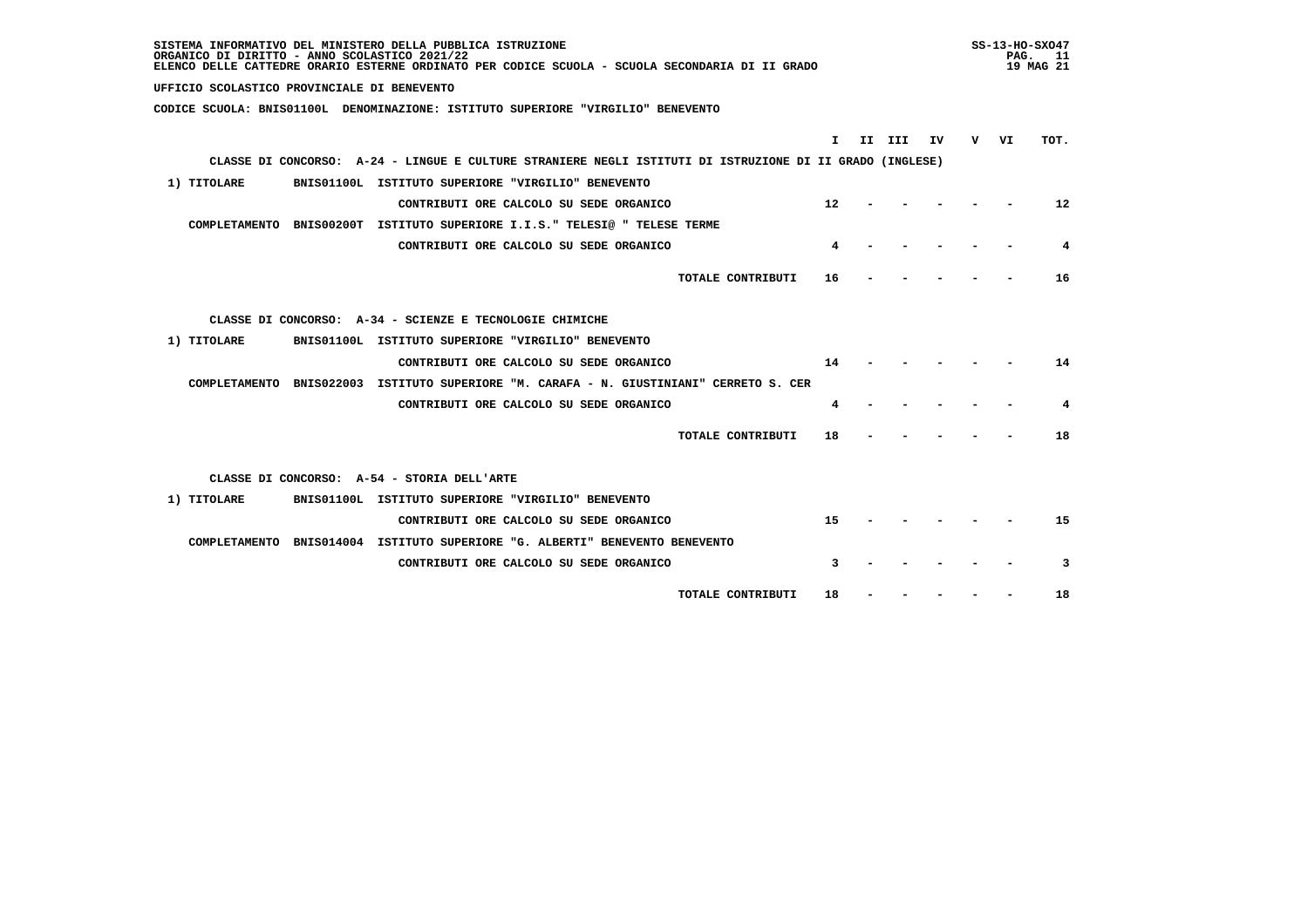| SISTEMA INFORMATIVO DEL MINISTERO DELLA PUBBLICA ISTRUZIONE<br>ORGANICO DI DIRITTO - ANNO SCOLASTICO 2021/22<br>ELENCO DELLE CATTEDRE ORARIO ESTERNE ORDINATO PER CODICE SCUOLA - SCUOLA SECONDARIA DI II GRADO |    |     |     |    |   | PAG. | $SS-13-HO-SXO47$<br>12<br>19 MAG 21 |
|-----------------------------------------------------------------------------------------------------------------------------------------------------------------------------------------------------------------|----|-----|-----|----|---|------|-------------------------------------|
| UFFICIO SCOLASTICO PROVINCIALE DI BENEVENTO                                                                                                                                                                     |    |     |     |    |   |      |                                     |
| CODICE SCUOLA: BNIS01100L<br>DENOMINAZIONE: ISTITUTO SUPERIORE "VIRGILIO" BENEVENTO                                                                                                                             |    |     |     |    |   |      |                                     |
|                                                                                                                                                                                                                 |    | II. | III | ΙV | v | VI   | TOT.                                |
| CLASSE DI CONCORSO: B-12 - LABORATORI DI SCIENZE E TECNOLOGIE CHIMICHE E MICROBIOLOGICHE                                                                                                                        |    |     |     |    |   |      |                                     |
| BNIS01100L<br>1) TITOLARE<br>ISTITUTO SUPERIORE "VIRGILIO" BENEVENTO                                                                                                                                            |    |     |     |    |   |      |                                     |
| CONTRIBUTI ORE CALCOLO SU SEDE ORGANICO                                                                                                                                                                         | 9  |     |     |    |   |      | 9                                   |
| <b>BNIS027006</b><br>COMPLETAMENTO<br>ISTITUTO SUPERIORE "PALMIERI-RAMPONE-POLO" BENEVENTO BENEVENTO                                                                                                            |    |     |     |    |   |      |                                     |
| CONTRIBUTI ORE CALCOLO SU SEDE ORGANICO                                                                                                                                                                         | Б. |     |     |    |   |      | 5                                   |
| <b>BNTF010008</b><br>IST.TECN.IND. "G.B.B.LUCARELLI" BENEVENTO BENEVENTO<br>COMPLETAMENTO                                                                                                                       |    |     |     |    |   |      |                                     |
| CONTRIBUTI ORE CALCOLO SU SEDE ORGANICO                                                                                                                                                                         |    |     |     |    |   |      |                                     |
| TOTALE CONTRIBUTI                                                                                                                                                                                               | 18 |     |     |    |   |      | 18                                  |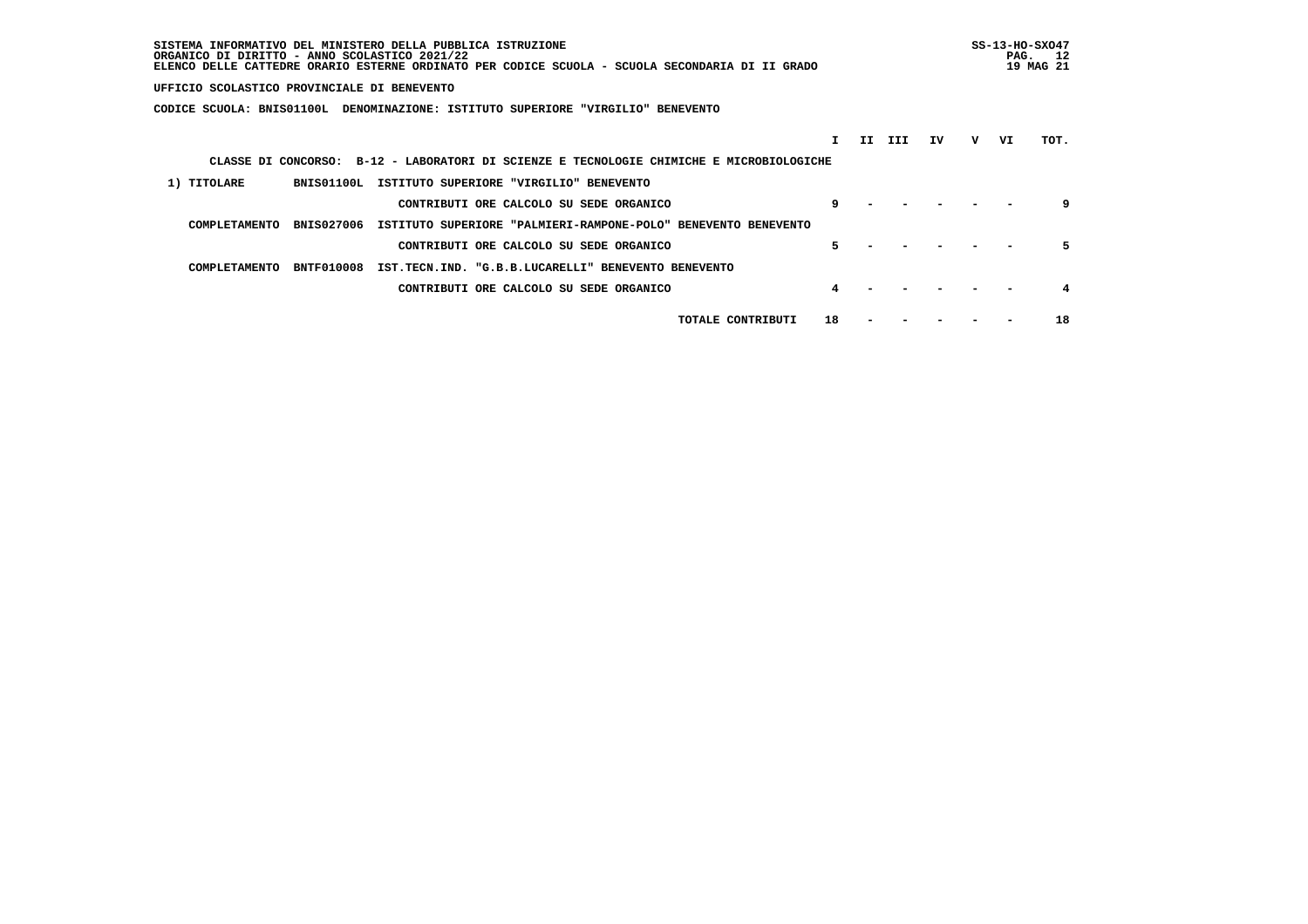| SISTEMA INFORMATIVO DEL MINISTERO DELLA PUBBLICA ISTRUZIONE<br>ORGANICO DI DIRITTO - ANNO SCOLASTICO 2021/22<br>ELENCO DELLE CATTEDRE ORARIO ESTERNE ORDINATO PER CODICE SCUOLA - SCUOLA SECONDARIA DI II GRADO |    |    |     |    | $SS-13-HO-SXO47$<br>PAG.<br>13<br>19 MAG 21 |    |                   |
|-----------------------------------------------------------------------------------------------------------------------------------------------------------------------------------------------------------------|----|----|-----|----|---------------------------------------------|----|-------------------|
| UFFICIO SCOLASTICO PROVINCIALE DI BENEVENTO                                                                                                                                                                     |    |    |     |    |                                             |    |                   |
| CODICE SCUOLA: BNIS01200C DENOMINAZIONE: ISTITUTO SUPERIORE "DON PEPPINO DIANA" MORCONE MORCONE                                                                                                                 |    |    |     |    |                                             |    |                   |
|                                                                                                                                                                                                                 | Τ. | II | III | ΙV | v                                           | VI | TOT.              |
| CLASSE DI CONCORSO: A-26 - MATEMATICA                                                                                                                                                                           |    |    |     |    |                                             |    |                   |
| 1) TITOLARE<br>BNIS01200C ISTITUTO SUPERIORE "DON PEPPINO DIANA" MORCONE MORCONE                                                                                                                                |    |    |     |    |                                             |    |                   |
| CONTRIBUTI ORE CALCOLO SU SEDE ORGANICO                                                                                                                                                                         | 12 |    |     |    |                                             |    | $12 \overline{ }$ |
| COMPLETAMENTO<br><b>BNTF010008</b><br>IST.TECN.IND. "G.B.B.LUCARELLI" BENEVENTO BENEVENTO                                                                                                                       |    |    |     |    |                                             |    |                   |
| CONTRIBUTI ORE CALCOLO SU SEDE ORGANICO                                                                                                                                                                         |    |    |     |    |                                             |    | 6                 |
| TOTALE CONTRIBUTI                                                                                                                                                                                               | 18 |    |     |    |                                             |    | 18                |
| CLASSE DI CONCORSO: A-27 - MATEMATICA E FISICA                                                                                                                                                                  |    |    |     |    |                                             |    |                   |
| 1) TITOLARE<br><b>BNIS01200C</b><br>ISTITUTO SUPERIORE "DON PEPPINO DIANA" MORCONE MORCONE                                                                                                                      |    |    |     |    |                                             |    |                   |
| CONTRIBUTI ORE CALCOLO SU SEDE ORGANICO                                                                                                                                                                         | 9  |    |     |    |                                             |    | a                 |
| COMPLETAMENTO<br><b>BNIS00200T</b><br>ISTITUTO SUPERIORE I.I.S." TELESI@ " TELESE TERME                                                                                                                         |    |    |     |    |                                             |    |                   |
| CONTRIBUTI ORE CALCOLO SU SEDE ORGANICO                                                                                                                                                                         | 9  |    |     |    |                                             |    | 9                 |
| TOTALE CONTRIBUTI                                                                                                                                                                                               | 18 |    |     |    |                                             |    | 18                |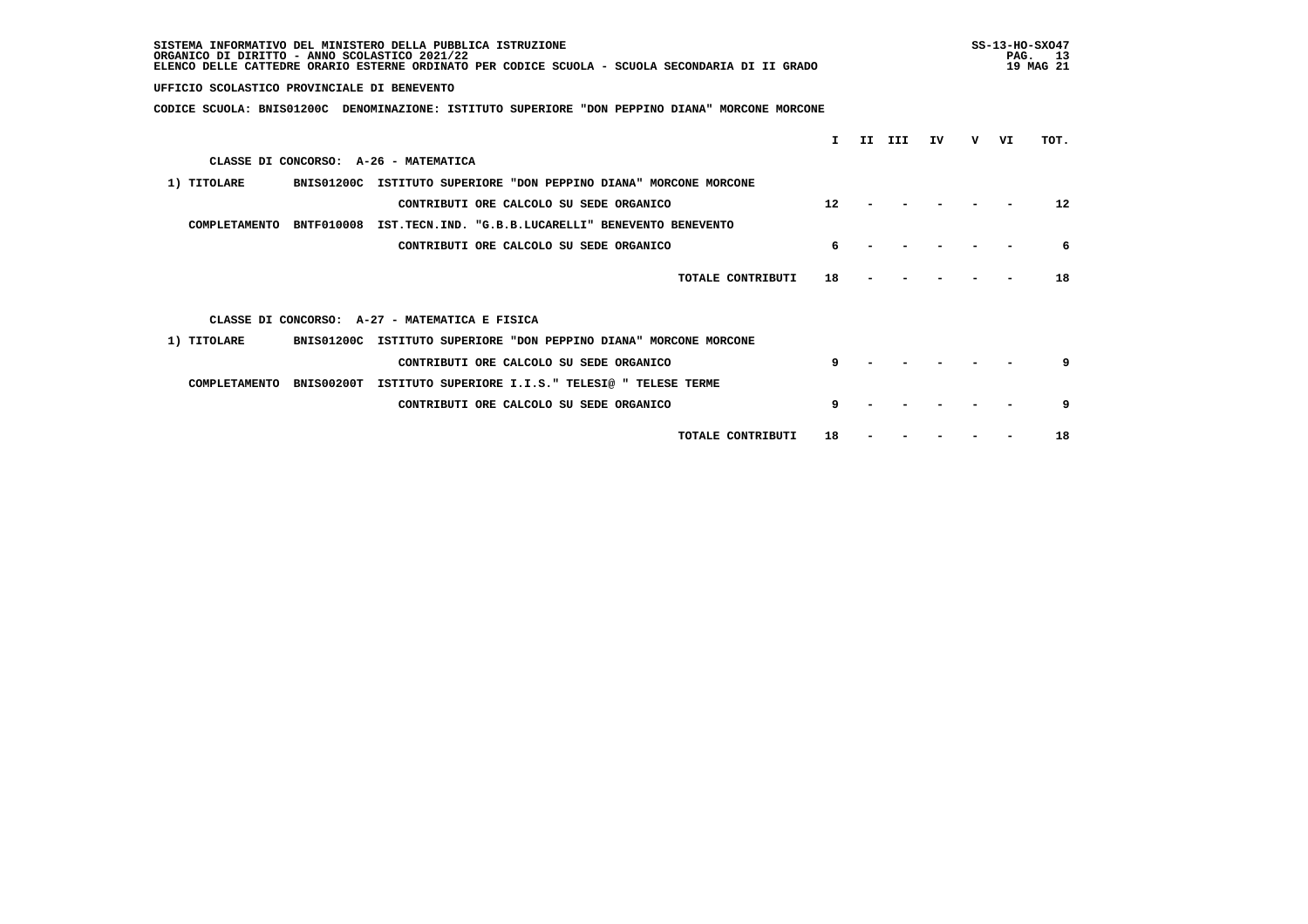| SISTEMA INFORMATIVO DEL MINISTERO DELLA PUBBLICA ISTRUZIONE<br>ORGANICO DI DIRITTO - ANNO SCOLASTICO 2021/22<br>ELENCO DELLE CATTEDRE ORARIO ESTERNE ORDINATO PER CODICE SCUOLA - SCUOLA SECONDARIA DI II GRADO |     | $SS-13-HO-SXO47$<br>PAG.<br>19 MAG 21 | 14                      |
|-----------------------------------------------------------------------------------------------------------------------------------------------------------------------------------------------------------------|-----|---------------------------------------|-------------------------|
| UFFICIO SCOLASTICO PROVINCIALE DI BENEVENTO                                                                                                                                                                     |     |                                       |                         |
| CODICE SCUOLA: BNIS013008 DENOMINAZIONE: ISTITUTO SUPERIORE "A.M.DE' LIGUORI" S.AGATA DE' GOTI SANT'AGA                                                                                                         |     |                                       |                         |
| II III<br>$\mathbf{I}$<br>IV                                                                                                                                                                                    | v – | VI                                    | TOT.                    |
| CLASSE DI CONCORSO: A-19 - FILOSOFIA E STORIA                                                                                                                                                                   |     |                                       |                         |
| 1) TITOLARE<br>BNIS013008 ISTITUTO SUPERIORE "A.M.DE' LIGUORI" S.AGATA DE' GOTI SANT'AGA                                                                                                                        |     |                                       |                         |
| CONTRIBUTI ORE CALCOLO SU SEDE ORGANICO<br>13                                                                                                                                                                   |     |                                       | 13                      |
| COMPLETAMENTO BNIS00300N ISTITUTO SUPERIORE "E. FERMI" MONTESARCHIO MONTESARCHIO                                                                                                                                |     |                                       |                         |
| 5<br>CONTRIBUTI ORE CALCOLO SU SEDE ORGANICO                                                                                                                                                                    |     |                                       | 5                       |
| TOTALE CONTRIBUTI<br>18                                                                                                                                                                                         |     |                                       | 18                      |
|                                                                                                                                                                                                                 |     |                                       |                         |
| CLASSE DI CONCORSO: A-24 - LINGUE E CULTURE STRANIERE NEGLI ISTITUTI DI ISTRUZIONE DI II GRADO (FRANCESE)                                                                                                       |     |                                       |                         |
| BNIS013008 ISTITUTO SUPERIORE "A.M.DE' LIGUORI" S.AGATA DE' GOTI SANT'AGA<br>1) TITOLARE                                                                                                                        |     |                                       |                         |
| 14<br>CONTRIBUTI ORE CALCOLO SU SEDE ORGANICO                                                                                                                                                                   |     |                                       | 14                      |
| COMPLETAMENTO BNRH012501 CORSO SERALE I.P.SERV.ALB.TUR. COLLE SANNITA                                                                                                                                           |     |                                       |                         |
| 2<br>(IPEN) ENOGASTRONOMIA - TRIENNIO                                                                                                                                                                           |     |                                       | $\overline{a}$          |
| TOTALE CONTRIBUTI<br>14<br>2                                                                                                                                                                                    |     |                                       | 16                      |
|                                                                                                                                                                                                                 |     |                                       |                         |
| CLASSE DI CONCORSO: A-24 - LINGUE E CULTURE STRANIERE NEGLI ISTITUTI DI ISTRUZIONE DI II GRADO (INGLESE)                                                                                                        |     |                                       |                         |
| BNIS013008 ISTITUTO SUPERIORE "A.M.DE' LIGUORI" S.AGATA DE' GOTI SANT'AGA<br>1) TITOLARE                                                                                                                        |     |                                       |                         |
| 15<br>CONTRIBUTI ORE CALCOLO SU SEDE ORGANICO                                                                                                                                                                   |     |                                       | 15                      |
| COMPLETAMENTO BNTD01350V CORSO SERALE I.T.COMM E GEOM. "A.M.DE' LIGUORI" S.AGATA DE' GO                                                                                                                         |     |                                       |                         |
| $\mathbf{2}$<br>(IT24) COSTR., AMB. E TERRITORIO - BIENNIO COM.                                                                                                                                                 |     |                                       | $\overline{\mathbf{2}}$ |
| TOTALE CONTRIBUTI<br>17                                                                                                                                                                                         |     |                                       | 17                      |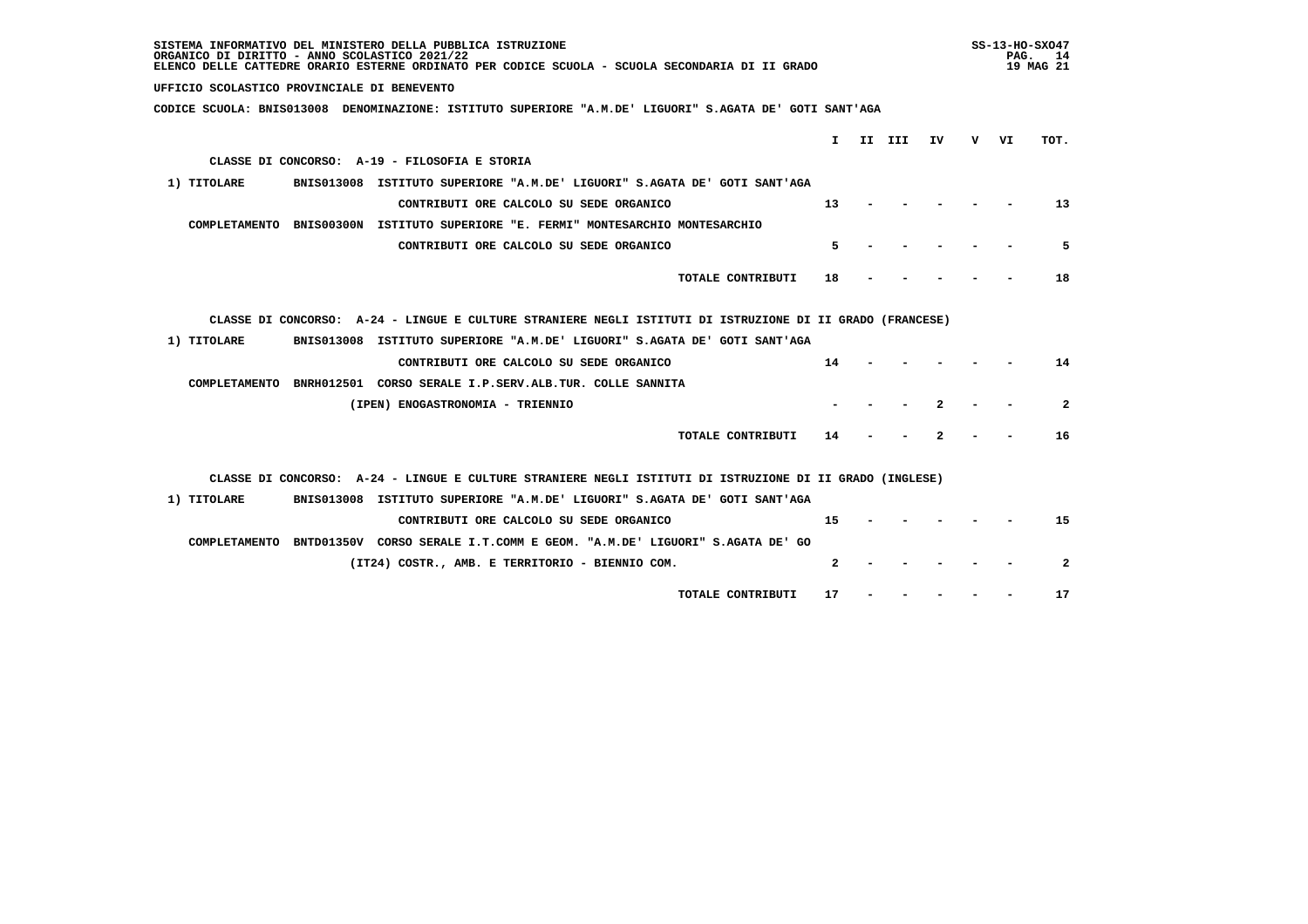| SISTEMA INFORMATIVO DEL MINISTERO DELLA PUBBLICA ISTRUZIONE<br>ORGANICO DI DIRITTO - ANNO SCOLASTICO 2021/22<br>ELENCO DELLE CATTEDRE ORARIO ESTERNE ORDINATO PER CODICE SCUOLA - SCUOLA SECONDARIA DI II GRADO |              | $SS-13-HO-SXO47$ | PAG. 15<br>19 MAG 21 |
|-----------------------------------------------------------------------------------------------------------------------------------------------------------------------------------------------------------------|--------------|------------------|----------------------|
| UFFICIO SCOLASTICO PROVINCIALE DI BENEVENTO                                                                                                                                                                     |              |                  |                      |
| CODICE SCUOLA: BNIS013008 DENOMINAZIONE: ISTITUTO SUPERIORE "A.M.DE' LIGUORI" S.AGATA DE' GOTI SANT'AGA                                                                                                         |              |                  |                      |
| $\mathbf{I}$                                                                                                                                                                                                    | II III<br>IV | v vı             | TOT.                 |
| CLASSE DI CONCORSO: A-24 - LINGUE E CULTURE STRANIERE NEGLI ISTITUTI DI ISTRUZIONE DI II GRADO (SPAGNOLO)                                                                                                       |              |                  |                      |
| 1) TITOLARE<br>BNIS013008 ISTITUTO SUPERIORE "A.M.DE' LIGUORI" S.AGATA DE' GOTI SANT'AGA                                                                                                                        |              |                  |                      |
| 12<br>CONTRIBUTI ORE CALCOLO SU SEDE ORGANICO                                                                                                                                                                   |              |                  | 12                   |
|                                                                                                                                                                                                                 |              |                  |                      |
| COMPLETAMENTO BNIS00800R ISTITUTO SUPERIORE "A. LOMBARDI" AIROLA AIROLA                                                                                                                                         |              |                  |                      |
| CONTRIBUTI ORE CALCOLO SU SEDE ORGANICO<br>6                                                                                                                                                                    |              |                  | 6                    |
| TOTALE CONTRIBUTI<br>18                                                                                                                                                                                         |              |                  | 18                   |
|                                                                                                                                                                                                                 |              |                  |                      |
| CLASSE DI CONCORSO: A-34 - SCIENZE E TECNOLOGIE CHIMICHE                                                                                                                                                        |              |                  |                      |
| 1) TITOLARE<br>BNIS013008 ISTITUTO SUPERIORE "A.M.DE' LIGUORI" S.AGATA DE' GOTI SANT'AGA                                                                                                                        |              |                  |                      |
| 16<br>CONTRIBUTI ORE CALCOLO SU SEDE ORGANICO                                                                                                                                                                   |              |                  | 16                   |
| COMPLETAMENTO BNTD01350V CORSO SERALE I.T.COMM E GEOM. "A.M.DE' LIGUORI" S.AGATA DE' GO                                                                                                                         |              |                  |                      |
| $\mathbf{2}$<br>(IT24) COSTR., AMB. E TERRITORIO - BIENNIO COM.                                                                                                                                                 |              |                  | $\mathbf{2}$         |
| TOTALE CONTRIBUTI<br>18                                                                                                                                                                                         |              |                  | 18                   |
| CLASSE DI CONCORSO: A-41 - SCIENZE E TECNOLOGIE INFORMATICHE                                                                                                                                                    |              |                  |                      |
| BNIS013008 ISTITUTO SUPERIORE "A.M.DE' LIGUORI" S.AGATA DE' GOTI SANT'AGA<br>1) TITOLARE                                                                                                                        |              |                  |                      |
| CONTRIBUTI ORE CALCOLO SU SEDE ORGANICO<br>15                                                                                                                                                                   |              |                  | 15                   |
|                                                                                                                                                                                                                 |              |                  |                      |
| COMPLETAMENTO BNTD01350V CORSO SERALE I.T.COMM E GEOM. "A.M.DE' LIGUORI" S.AGATA DE' GO                                                                                                                         |              |                  |                      |
| (IT24) COSTR., AMB. E TERRITORIO - BIENNIO COM.<br>4                                                                                                                                                            |              |                  | 4                    |
| 19<br>TOTALE CONTRIBUTI                                                                                                                                                                                         |              |                  | 19                   |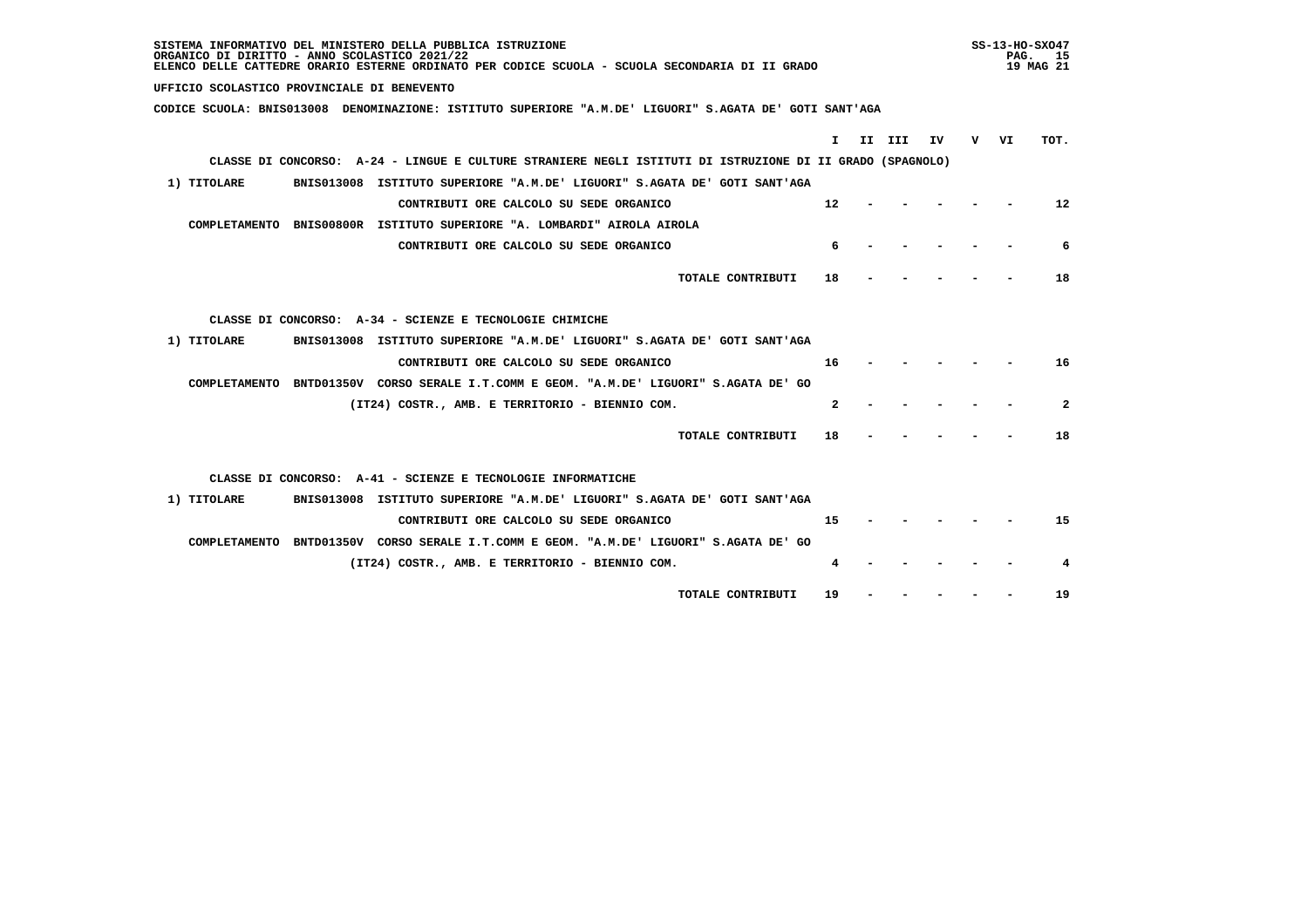| SISTEMA INFORMATIVO DEL MINISTERO DELLA PUBBLICA ISTRUZIONE<br>ORGANICO DI DIRITTO - ANNO SCOLASTICO 2021/22<br>ELENCO DELLE CATTEDRE ORARIO ESTERNE ORDINATO PER CODICE SCUOLA - SCUOLA SECONDARIA DI II GRADO |                 |        |    |     |    | $SS-13-HO-SXO47$<br>PAG. 16<br>19 MAG 21 |
|-----------------------------------------------------------------------------------------------------------------------------------------------------------------------------------------------------------------|-----------------|--------|----|-----|----|------------------------------------------|
| UFFICIO SCOLASTICO PROVINCIALE DI BENEVENTO                                                                                                                                                                     |                 |        |    |     |    |                                          |
| CODICE SCUOLA: BNIS013008 DENOMINAZIONE: ISTITUTO SUPERIORE "A.M.DE' LIGUORI" S.AGATA DE' GOTI SANT'AGA                                                                                                         |                 |        |    |     |    |                                          |
|                                                                                                                                                                                                                 | $\mathbf{I}$    | II III | IV | v – | VI | TOT.                                     |
| CLASSE DI CONCORSO: A-46 - SCIENZE GIURIDICO-ECONOMICHE                                                                                                                                                         |                 |        |    |     |    |                                          |
| BNIS013008 ISTITUTO SUPERIORE "A.M.DE' LIGUORI" S.AGATA DE' GOTI SANT'AGA<br>1) TITOLARE                                                                                                                        |                 |        |    |     |    |                                          |
| CONTRIBUTI ORE CALCOLO SU SEDE ORGANICO                                                                                                                                                                         | 13              |        |    |     |    | 13                                       |
| COMPLETAMENTO BNIS00800R ISTITUTO SUPERIORE "A. LOMBARDI" AIROLA AIROLA                                                                                                                                         |                 |        |    |     |    |                                          |
| CONTRIBUTI ORE CALCOLO SU SEDE ORGANICO                                                                                                                                                                         | 5               |        |    |     |    | 5                                        |
| TOTALE CONTRIBUTI                                                                                                                                                                                               | 18              |        |    |     |    | 18                                       |
|                                                                                                                                                                                                                 |                 |        |    |     |    |                                          |
| CLASSE DI CONCORSO: A-54 - STORIA DELL'ARTE                                                                                                                                                                     |                 |        |    |     |    |                                          |
| BNIS013008 ISTITUTO SUPERIORE "A.M.DE' LIGUORI" S.AGATA DE' GOTI SANT'AGA<br>1) TITOLARE                                                                                                                        |                 |        |    |     |    |                                          |
| CONTRIBUTI ORE CALCOLO SU SEDE ORGANICO                                                                                                                                                                         | 12 <sup>2</sup> |        |    |     |    | 12                                       |
| COMPLETAMENTO BNIS00800R ISTITUTO SUPERIORE "A. LOMBARDI" AIROLA AIROLA                                                                                                                                         |                 |        |    |     |    |                                          |
| CONTRIBUTI ORE CALCOLO SU SEDE ORGANICO                                                                                                                                                                         | 6               |        |    |     |    | 6                                        |
|                                                                                                                                                                                                                 |                 |        |    |     |    |                                          |
| TOTALE CONTRIBUTI                                                                                                                                                                                               | 18              |        |    |     |    | 18                                       |
| CLASSE DI CONCORSO: A-66 - TRATTAMENTO TESTI, DATI ED APPLICAZIONI. INFORMATICA                                                                                                                                 |                 |        |    |     |    |                                          |
| 1) TITOLARE<br>BNIS013008 ISTITUTO SUPERIORE "A.M.DE' LIGUORI" S.AGATA DE' GOTI SANT'AGA                                                                                                                        |                 |        |    |     |    |                                          |
| CONTRIBUTI ORE CALCOLO SU SEDE ORGANICO                                                                                                                                                                         |                 |        |    |     |    | 8                                        |
| COMPLETAMENTO BNIS014004 ISTITUTO SUPERIORE "G. ALBERTI" BENEVENTO BENEVENTO                                                                                                                                    |                 |        |    |     |    |                                          |
| CONTRIBUTI ORE CALCOLO SU SEDE ORGANICO                                                                                                                                                                         | 8               |        |    |     |    | 8                                        |
|                                                                                                                                                                                                                 |                 |        |    |     |    |                                          |
| TOTALE CONTRIBUTI                                                                                                                                                                                               | 16              |        |    |     |    | 16                                       |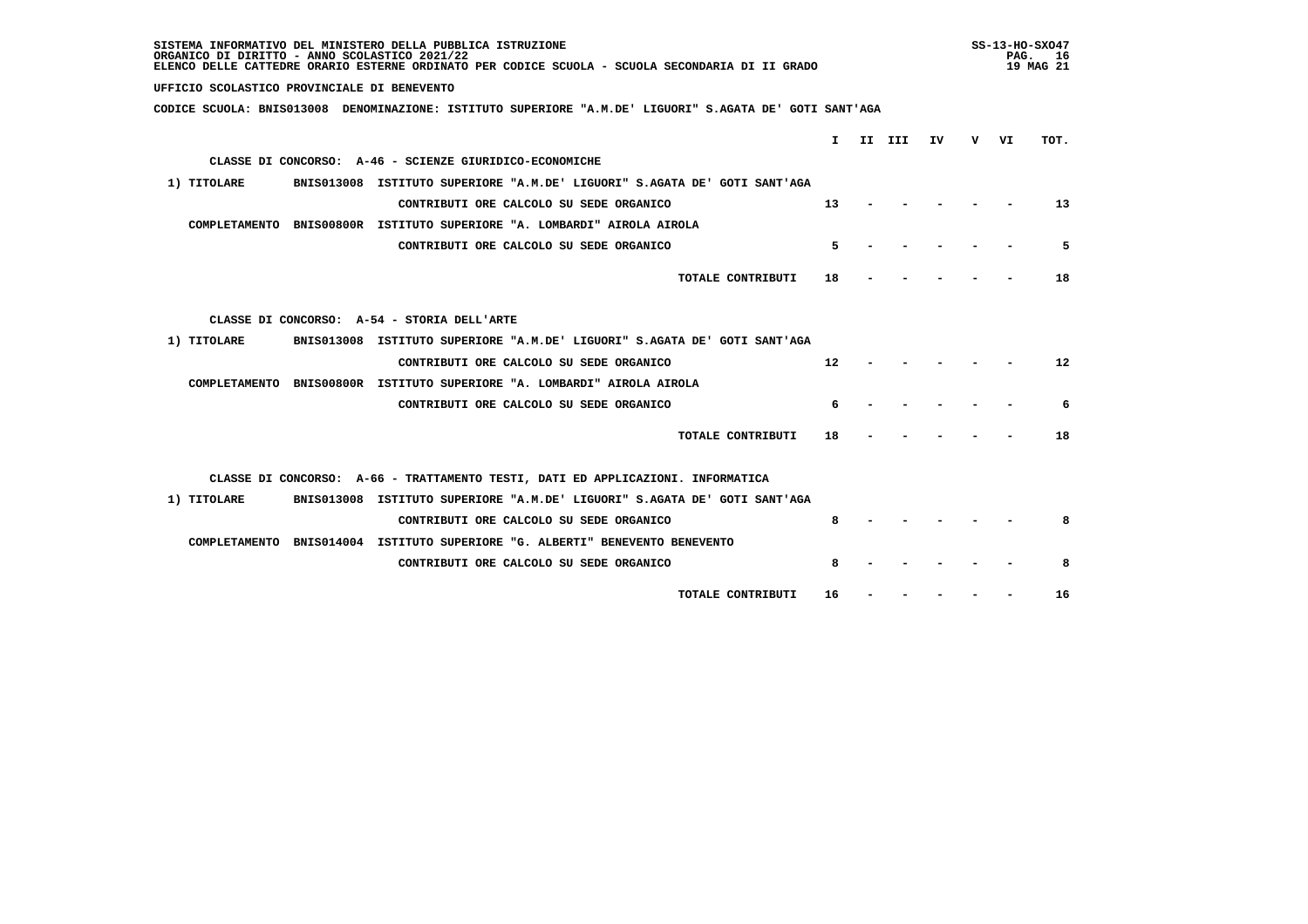| SISTEMA INFORMATIVO DEL MINISTERO DELLA PUBBLICA ISTRUZIONE<br>ORGANICO DI DIRITTO - ANNO SCOLASTICO 2021/22<br>ELENCO DELLE CATTEDRE ORARIO ESTERNE ORDINATO PER CODICE SCUOLA - SCUOLA SECONDARIA DI II GRADO |  |        |    |   | $SS-13-HO-SXO47$<br>PAG.<br>17<br>19 MAG 21 |      |  |  |
|-----------------------------------------------------------------------------------------------------------------------------------------------------------------------------------------------------------------|--|--------|----|---|---------------------------------------------|------|--|--|
| UFFICIO SCOLASTICO PROVINCIALE DI BENEVENTO                                                                                                                                                                     |  |        |    |   |                                             |      |  |  |
| CODICE SCUOLA: BNIS013008 DENOMINAZIONE: ISTITUTO SUPERIORE "A.M.DE' LIGUORI" S.AGATA DE' GOTI SANT'AGA                                                                                                         |  |        |    |   |                                             |      |  |  |
| T.                                                                                                                                                                                                              |  | II III | ΙV | v | VI                                          | TOT. |  |  |
| CLASSE DI CONCORSO: B-14 - LABORATORI DI SCIENZE E TECNOLOGIE DELLE COSTRUZIONI                                                                                                                                 |  |        |    |   |                                             |      |  |  |
| 1) TITOLARE<br><b>BNIS013008</b><br>ISTITUTO SUPERIORE "A.M.DE' LIGUORI" S.AGATA DE' GOTI SANT'AGA                                                                                                              |  |        |    |   |                                             |      |  |  |
| 9<br>CONTRIBUTI ORE CALCOLO SU SEDE ORGANICO                                                                                                                                                                    |  |        |    |   |                                             | 9    |  |  |
| COMPLETAMENTO<br><b>BNIS022003</b><br>ISTITUTO SUPERIORE "M. CARAFA - N. GIUSTINIANI"<br>CERRETO S. CER                                                                                                         |  |        |    |   |                                             |      |  |  |
| 9<br>CONTRIBUTI ORE CALCOLO SU SEDE ORGANICO                                                                                                                                                                    |  |        |    |   |                                             | 9    |  |  |
| TOTALE CONTRIBUTI<br>18                                                                                                                                                                                         |  |        |    |   |                                             | 18   |  |  |
| CLASSE DI CONCORSO: B-16 - LABORATORI DI SCIENZE E TECNOLOGIE INFORMATICHE                                                                                                                                      |  |        |    |   |                                             |      |  |  |
| 1) TITOLARE<br><b>BNIS013008</b><br>ISTITUTO SUPERIORE "A.M.DE' LIGUORI" S.AGATA DE' GOTI SANT'AGA                                                                                                              |  |        |    |   |                                             |      |  |  |
| 13<br>CONTRIBUTI ORE CALCOLO SU SEDE ORGANICO                                                                                                                                                                   |  |        |    |   |                                             | 13   |  |  |
| COMPLETAMENTO<br><b>BNTF010008</b><br>IST.TECN.IND. "G.B.B.LUCARELLI" BENEVENTO BENEVENTO                                                                                                                       |  |        |    |   |                                             |      |  |  |
| 5.<br>CONTRIBUTI ORE CALCOLO SU SEDE ORGANICO                                                                                                                                                                   |  |        |    |   |                                             | 5    |  |  |
| TOTALE CONTRIBUTI<br>18                                                                                                                                                                                         |  |        |    |   |                                             | 18   |  |  |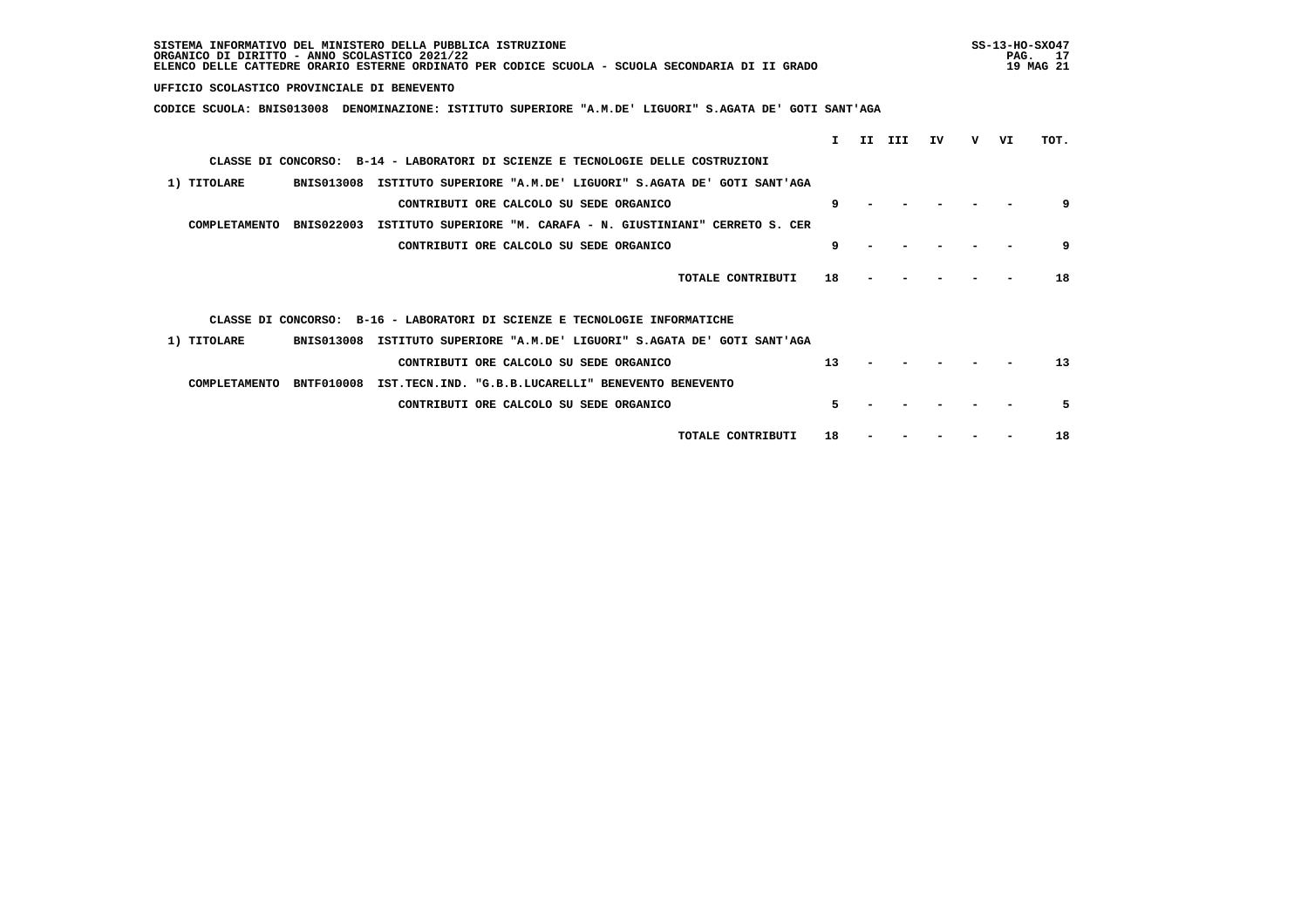| SISTEMA INFORMATIVO DEL MINISTERO DELLA PUBBLICA ISTRUZIONE<br>ORGANICO DI DIRITTO - ANNO SCOLASTICO 2021/22<br>ELENCO DELLE CATTEDRE ORARIO ESTERNE ORDINATO PER CODICE SCUOLA - SCUOLA SECONDARIA DI II GRADO |     |    | $SS-13-HO-SXO47$<br>PAG. 18<br>19 MAG 21 |
|-----------------------------------------------------------------------------------------------------------------------------------------------------------------------------------------------------------------|-----|----|------------------------------------------|
| UFFICIO SCOLASTICO PROVINCIALE DI BENEVENTO                                                                                                                                                                     |     |    |                                          |
| CODICE SCUOLA: BNIS014004 DENOMINAZIONE: ISTITUTO SUPERIORE "G. ALBERTI" BENEVENTO BENEVENTO                                                                                                                    |     |    |                                          |
| II III<br>I.<br>IV.                                                                                                                                                                                             | v — | VI | TOT.                                     |
| CLASSE DI CONCORSO: A-12 - DISCIPLINE LETTERARIE NEGLI ISTITUTI DI ISTRUZIONE SECONDARIA DI II GRADO                                                                                                            |     |    |                                          |
| BNIS014004 ISTITUTO SUPERIORE "G. ALBERTI" BENEVENTO BENEVENTO<br>1) TITOLARE                                                                                                                                   |     |    |                                          |
| CONTRIBUTI ORE CALCOLO SU SEDE ORGANICO<br>12                                                                                                                                                                   |     |    | $12 \overline{ }$                        |
| COMPLETAMENTO BNTD01450P CORSO SERALE IST.TECN.COMM. "G.ALBERTI" BENEVENTO                                                                                                                                      |     |    |                                          |
| (ITAF) AMM.NE FINAN. E MARKETING - TRIENNIO                                                                                                                                                                     |     |    | 6                                        |
|                                                                                                                                                                                                                 |     |    |                                          |
| TOTALE CONTRIBUTI<br>12                                                                                                                                                                                         |     |    | 18                                       |
|                                                                                                                                                                                                                 |     |    |                                          |
| CLASSE DI CONCORSO: A-17 - DISEGNO E STORIA DELL'ARTE NEGLI ISTITUTI DI ISTRUZIONE SECONDARIA DI II GRADO                                                                                                       |     |    |                                          |
| 1) TITOLARE<br>BNIS014004 ISTITUTO SUPERIORE "G. ALBERTI" BENEVENTO BENEVENTO                                                                                                                                   |     |    |                                          |
| CONTRIBUTI ORE CALCOLO SU SEDE ORGANICO<br>16                                                                                                                                                                   |     |    | 16                                       |
| COMPLETAMENTO BNIS027006 ISTITUTO SUPERIORE "PALMIERI-RAMPONE-POLO" BENEVENTO BENEVENTO                                                                                                                         |     |    |                                          |
| CONTRIBUTI ORE CALCOLO SU SEDE ORGANICO<br>$\mathbf{2}$                                                                                                                                                         |     |    | $\mathbf{2}$                             |
| TOTALE CONTRIBUTI<br>18                                                                                                                                                                                         |     |    | 18                                       |
|                                                                                                                                                                                                                 |     |    |                                          |
| CLASSE DI CONCORSO: A-19 - FILOSOFIA E STORIA                                                                                                                                                                   |     |    |                                          |
| BNIS014004 ISTITUTO SUPERIORE "G. ALBERTI" BENEVENTO BENEVENTO<br>1) TITOLARE                                                                                                                                   |     |    |                                          |
| CONTRIBUTI ORE CALCOLO SU SEDE ORGANICO<br>12                                                                                                                                                                   |     |    | 12                                       |
| COMPLETAMENTO BNIS01200C ISTITUTO SUPERIORE "DON PEPPINO DIANA" MORCONE MORCONE                                                                                                                                 |     |    |                                          |
| 7<br>CONTRIBUTI ORE CALCOLO SU SEDE ORGANICO                                                                                                                                                                    |     |    | 7                                        |
|                                                                                                                                                                                                                 |     |    |                                          |
| TOTALE CONTRIBUTI<br>19                                                                                                                                                                                         |     |    | 19                                       |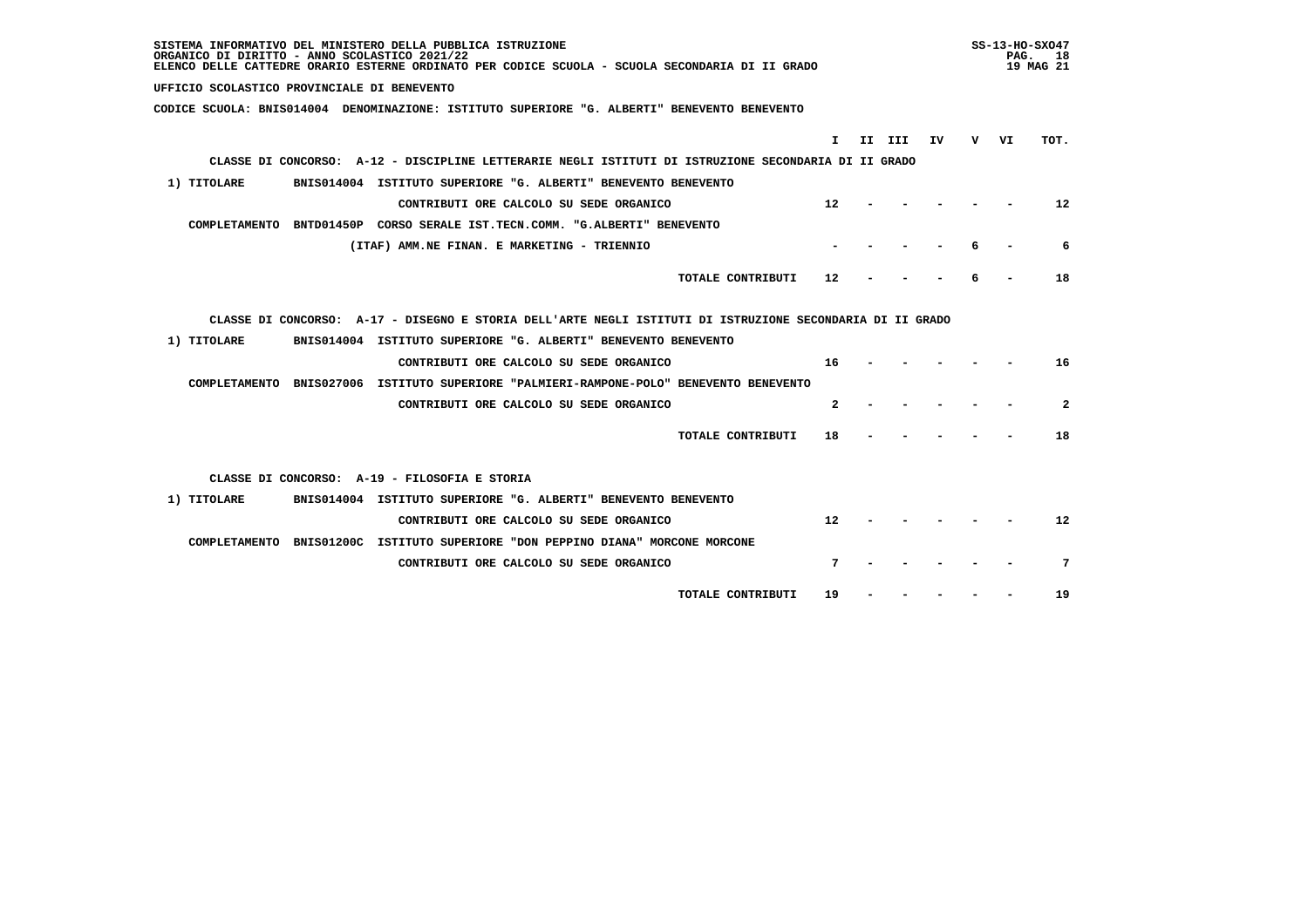| SISTEMA INFORMATIVO DEL MINISTERO DELLA PUBBLICA ISTRUZIONE<br>ORGANICO DI DIRITTO - ANNO SCOLASTICO 2021/22<br>ELENCO DELLE CATTEDRE ORARIO ESTERNE ORDINATO PER CODICE SCUOLA - SCUOLA SECONDARIA DI II GRADO |    | $SS-13-HO-SXO47$<br>PAG. 19<br>19 MAG 21 |      |
|-----------------------------------------------------------------------------------------------------------------------------------------------------------------------------------------------------------------|----|------------------------------------------|------|
| UFFICIO SCOLASTICO PROVINCIALE DI BENEVENTO                                                                                                                                                                     |    |                                          |      |
| CODICE SCUOLA: BNIS014004 DENOMINAZIONE: ISTITUTO SUPERIORE "G. ALBERTI" BENEVENTO BENEVENTO                                                                                                                    |    |                                          |      |
| II III<br>IV<br>т.                                                                                                                                                                                              | v. | VI                                       | TOT. |
| CLASSE DI CONCORSO: A-24 - LINGUE E CULTURE STRANIERE NEGLI ISTITUTI DI ISTRUZIONE DI II GRADO (INGLESE)                                                                                                        |    |                                          |      |
| 1) TITOLARE<br>BNIS014004 ISTITUTO SUPERIORE "G. ALBERTI" BENEVENTO BENEVENTO                                                                                                                                   |    |                                          |      |
|                                                                                                                                                                                                                 |    |                                          |      |
| CONTRIBUTI ORE CALCOLO SU SEDE ORGANICO<br>15                                                                                                                                                                   |    |                                          | 15   |
| COMPLETAMENTO BNIS027006 ISTITUTO SUPERIORE "PALMIERI-RAMPONE-POLO" BENEVENTO BENEVENTO                                                                                                                         |    |                                          |      |
| CONTRIBUTI ORE CALCOLO SU SEDE ORGANICO<br>3                                                                                                                                                                    |    |                                          | 3    |
| TOTALE CONTRIBUTI<br>18                                                                                                                                                                                         |    |                                          | 18   |
| CLASSE DI CONCORSO: A-50 - SCIENZE NATURALI, CHIMICHE E BIOLOGICHE                                                                                                                                              |    |                                          |      |
| 1) TITOLARE<br>BNIS014004 ISTITUTO SUPERIORE "G. ALBERTI" BENEVENTO BENEVENTO                                                                                                                                   |    |                                          |      |
| CONTRIBUTI ORE CALCOLO SU SEDE ORGANICO<br>9                                                                                                                                                                    |    |                                          | 9    |
| COMPLETAMENTO BNTD01450P CORSO SERALE IST.TECN.COMM. "G.ALBERTI" BENEVENTO                                                                                                                                      |    |                                          |      |
| (IT01) AMM. FINAN. MARKETING - BIENNIO COMUNE<br>7                                                                                                                                                              |    |                                          | 7    |
| TOTALE CONTRIBUTI<br>16                                                                                                                                                                                         |    |                                          | 16   |
| CLASSE DI CONCORSO: B-12 - LABORATORI DI SCIENZE E TECNOLOGIE CHIMICHE E MICROBIOLOGICHE                                                                                                                        |    |                                          |      |
| BNIS014004 ISTITUTO SUPERIORE "G. ALBERTI" BENEVENTO BENEVENTO<br>1) TITOLARE                                                                                                                                   |    |                                          |      |
| CONTRIBUTI ORE CALCOLO SU SEDE ORGANICO<br>10                                                                                                                                                                   |    |                                          | 10   |
| COMPLETAMENTO BNIS01600Q ISTITUTO SUPERIORE "G. GALILEI - M. VETRONE" BENEVENTO BENEVEN                                                                                                                         |    |                                          |      |
| 8<br>CONTRIBUTI ORE CALCOLO SU SEDE ORGANICO                                                                                                                                                                    |    |                                          | 8    |
| TOTALE CONTRIBUTI<br>18                                                                                                                                                                                         |    |                                          | 18   |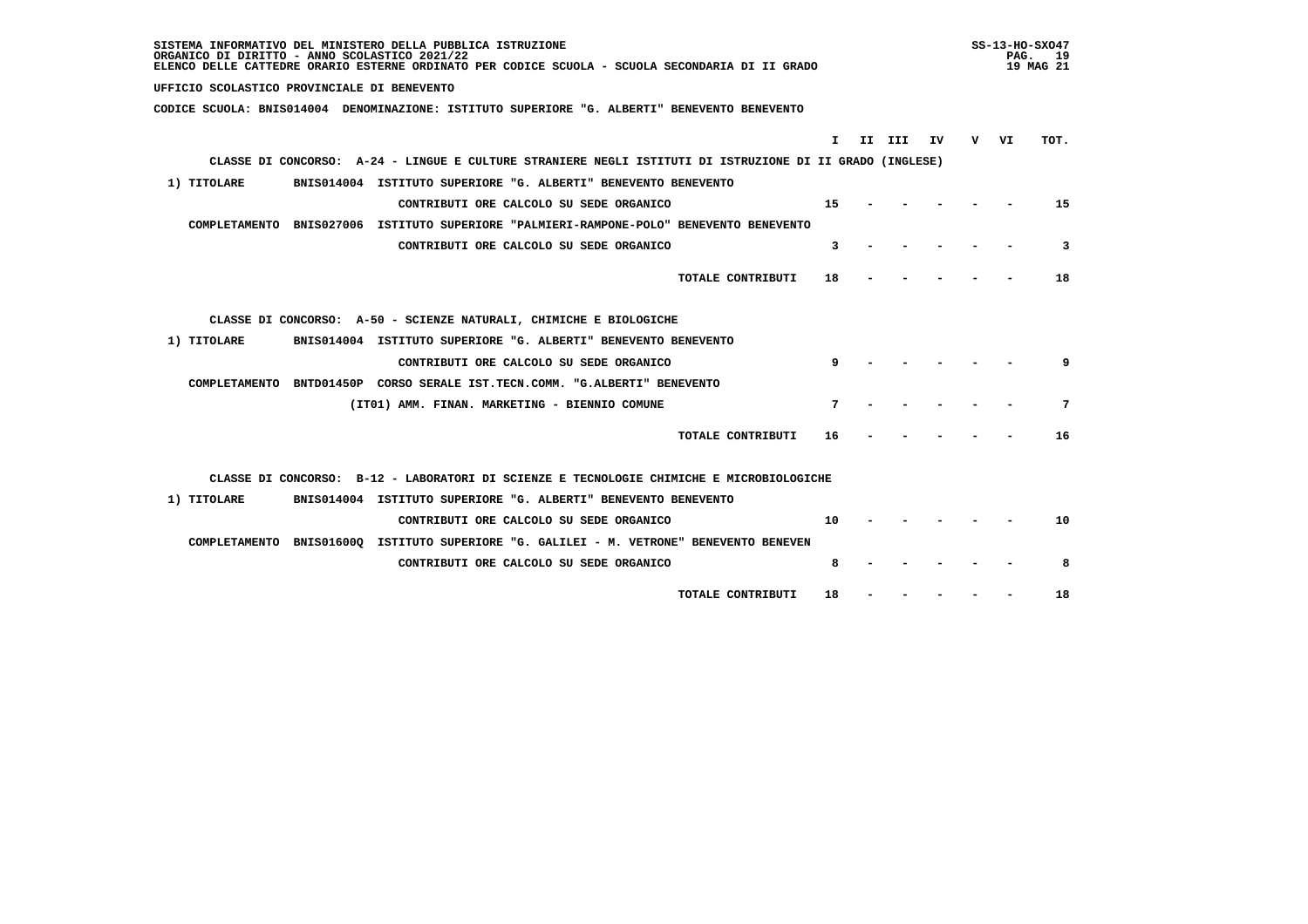| SISTEMA INFORMATIVO DEL MINISTERO DELLA PUBBLICA ISTRUZIONE<br>ORGANICO DI DIRITTO - ANNO SCOLASTICO 2021/22<br>ELENCO DELLE CATTEDRE ORARIO ESTERNE ORDINATO PER CODICE SCUOLA - SCUOLA SECONDARIA DI II GRADO |    |    |                   |  |
|-----------------------------------------------------------------------------------------------------------------------------------------------------------------------------------------------------------------|----|----|-------------------|--|
| UFFICIO SCOLASTICO PROVINCIALE DI BENEVENTO                                                                                                                                                                     |    |    |                   |  |
| CODICE SCUOLA: BNIS01600Q DENOMINAZIONE: ISTITUTO SUPERIORE "G. GALILEI - M. VETRONE" BENEVENTO BENEVEN                                                                                                         |    |    |                   |  |
|                                                                                                                                                                                                                 |    |    |                   |  |
| I.<br>II III<br>IV                                                                                                                                                                                              | v. | VI | TOT.              |  |
| CLASSE DI CONCORSO: A-18 - FILOSOFIA E SCIENZE UMANE                                                                                                                                                            |    |    |                   |  |
| 1) TITOLARE<br>BNIS01600Q ISTITUTO SUPERIORE "G. GALILEI - M. VETRONE" BENEVENTO BENEVEN                                                                                                                        |    |    |                   |  |
| CONTRIBUTI ORE CALCOLO SU SEDE ORGANICO<br>9                                                                                                                                                                    |    |    | 9                 |  |
| COMPLETAMENTO BNIS00300N ISTITUTO SUPERIORE "E. FERMI" MONTESARCHIO MONTESARCHIO                                                                                                                                |    |    |                   |  |
| 9<br>CONTRIBUTI ORE CALCOLO SU SEDE ORGANICO                                                                                                                                                                    |    |    | 9                 |  |
| TOTALE CONTRIBUTI<br>18                                                                                                                                                                                         |    |    | 18                |  |
| CLASSE DI CONCORSO: A-24 - LINGUE E CULTURE STRANIERE NEGLI ISTITUTI DI ISTRUZIONE DI II GRADO (INGLESE)                                                                                                        |    |    |                   |  |
| 1) TITOLARE<br>BNIS016000 ISTITUTO SUPERIORE "G. GALILEI - M. VETRONE" BENEVENTO BENEVEN                                                                                                                        |    |    |                   |  |
| CONTRIBUTI ORE CALCOLO SU SEDE ORGANICO<br>12                                                                                                                                                                   |    |    | $12 \overline{ }$ |  |
| COMPLETAMENTO BNRI027506 CORSO SERALE I.P.IND. E ART. "L.PALMIERI" BENEVENTO                                                                                                                                    |    |    |                   |  |
| 3<br>(IP09) MAN.NE ASSIS.ZA TEC. BIENNIO - TRIENNIO<br>3                                                                                                                                                        | 2  |    | 8                 |  |
| 15<br>TOTALE CONTRIBUTI<br>3                                                                                                                                                                                    | 2  |    | 20                |  |
| CLASSE DI CONCORSO: A-26 - MATEMATICA                                                                                                                                                                           |    |    |                   |  |
| 1) TITOLARE<br>BNIS01600Q ISTITUTO SUPERIORE "G. GALILEI - M. VETRONE" BENEVENTO BENEVEN                                                                                                                        |    |    |                   |  |
| CONTRIBUTI ORE CALCOLO SU SEDE ORGANICO<br>9                                                                                                                                                                    |    |    | 9                 |  |
| COMPLETAMENTO BNRI00850R CORSO SERALE I.P.IND. E ART. AIROLA                                                                                                                                                    |    |    |                   |  |
| (IP09) MAN.NE ASSIS.ZA TEC. BIENNIO - TRIENNIO<br>3                                                                                                                                                             |    |    | 3                 |  |
| (IPMM) MAN.NE DEI MEZZI DI TRASPORTO - OPZIONE                                                                                                                                                                  | 3  |    | 6                 |  |
| TOTALE CONTRIBUTI<br>$12 \overline{ }$<br>3                                                                                                                                                                     | 3  |    | 18                |  |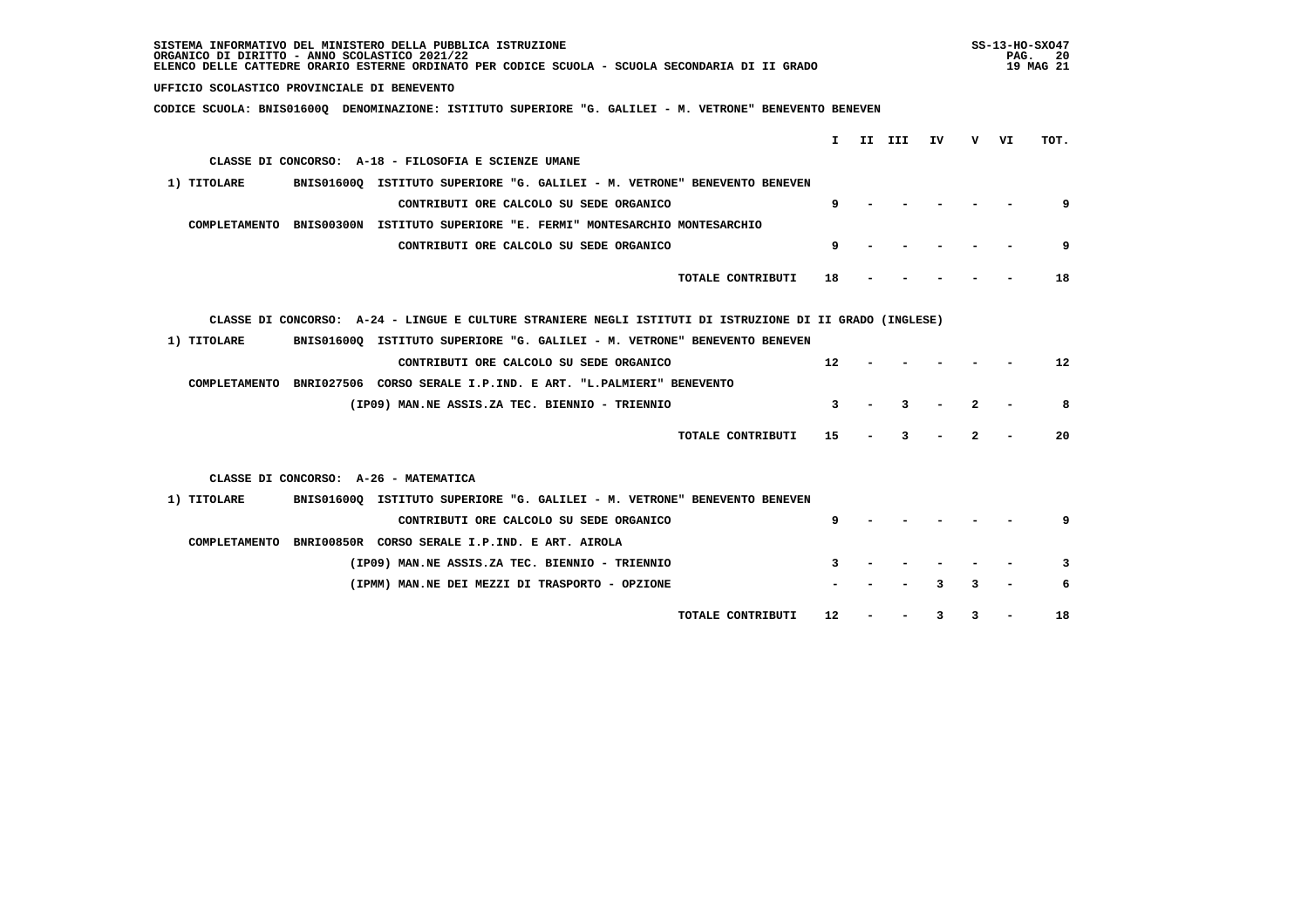| SISTEMA INFORMATIVO DEL MINISTERO DELLA PUBBLICA ISTRUZIONE<br>ORGANICO DI DIRITTO - ANNO SCOLASTICO 2021/22<br>ELENCO DELLE CATTEDRE ORARIO ESTERNE ORDINATO PER CODICE SCUOLA - SCUOLA SECONDARIA DI II GRADO |     |    |                   |  |  |
|-----------------------------------------------------------------------------------------------------------------------------------------------------------------------------------------------------------------|-----|----|-------------------|--|--|
| UFFICIO SCOLASTICO PROVINCIALE DI BENEVENTO                                                                                                                                                                     |     |    |                   |  |  |
| CODICE SCUOLA: BNIS016000 DENOMINAZIONE: ISTITUTO SUPERIORE "G. GALILEI - M. VETRONE" BENEVENTO BENEVEN                                                                                                         |     |    |                   |  |  |
| II III<br>IV<br>$\mathbf{I}$                                                                                                                                                                                    | v – | VI | TOT.              |  |  |
| CLASSE DI CONCORSO: A-27 - MATEMATICA E FISICA                                                                                                                                                                  |     |    |                   |  |  |
|                                                                                                                                                                                                                 |     |    |                   |  |  |
| BNIS016000 ISTITUTO SUPERIORE "G. GALILEI - M. VETRONE" BENEVENTO BENEVEN<br>1) TITOLARE                                                                                                                        |     |    |                   |  |  |
| 12<br>CONTRIBUTI ORE CALCOLO SU SEDE ORGANICO                                                                                                                                                                   |     |    | 12                |  |  |
| COMPLETAMENTO BNIS013008 ISTITUTO SUPERIORE "A.M.DE' LIGUORI" S.AGATA DE' GOTI SANT'AGA                                                                                                                         |     |    |                   |  |  |
| CONTRIBUTI ORE CALCOLO SU SEDE ORGANICO<br>3                                                                                                                                                                    |     |    | 3                 |  |  |
| TOTALE CONTRIBUTI<br>15                                                                                                                                                                                         |     |    | 15                |  |  |
| CLASSE DI CONCORSO: A-48 - SCIENZE MOTORIE E SPORTIVE NEGLI ISTITUTI DI ISTRUZIONE SECONDARIA DI II GRADO                                                                                                       |     |    |                   |  |  |
| 1) TITOLARE<br>BNIS016000 ISTITUTO SUPERIORE "G. GALILEI - M. VETRONE" BENEVENTO BENEVEN                                                                                                                        |     |    |                   |  |  |
| 12<br>CONTRIBUTI ORE CALCOLO SU SEDE ORGANICO                                                                                                                                                                   |     |    | $12 \overline{ }$ |  |  |
| COMPLETAMENTO BNRH030005 I.P.SERV.ALB.TUR. IPSAR "LE STREGHE" BENEVENTO BENEVENTO                                                                                                                               |     |    |                   |  |  |
| 6<br>CONTRIBUTI ORE CALCOLO SU SEDE ORGANICO                                                                                                                                                                    |     |    | 6                 |  |  |
| TOTALE CONTRIBUTI<br>18                                                                                                                                                                                         |     |    | 18                |  |  |
| CLASSE DI CONCORSO: A-50 - SCIENZE NATURALI, CHIMICHE E BIOLOGICHE                                                                                                                                              |     |    |                   |  |  |
| BNIS016000 ISTITUTO SUPERIORE "G. GALILEI - M. VETRONE" BENEVENTO BENEVEN<br>1) TITOLARE                                                                                                                        |     |    |                   |  |  |
| CONTRIBUTI ORE CALCOLO SU SEDE ORGANICO<br>10                                                                                                                                                                   |     |    | 10                |  |  |
| COMPLETAMENTO BNIS02600A ISTITUTO SUPERIORE ALDO MORO MONTESARCHIO                                                                                                                                              |     |    |                   |  |  |
| CONTRIBUTI ORE CALCOLO SU SEDE ORGANICO<br>8                                                                                                                                                                    |     |    | 8                 |  |  |
| TOTALE CONTRIBUTI<br>18                                                                                                                                                                                         |     |    | 18                |  |  |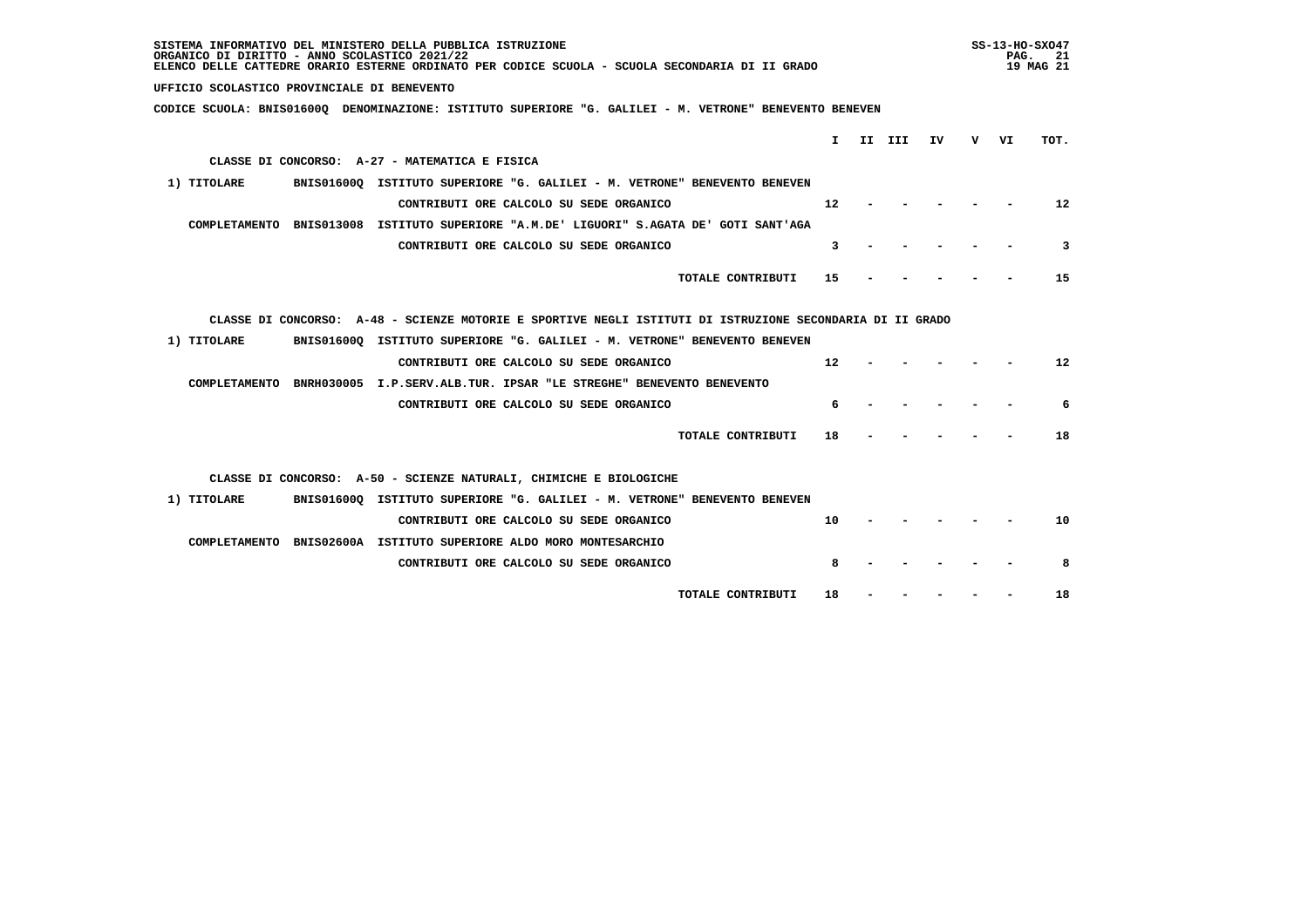| SISTEMA INFORMATIVO DEL MINISTERO DELLA PUBBLICA ISTRUZIONE<br>ORGANICO DI DIRITTO - ANNO SCOLASTICO 2021/22<br>ELENCO DELLE CATTEDRE ORARIO ESTERNE ORDINATO PER CODICE SCUOLA - SCUOLA SECONDARIA DI II GRADO |    |  |             |  |  |      | $SS-13-HO-SXO47$<br>PAG. 22<br>19 MAG 21 |
|-----------------------------------------------------------------------------------------------------------------------------------------------------------------------------------------------------------------|----|--|-------------|--|--|------|------------------------------------------|
| UFFICIO SCOLASTICO PROVINCIALE DI BENEVENTO                                                                                                                                                                     |    |  |             |  |  |      |                                          |
| CODICE SCUOLA: BNIS01600Q DENOMINAZIONE: ISTITUTO SUPERIORE "G. GALILEI - M. VETRONE" BENEVENTO BENEVEN                                                                                                         |    |  |             |  |  |      |                                          |
|                                                                                                                                                                                                                 |    |  | I II III IV |  |  | v vı | TOT.                                     |
| CLASSE DI CONCORSO: A-51 - SCIENZE, TECNOLOGIE E TECNICHE AGRARIE                                                                                                                                               |    |  |             |  |  |      |                                          |
|                                                                                                                                                                                                                 |    |  |             |  |  |      |                                          |
| 1) TITOLARE<br>BNIS01600Q ISTITUTO SUPERIORE "G. GALILEI - M. VETRONE" BENEVENTO BENEVEN                                                                                                                        |    |  |             |  |  |      |                                          |
| CONTRIBUTI ORE CALCOLO SU SEDE ORGANICO                                                                                                                                                                         | 13 |  |             |  |  |      | 13                                       |
| COMPLETAMENTO BNRA00450T CORSO SERALE IST.PROF.AGR.AMB. S.BARTOLOMEO IN GALDO                                                                                                                                   |    |  |             |  |  |      |                                          |
| (IP01) SER.ZI AGRIC. S.PO RUR.LE BIEN. TRIEN.                                                                                                                                                                   | 3  |  |             |  |  |      | 3                                        |
| TOTALE CONTRIBUTI                                                                                                                                                                                               | 16 |  |             |  |  |      | 16                                       |
| CLASSE DI CONCORSO: B-14 - LABORATORI DI SCIENZE E TECNOLOGIE DELLE COSTRUZIONI                                                                                                                                 |    |  |             |  |  |      |                                          |
| 1) TITOLARE<br>BNIS01600Q ISTITUTO SUPERIORE "G. GALILEI - M. VETRONE" BENEVENTO BENEVEN                                                                                                                        |    |  |             |  |  |      |                                          |
| CONTRIBUTI ORE CALCOLO SU SEDE ORGANICO                                                                                                                                                                         | 15 |  |             |  |  |      | 15                                       |
| COMPLETAMENTO BNTL01651T CORSO SERALE IST.TEC.GEOMETRI "G.GALILEI" BENEVENTO                                                                                                                                    |    |  |             |  |  |      |                                          |
| (ITCA) COSTR. AMB. TERRITORIO - TRIENNIO                                                                                                                                                                        |    |  | 5           |  |  |      | 5                                        |
| TOTALE CONTRIBUTI                                                                                                                                                                                               | 15 |  | 5           |  |  |      | 20                                       |
| CLASSE DI CONCORSO: B-16 - LABORATORI DI SCIENZE E TECNOLOGIE INFORMATICHE                                                                                                                                      |    |  |             |  |  |      |                                          |
| 1) TITOLARE<br>BNIS016000 ISTITUTO SUPERIORE "G. GALILEI - M. VETRONE" BENEVENTO BENEVEN                                                                                                                        |    |  |             |  |  |      |                                          |
| CONTRIBUTI ORE CALCOLO SU SEDE ORGANICO                                                                                                                                                                         | 8  |  |             |  |  |      | 8                                        |
| COMPLETAMENTO BNIS00400D ISTITUTO SUPERIORE "E. MEDI" SAN BARTOLOMEO IN GALDO SAN BARTO                                                                                                                         |    |  |             |  |  |      |                                          |
| CONTRIBUTI ORE CALCOLO SU SEDE ORGANICO                                                                                                                                                                         | 6  |  |             |  |  |      | 6                                        |
|                                                                                                                                                                                                                 |    |  |             |  |  |      |                                          |
| TOTALE CONTRIBUTI                                                                                                                                                                                               | 14 |  |             |  |  |      | 14                                       |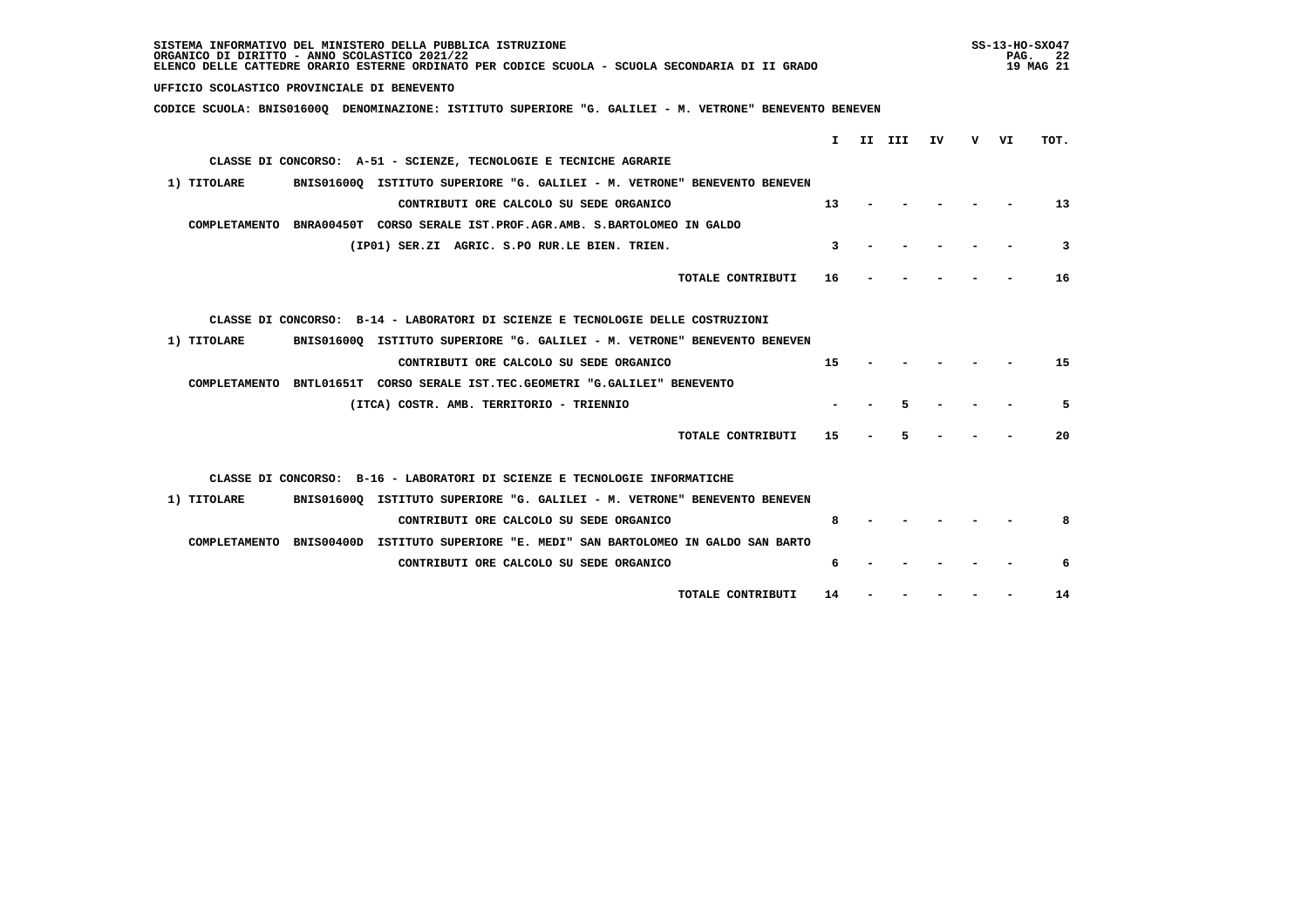| SISTEMA INFORMATIVO DEL MINISTERO DELLA PUBBLICA ISTRUZIONE<br>ORGANICO DI DIRITTO - ANNO SCOLASTICO 2021/22<br>ELENCO DELLE CATTEDRE ORARIO ESTERNE ORDINATO PER CODICE SCUOLA - SCUOLA SECONDARIA DI II GRADO |           |    |    |    | $SS-13-HO-SXO47$<br>PAG.<br>-23<br>19 MAG 21 |
|-----------------------------------------------------------------------------------------------------------------------------------------------------------------------------------------------------------------|-----------|----|----|----|----------------------------------------------|
| UFFICIO SCOLASTICO PROVINCIALE DI BENEVENTO                                                                                                                                                                     |           |    |    |    |                                              |
| CODICE SCUOLA: BNIS022003 DENOMINAZIONE: ISTITUTO SUPERIORE "M. CARAFA - N. GIUSTINIANI" CERRETO S. CER                                                                                                         |           |    |    |    |                                              |
| T.                                                                                                                                                                                                              | II<br>III | IV | v  | VI | TOT.                                         |
| CLASSE DI CONCORSO: A-12 - DISCIPLINE LETTERARIE NEGLI ISTITUTI DI ISTRUZIONE SECONDARIA DI II GRADO                                                                                                            |           |    |    |    |                                              |
| 1) TITOLARE<br>BNIS022003 ISTITUTO SUPERIORE "M. CARAFA - N. GIUSTINIANI" CERRETO S. CER                                                                                                                        |           |    |    |    |                                              |
| 10<br>CONTRIBUTI ORE CALCOLO SU SEDE ORGANICO                                                                                                                                                                   |           |    |    |    | 10                                           |
| COMPLETAMENTO<br>BNTD02250N CORSO SERALE IST.TECN.COMM. CERRETO SANNITA                                                                                                                                         |           |    |    |    |                                              |
| (ITAF) AMM.NE FINAN. E MARKETING - TRIENNIO                                                                                                                                                                     |           |    |    |    | 5                                            |
| (ITCA) COSTR. AMB. TERRITORIO - TRIENNIO                                                                                                                                                                        |           |    | 5  |    | 5                                            |
| TOTALE CONTRIBUTI<br>10                                                                                                                                                                                         |           |    | 10 |    | 20                                           |
| CLASSE DI CONCORSO: A-18 - FILOSOFIA E SCIENZE UMANE                                                                                                                                                            |           |    |    |    |                                              |
| <b>BNIS022003</b><br>1) TITOLARE<br>ISTITUTO SUPERIORE "M. CARAFA - N. GIUSTINIANI" CERRETO S. CER                                                                                                              |           |    |    |    |                                              |
| 12<br>CONTRIBUTI ORE CALCOLO SU SEDE ORGANICO                                                                                                                                                                   |           |    |    |    | 12                                           |
| <b>BNIS014004</b><br>ISTITUTO SUPERIORE "G. ALBERTI" BENEVENTO BENEVENTO<br>COMPLETAMENTO                                                                                                                       |           |    |    |    |                                              |
| 8<br>CONTRIBUTI ORE CALCOLO SU SEDE ORGANICO                                                                                                                                                                    |           |    |    |    | 8                                            |
| 20<br>TOTALE CONTRIBUTI                                                                                                                                                                                         |           |    |    |    | 20                                           |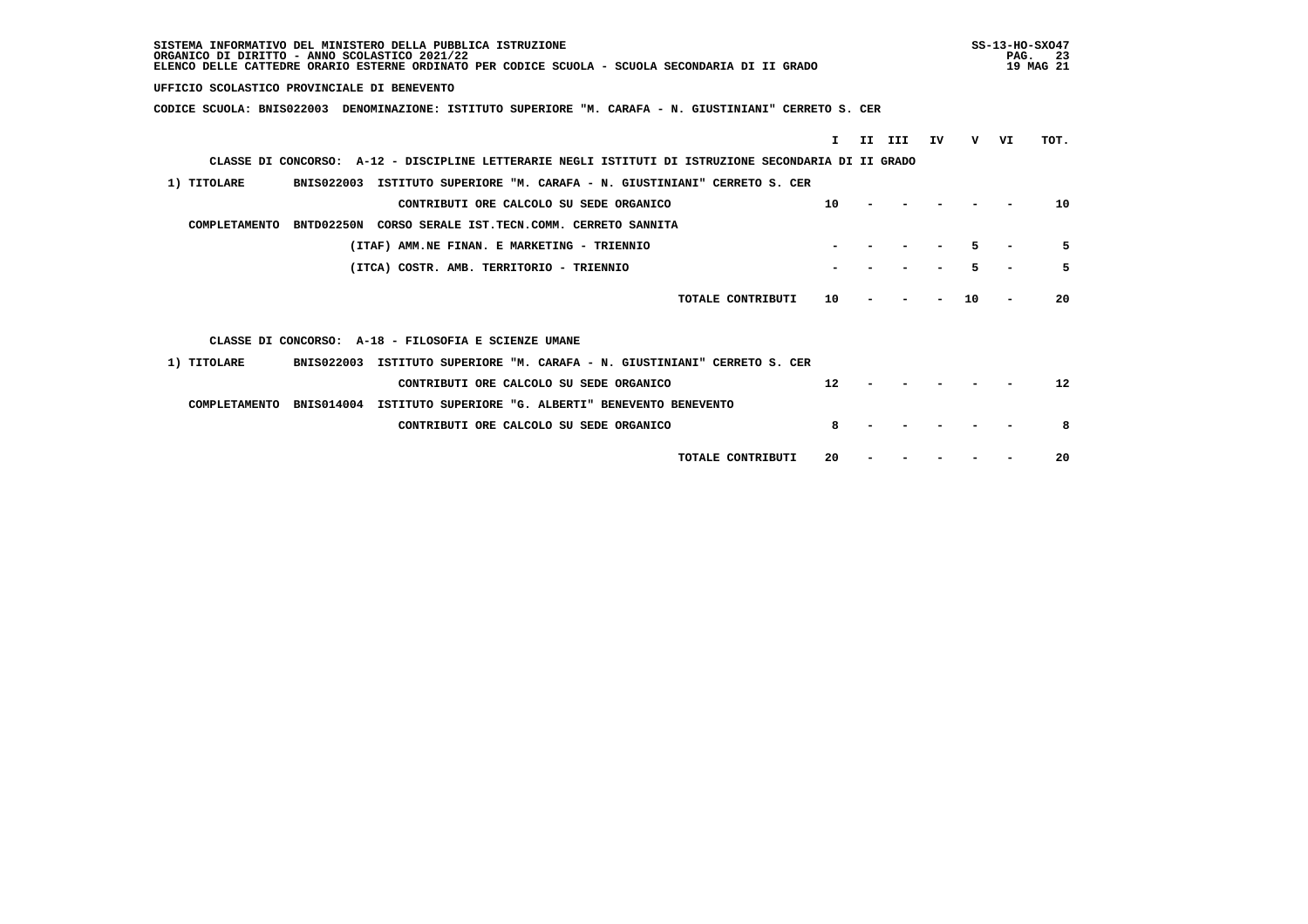| SISTEMA INFORMATIVO DEL MINISTERO DELLA PUBBLICA ISTRUZIONE<br>ORGANICO DI DIRITTO - ANNO SCOLASTICO 2021/22<br>ELENCO DELLE CATTEDRE ORARIO ESTERNE ORDINATO PER CODICE SCUOLA - SCUOLA SECONDARIA DI II GRADO |   |    |                |  |  |
|-----------------------------------------------------------------------------------------------------------------------------------------------------------------------------------------------------------------|---|----|----------------|--|--|
| UFFICIO SCOLASTICO PROVINCIALE DI BENEVENTO                                                                                                                                                                     |   |    |                |  |  |
| CODICE SCUOLA: BNIS022003 DENOMINAZIONE: ISTITUTO SUPERIORE "M. CARAFA - N. GIUSTINIANI" CERRETO S. CER                                                                                                         |   |    |                |  |  |
|                                                                                                                                                                                                                 |   |    |                |  |  |
| T.<br>II III<br>IV                                                                                                                                                                                              | v | VI | TOT.           |  |  |
| CLASSE DI CONCORSO: A-24 - LINGUE E CULTURE STRANIERE NEGLI ISTITUTI DI ISTRUZIONE DI II GRADO (FRANCESE)                                                                                                       |   |    |                |  |  |
| 1) TITOLARE<br>BNIS022003 ISTITUTO SUPERIORE "M. CARAFA - N. GIUSTINIANI" CERRETO S. CER                                                                                                                        |   |    |                |  |  |
| 9<br>CONTRIBUTI ORE CALCOLO SU SEDE ORGANICO                                                                                                                                                                    |   |    | 9              |  |  |
| COMPLETAMENTO BNTD02250N CORSO SERALE IST.TECN.COMM. CERRETO SANNITA                                                                                                                                            |   |    |                |  |  |
| (ITAF) AMM.NE FINAN. E MARKETING - TRIENNIO                                                                                                                                                                     |   |    | $\overline{2}$ |  |  |
| BNRH02350B CORSO SERALE I.P.SERV.ALB.TUR. SEDE COORD. CASTELVENERE<br>COMPLETAMENTO                                                                                                                             |   |    |                |  |  |
| (IP05) SER. ENOG. OSP. ALBERG. - BIENNIO COMUNE<br>4                                                                                                                                                            |   |    | 4              |  |  |
| (IPEN) ENOGASTRONOMIA - TRIENNIO                                                                                                                                                                                |   |    | $\overline{2}$ |  |  |
|                                                                                                                                                                                                                 |   |    |                |  |  |
| TOTALE CONTRIBUTI<br>13                                                                                                                                                                                         |   |    | 17             |  |  |
|                                                                                                                                                                                                                 |   |    |                |  |  |
| CLASSE DI CONCORSO: A-24 - LINGUE E CULTURE STRANIERE NEGLI ISTITUTI DI ISTRUZIONE DI II GRADO (INGLESE)                                                                                                        |   |    |                |  |  |
| 1) TITOLARE<br>BNIS022003 ISTITUTO SUPERIORE "M. CARAFA - N. GIUSTINIANI" CERRETO S. CER                                                                                                                        |   |    |                |  |  |
| 12<br>CONTRIBUTI ORE CALCOLO SU SEDE ORGANICO                                                                                                                                                                   |   |    | 12             |  |  |
| COMPLETAMENTO BNTD02250N CORSO SERALE IST.TECN.COMM. CERRETO SANNITA                                                                                                                                            |   |    |                |  |  |
| (ITAF) AMM.NE FINAN. E MARKETING - TRIENNIO                                                                                                                                                                     |   |    | $\overline{2}$ |  |  |
| (ITCA) COSTR. AMB. TERRITORIO - TRIENNIO                                                                                                                                                                        |   |    | $\mathbf{2}$   |  |  |
|                                                                                                                                                                                                                 |   |    |                |  |  |
| TOTALE CONTRIBUTI<br>12                                                                                                                                                                                         |   |    | 16             |  |  |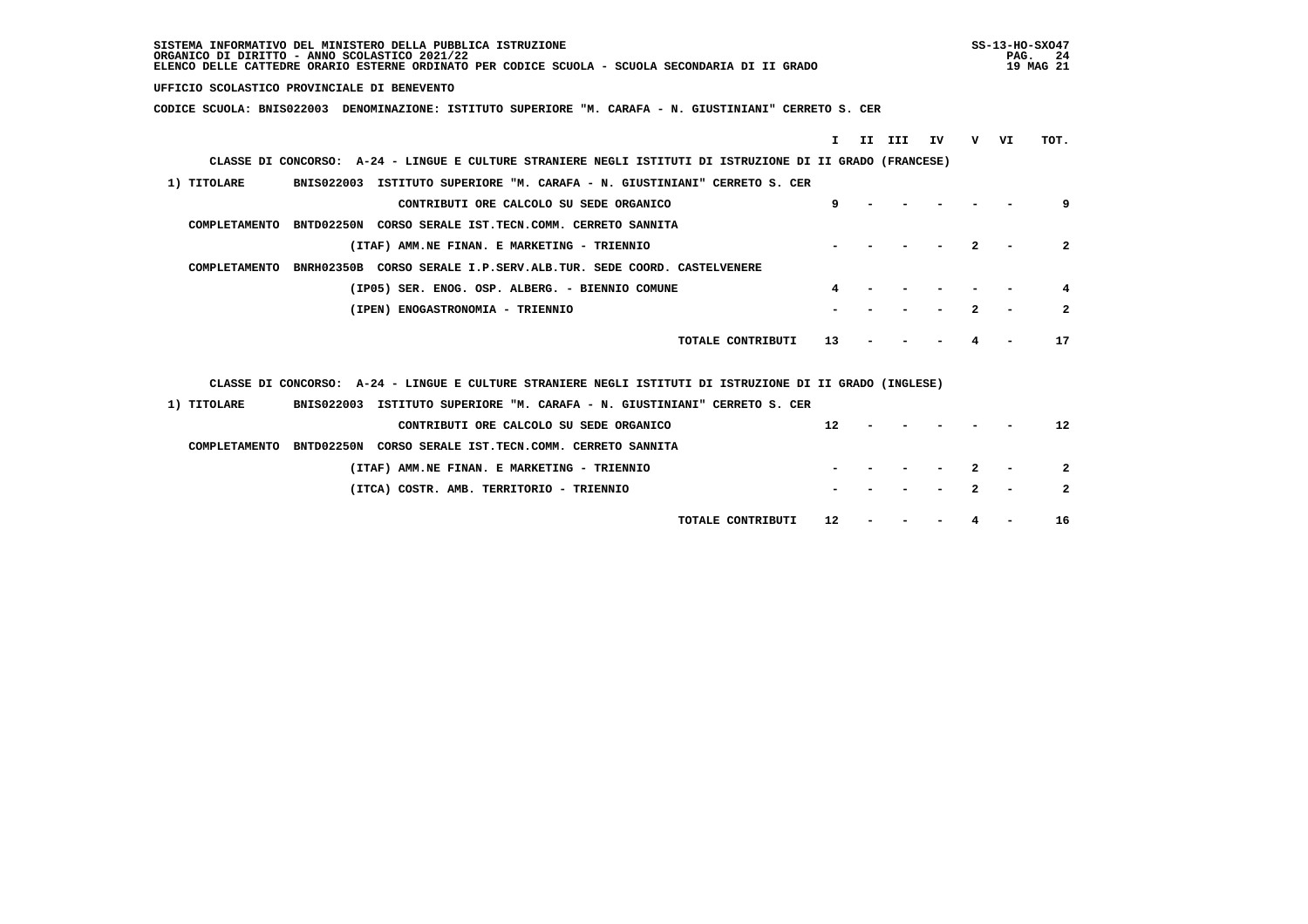| SISTEMA INFORMATIVO DEL MINISTERO DELLA PUBBLICA ISTRUZIONE<br>ORGANICO DI DIRITTO - ANNO SCOLASTICO 2021/22<br>ELENCO DELLE CATTEDRE ORARIO ESTERNE ORDINATO PER CODICE SCUOLA - SCUOLA SECONDARIA DI II GRADO |    |        |     |    | PAG. | $SS-13-HO-SXO47$<br>-25<br>19 MAG 21 |
|-----------------------------------------------------------------------------------------------------------------------------------------------------------------------------------------------------------------|----|--------|-----|----|------|--------------------------------------|
| UFFICIO SCOLASTICO PROVINCIALE DI BENEVENTO                                                                                                                                                                     |    |        |     |    |      |                                      |
| CODICE SCUOLA: BNIS022003 DENOMINAZIONE: ISTITUTO SUPERIORE "M. CARAFA - N. GIUSTINIANI" CERRETO S. CER                                                                                                         |    |        |     |    |      |                                      |
|                                                                                                                                                                                                                 |    |        |     |    |      | TOT.                                 |
| CLASSE DI CONCORSO: A-37 - SCIENZE E TECNOLOGIE DELLE COSTRUZIONI TECNOLOGIE E TECNICHE DI RAPPRESENTAZIONE GRAFICA                                                                                             | I. | II III | IV. |    | v vı |                                      |
|                                                                                                                                                                                                                 |    |        |     |    |      |                                      |
| 1) TITOLARE<br>BNIS022003 ISTITUTO SUPERIORE "M. CARAFA - N. GIUSTINIANI" CERRETO S. CER                                                                                                                        |    |        |     |    |      |                                      |
| CONTRIBUTI ORE CALCOLO SU SEDE ORGANICO<br>14                                                                                                                                                                   |    |        |     |    |      | 14                                   |
| COMPLETAMENTO BNTD02250N CORSO SERALE IST.TECN.COMM. CERRETO SANNITA                                                                                                                                            |    |        |     |    |      |                                      |
| (ITCA) COSTR. AMB. TERRITORIO - TRIENNIO                                                                                                                                                                        |    |        |     |    |      | 6                                    |
| TOTALE CONTRIBUTI<br>14                                                                                                                                                                                         |    |        |     |    |      | 20                                   |
| CLASSE DI CONCORSO: A-41 - SCIENZE E TECNOLOGIE INFORMATICHE                                                                                                                                                    |    |        |     |    |      |                                      |
| 1) TITOLARE<br>BNIS022003 ISTITUTO SUPERIORE "M. CARAFA - N. GIUSTINIANI" CERRETO S. CER                                                                                                                        |    |        |     |    |      |                                      |
| CONTRIBUTI ORE CALCOLO SU SEDE ORGANICO<br>14                                                                                                                                                                   |    |        |     |    |      | 14                                   |
| COMPLETAMENTO BNTD02250N CORSO SERALE IST.TECN.COMM. CERRETO SANNITA                                                                                                                                            |    |        |     |    |      |                                      |
| (ITAF) AMM.NE FINAN. E MARKETING - TRIENNIO                                                                                                                                                                     |    |        |     | п. |      | 1                                    |
| (ITCA) COSTR. AMB. TERRITORIO - TRIENNIO                                                                                                                                                                        |    |        |     | 1  |      | 1                                    |
| TOTALE CONTRIBUTI<br>14                                                                                                                                                                                         |    |        |     | 2  |      | 16                                   |
| CLASSE DI CONCORSO: A-46 - SCIENZE GIURIDICO-ECONOMICHE                                                                                                                                                         |    |        |     |    |      |                                      |
| 1) TITOLARE<br>BNIS022003 ISTITUTO SUPERIORE "M. CARAFA - N. GIUSTINIANI" CERRETO S. CER                                                                                                                        |    |        |     |    |      |                                      |
| 10<br>CONTRIBUTI ORE CALCOLO SU SEDE ORGANICO                                                                                                                                                                   |    |        |     |    |      | 10                                   |
| COMPLETAMENTO BNIS00300N ISTITUTO SUPERIORE "E. FERMI" MONTESARCHIO MONTESARCHIO                                                                                                                                |    |        |     |    |      |                                      |
| CONTRIBUTI ORE CALCOLO SU SEDE ORGANICO                                                                                                                                                                         | 8  |        |     |    |      | 8                                    |
| 18<br>TOTALE CONTRIBUTI                                                                                                                                                                                         |    |        |     |    |      | 18                                   |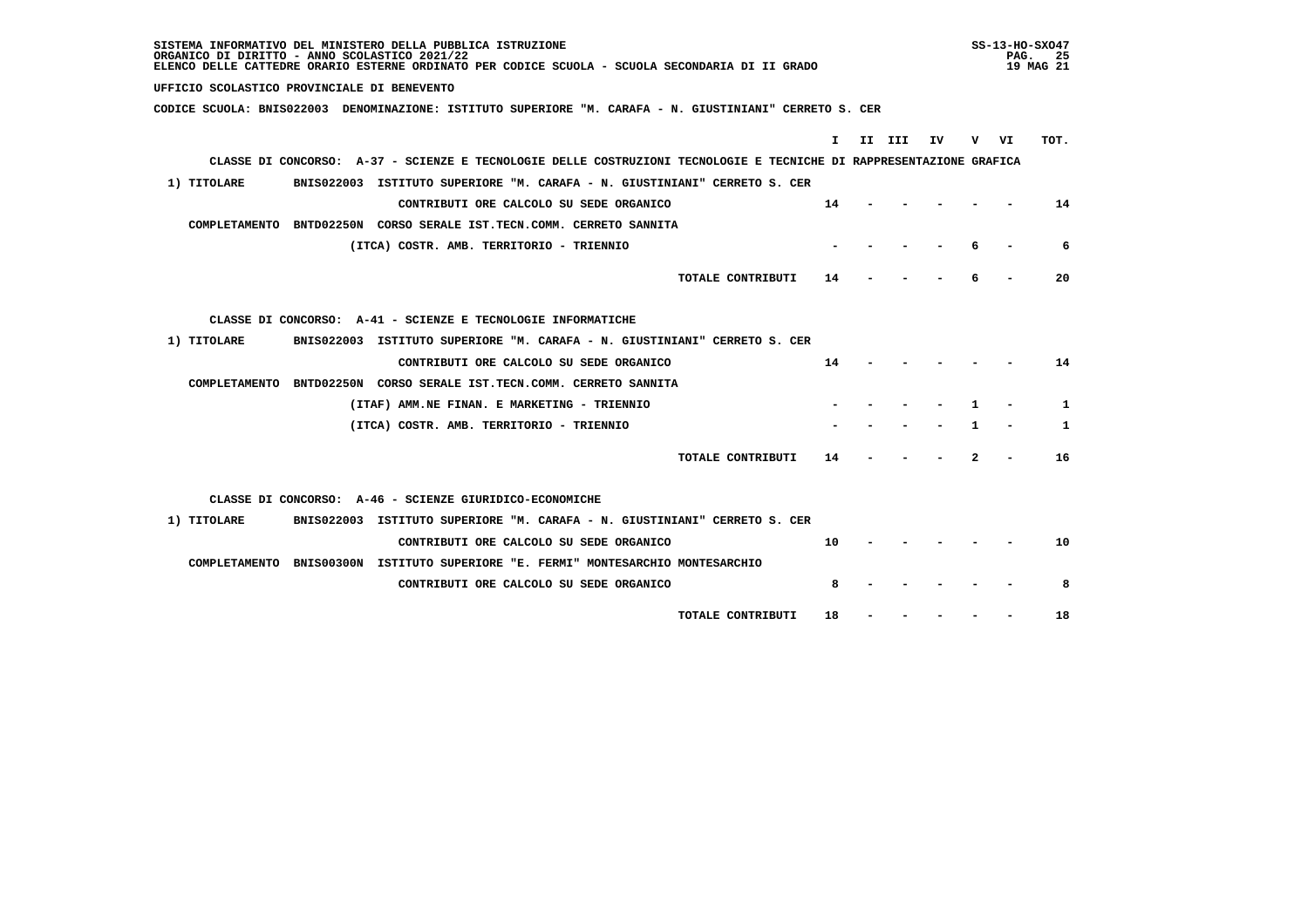| SISTEMA INFORMATIVO DEL MINISTERO DELLA PUBBLICA ISTRUZIONE<br>ORGANICO DI DIRITTO - ANNO SCOLASTICO 2021/22<br>ELENCO DELLE CATTEDRE ORARIO ESTERNE ORDINATO PER CODICE SCUOLA - SCUOLA SECONDARIA DI II GRADO |              |        |    | PAG. | $SS-13-HO-SXO47$<br>- 26<br>19 MAG 21 |
|-----------------------------------------------------------------------------------------------------------------------------------------------------------------------------------------------------------------|--------------|--------|----|------|---------------------------------------|
| UFFICIO SCOLASTICO PROVINCIALE DI BENEVENTO                                                                                                                                                                     |              |        |    |      |                                       |
| CODICE SCUOLA: BNIS022003 DENOMINAZIONE: ISTITUTO SUPERIORE "M. CARAFA - N. GIUSTINIANI" CERRETO S. CER                                                                                                         |              |        |    |      |                                       |
|                                                                                                                                                                                                                 | $\mathbf{I}$ | II III | IV | v vı | TOT.                                  |
| CLASSE DI CONCORSO: A-50 - SCIENZE NATURALI, CHIMICHE E BIOLOGICHE                                                                                                                                              |              |        |    |      |                                       |
|                                                                                                                                                                                                                 |              |        |    |      |                                       |
| 1) TITOLARE<br>BNIS022003 ISTITUTO SUPERIORE "M. CARAFA - N. GIUSTINIANI" CERRETO S. CER                                                                                                                        |              |        |    |      |                                       |
| CONTRIBUTI ORE CALCOLO SU SEDE ORGANICO                                                                                                                                                                         | 13           |        |    |      | 13                                    |
| COMPLETAMENTO BNPC02000N LIC. CLAS. "P. GIANNONE BENEVENTO BENEVENTO                                                                                                                                            |              |        |    |      |                                       |
| CONTRIBUTI ORE CALCOLO SU SEDE ORGANICO                                                                                                                                                                         | 7            |        |    |      | 7                                     |
| TOTALE CONTRIBUTI                                                                                                                                                                                               | 20           |        |    |      | 20                                    |
| CLASSE DI CONCORSO: A-51 - SCIENZE, TECNOLOGIE E TECNICHE AGRARIE                                                                                                                                               |              |        |    |      |                                       |
| BNIS022003 ISTITUTO SUPERIORE "M. CARAFA - N. GIUSTINIANI" CERRETO S. CER<br>1) TITOLARE                                                                                                                        |              |        |    |      |                                       |
| CONTRIBUTI ORE CALCOLO SU SEDE ORGANICO                                                                                                                                                                         | 11           |        |    |      | 11                                    |
| COMPLETAMENTO BNIS013008 ISTITUTO SUPERIORE "A.M.DE' LIGUORI" S.AGATA DE' GOTI SANT'AGA                                                                                                                         |              |        |    |      |                                       |
| CONTRIBUTI ORE CALCOLO SU SEDE ORGANICO                                                                                                                                                                         | 7            |        |    |      | 7                                     |
| TOTALE CONTRIBUTI                                                                                                                                                                                               | 18           |        |    |      | 18                                    |
| CLASSE DI CONCORSO: A-64 - TEORIA, ANALISI E COMPOSIZIONE                                                                                                                                                       |              |        |    |      |                                       |
| 1) *TITOLARE<br>BNIS022003 ISTITUTO SUPERIORE "M. CARAFA - N. GIUSTINIANI" CERRETO S. CER                                                                                                                       |              |        |    |      |                                       |
| (LI13) MUSICALE E COREUTICO - SEZ. MUSICALE                                                                                                                                                                     | 15           |        |    |      | 15                                    |
| COMPLETAMENTO BNPM02000T IST. MAG. LICEO STATALE "G. GUACCI" BENEVENTO BENEVENTO                                                                                                                                |              |        |    |      |                                       |
| (LI13) MUSICALE E COREUTICO - SEZ. MUSICALE                                                                                                                                                                     | 3            |        |    |      | 3                                     |
| TOTALE CONTRIBUTI                                                                                                                                                                                               | 18           |        |    |      | 18                                    |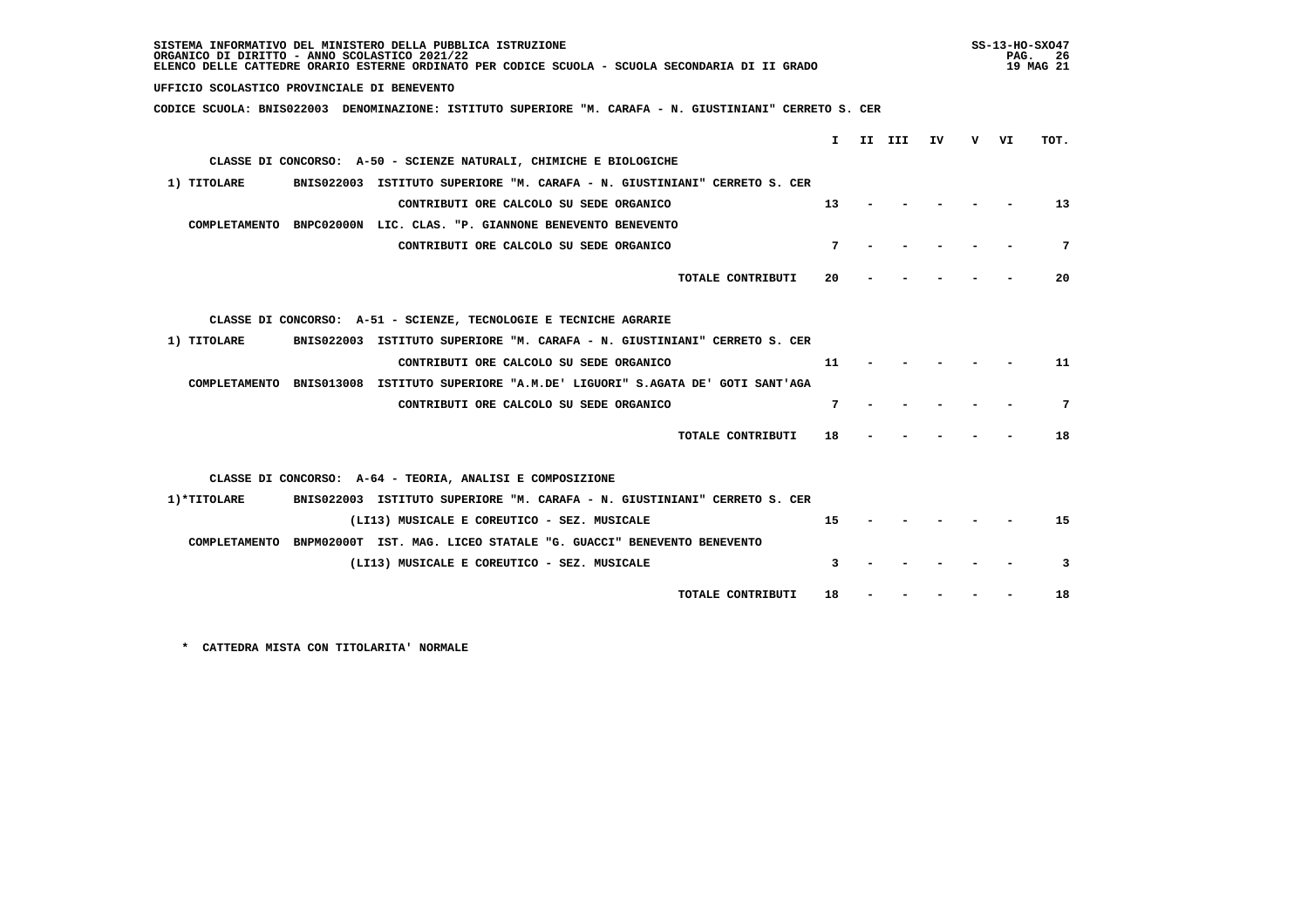| SISTEMA INFORMATIVO DEL MINISTERO DELLA PUBBLICA ISTRUZIONE<br>ORGANICO DI DIRITTO - ANNO SCOLASTICO 2021/22<br>ELENCO DELLE CATTEDRE ORARIO ESTERNE ORDINATO PER CODICE SCUOLA - SCUOLA SECONDARIA DI II GRADO |    | $SS-13-HO-SXO47$<br>PAG.<br>19 MAG 21 | - 27 |
|-----------------------------------------------------------------------------------------------------------------------------------------------------------------------------------------------------------------|----|---------------------------------------|------|
| UFFICIO SCOLASTICO PROVINCIALE DI BENEVENTO                                                                                                                                                                     |    |                                       |      |
| CODICE SCUOLA: BNIS022003 DENOMINAZIONE: ISTITUTO SUPERIORE "M. CARAFA - N. GIUSTINIANI" CERRETO S. CER                                                                                                         |    |                                       |      |
| I.<br>II III<br>ΙV                                                                                                                                                                                              | v. | VI                                    | TOT. |
|                                                                                                                                                                                                                 |    |                                       |      |
| CLASSE DI CONCORSO: B-03 - LABORATORI DI FISICA                                                                                                                                                                 |    |                                       |      |
| BNIS022003 ISTITUTO SUPERIORE "M. CARAFA - N. GIUSTINIANI" CERRETO S. CER<br>1) TITOLARE                                                                                                                        |    |                                       |      |
| 9<br>CONTRIBUTI ORE CALCOLO SU SEDE ORGANICO                                                                                                                                                                    |    |                                       | 9    |
| COMPLETAMENTO BNIS016000 ISTITUTO SUPERIORE "G. GALILEI - M. VETRONE" BENEVENTO BENEVEN                                                                                                                         |    |                                       |      |
| 8<br>CONTRIBUTI ORE CALCOLO SU SEDE ORGANICO                                                                                                                                                                    |    |                                       | 8    |
| TOTALE CONTRIBUTI<br>17                                                                                                                                                                                         |    |                                       | 17   |
| CLASSE DI CONCORSO: B-16 - LABORATORI DI SCIENZE E TECNOLOGIE INFORMATICHE                                                                                                                                      |    |                                       |      |
| 1) TITOLARE<br>BNIS022003 ISTITUTO SUPERIORE "M. CARAFA - N. GIUSTINIANI" CERRETO S. CER                                                                                                                        |    |                                       |      |
| 9<br>CONTRIBUTI ORE CALCOLO SU SEDE ORGANICO                                                                                                                                                                    |    |                                       | 9    |
| COMPLETAMENTO BNIS01200C ISTITUTO SUPERIORE "DON PEPPINO DIANA" MORCONE MORCONE                                                                                                                                 |    |                                       |      |
| CONTRIBUTI ORE CALCOLO SU SEDE ORGANICO<br>6                                                                                                                                                                    |    |                                       | 6    |
| TOTALE CONTRIBUTI<br>15                                                                                                                                                                                         |    |                                       | 15   |
| CLASSE DI CONCORSO: B-17 - LABORATORI DI SCIENZE E TECNOLOGIE MECCANICHE                                                                                                                                        |    |                                       |      |
| 1) TITOLARE<br>BNIS022003 ISTITUTO SUPERIORE "M. CARAFA - N. GIUSTINIANI" CERRETO S. CER                                                                                                                        |    |                                       |      |
| q                                                                                                                                                                                                               |    |                                       | q    |
| CONTRIBUTI ORE CALCOLO SU SEDE ORGANICO                                                                                                                                                                         |    |                                       |      |
| COMPLETAMENTO BNIS027006 ISTITUTO SUPERIORE "PALMIERI-RAMPONE-POLO" BENEVENTO BENEVENTO                                                                                                                         |    |                                       |      |
| 9<br>CONTRIBUTI ORE CALCOLO SU SEDE ORGANICO                                                                                                                                                                    |    |                                       | 9    |
| TOTALE CONTRIBUTI<br>18                                                                                                                                                                                         |    |                                       | 18   |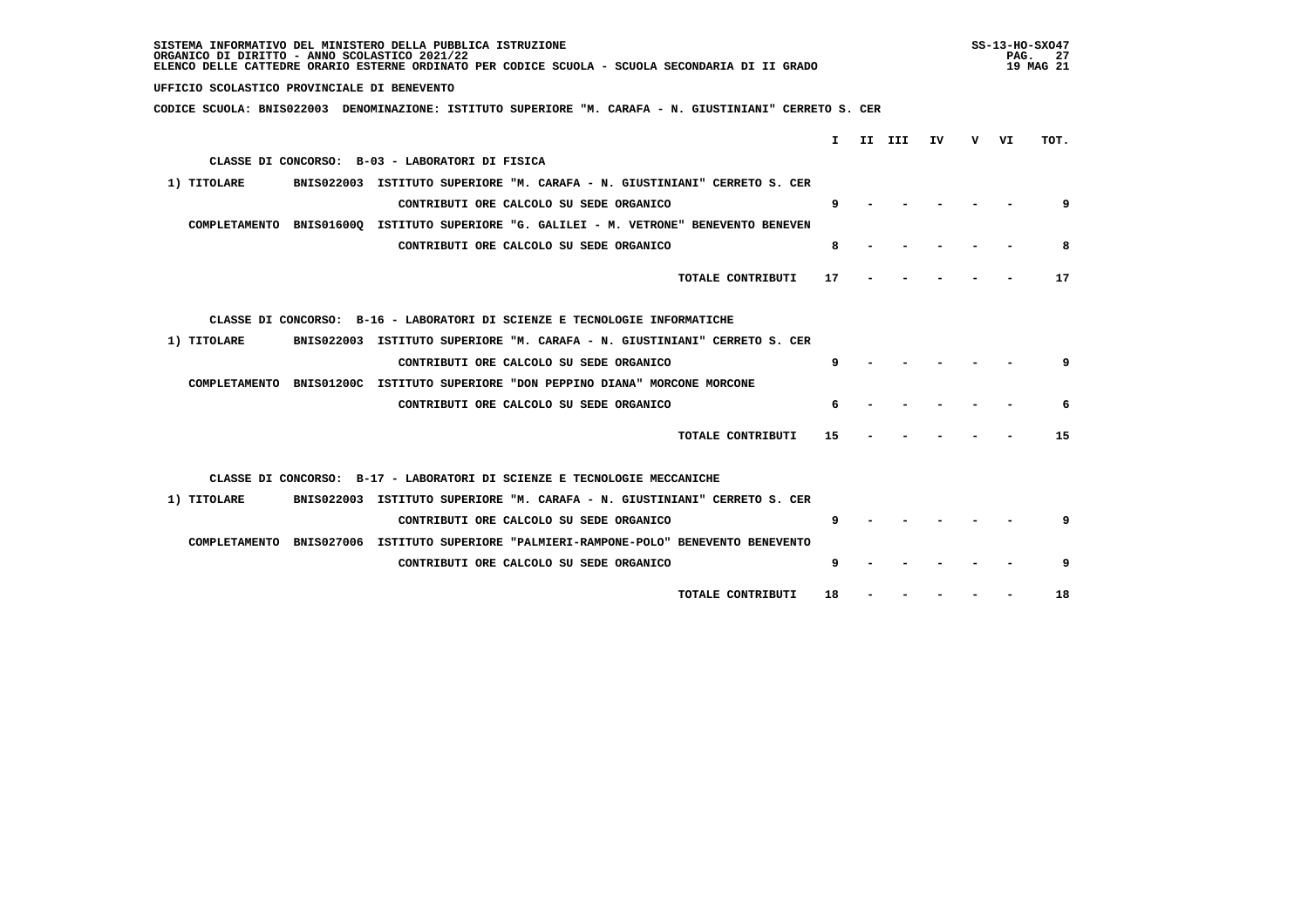| SISTEMA INFORMATIVO DEL MINISTERO DELLA PUBBLICA ISTRUZIONE<br>ORGANICO DI DIRITTO - ANNO SCOLASTICO 2021/22<br>ELENCO DELLE CATTEDRE ORARIO ESTERNE ORDINATO PER CODICE SCUOLA - SCUOLA SECONDARIA DI II GRADO |     | $SS-13-HO-SXO47$<br>PAG. | -28<br>19 MAG 21 |
|-----------------------------------------------------------------------------------------------------------------------------------------------------------------------------------------------------------------|-----|--------------------------|------------------|
| UFFICIO SCOLASTICO PROVINCIALE DI BENEVENTO                                                                                                                                                                     |     |                          |                  |
| CODICE SCUOLA: BNIS02300V DENOMINAZIONE: ISTITUTO SUPERIORE FAICCHIO FAICCHIO                                                                                                                                   |     |                          |                  |
| I.                                                                                                                                                                                                              | v — |                          |                  |
| II III<br>IV.<br>CLASSE DI CONCORSO: A-24 - LINGUE E CULTURE STRANIERE NEGLI ISTITUTI DI ISTRUZIONE DI II GRADO (FRANCESE)                                                                                      |     | VI                       | TOT.             |
|                                                                                                                                                                                                                 |     |                          |                  |
| 1) TITOLARE<br>BNIS02300V ISTITUTO SUPERIORE FAICCHIO FAICCHIO                                                                                                                                                  |     |                          |                  |
| CONTRIBUTI ORE CALCOLO SU SEDE ORGANICO<br>14                                                                                                                                                                   |     |                          | 14               |
| COMPLETAMENTO BNRH02350B CORSO SERALE I.P.SERV.ALB.TUR. SEDE COORD. CASTELVENERE                                                                                                                                |     |                          |                  |
| (IPEN) ENOGASTRONOMIA - TRIENNIO                                                                                                                                                                                |     |                          | 4                |
| TOTALE CONTRIBUTI<br>14                                                                                                                                                                                         |     |                          | 18               |
|                                                                                                                                                                                                                 |     |                          |                  |
| CLASSE DI CONCORSO: A-24 - LINGUE E CULTURE STRANIERE NEGLI ISTITUTI DI ISTRUZIONE DI II GRADO (INGLESE)                                                                                                        |     |                          |                  |
| 1) TITOLARE<br>BNIS02300V ISTITUTO SUPERIORE FAICCHIO FAICCHIO                                                                                                                                                  |     |                          |                  |
| CONTRIBUTI ORE CALCOLO SU SEDE ORGANICO<br>12                                                                                                                                                                   |     |                          | 12               |
| COMPLETAMENTO BNRH02350B CORSO SERALE I.P.SERV.ALB.TUR. SEDE COORD. CASTELVENERE                                                                                                                                |     |                          |                  |
| (IP05) SER. ENOG. OSP. ALBERG. - BIENNIO COMUNE                                                                                                                                                                 |     |                          | 4                |
| (IPEN) ENOGASTRONOMIA - TRIENNIO                                                                                                                                                                                |     |                          | 4                |
|                                                                                                                                                                                                                 |     |                          |                  |
| TOTALE CONTRIBUTI<br>16                                                                                                                                                                                         |     |                          | 20               |
|                                                                                                                                                                                                                 |     |                          |                  |
| CLASSE DI CONCORSO: A-24 - LINGUE E CULTURE STRANIERE NEGLI ISTITUTI DI ISTRUZIONE DI II GRADO (TEDESCO)                                                                                                        |     |                          |                  |
| 1) TITOLARE<br>BNIS02300V ISTITUTO SUPERIORE FAICCHIO FAICCHIO                                                                                                                                                  |     |                          |                  |
| CONTRIBUTI ORE CALCOLO SU SEDE ORGANICO<br>15                                                                                                                                                                   |     |                          | 15               |
| COMPLETAMENTO BNIS013008 ISTITUTO SUPERIORE "A.M.DE' LIGUORI" S.AGATA DE' GOTI SANT'AGA                                                                                                                         |     |                          |                  |
| CONTRIBUTI ORE CALCOLO SU SEDE ORGANICO<br>4                                                                                                                                                                    |     |                          | 4                |
|                                                                                                                                                                                                                 |     |                          |                  |
| TOTALE CONTRIBUTI<br>19                                                                                                                                                                                         |     |                          | 19               |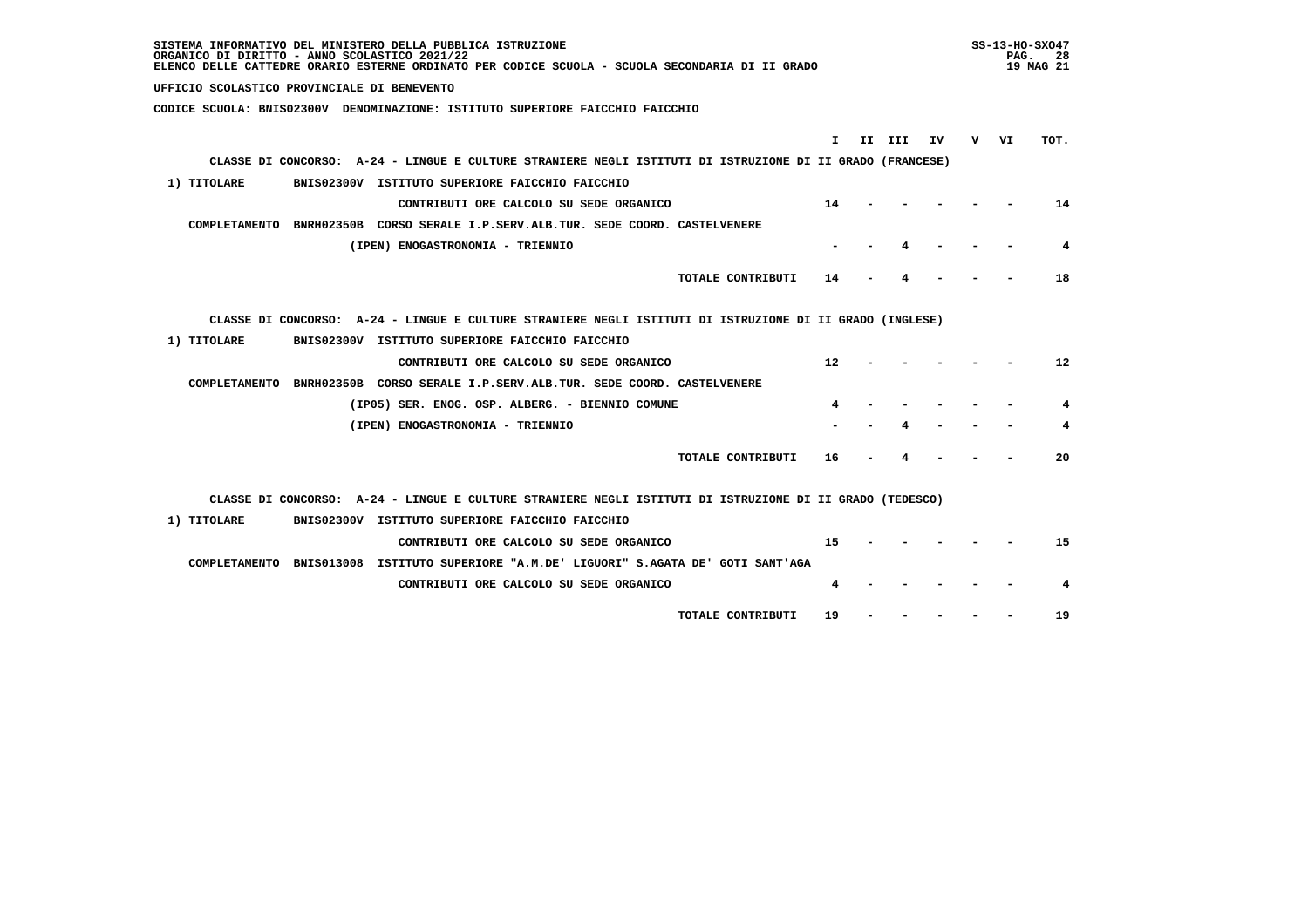| SISTEMA INFORMATIVO DEL MINISTERO DELLA PUBBLICA ISTRUZIONE<br>ORGANICO DI DIRITTO - ANNO SCOLASTICO 2021/22<br>ELENCO DELLE CATTEDRE ORARIO ESTERNE ORDINATO PER CODICE SCUOLA - SCUOLA SECONDARIA DI II GRADO |                   |        |     |     | PAG. | $SS-13-HO-SXO47$<br>- 29<br>19 MAG 21 |
|-----------------------------------------------------------------------------------------------------------------------------------------------------------------------------------------------------------------|-------------------|--------|-----|-----|------|---------------------------------------|
| UFFICIO SCOLASTICO PROVINCIALE DI BENEVENTO                                                                                                                                                                     |                   |        |     |     |      |                                       |
| CODICE SCUOLA: BNIS02300V DENOMINAZIONE: ISTITUTO SUPERIORE FAICCHIO FAICCHIO                                                                                                                                   |                   |        |     |     |      |                                       |
|                                                                                                                                                                                                                 | T                 | II III |     | v — | VI   | TOT.                                  |
|                                                                                                                                                                                                                 |                   |        | IV. |     |      |                                       |
| CLASSE DI CONCORSO: A-26 - MATEMATICA                                                                                                                                                                           |                   |        |     |     |      |                                       |
| 1) TITOLARE<br>BNIS02300V ISTITUTO SUPERIORE FAICCHIO FAICCHIO                                                                                                                                                  |                   |        |     |     |      |                                       |
| CONTRIBUTI ORE CALCOLO SU SEDE ORGANICO                                                                                                                                                                         | $12 \overline{ }$ |        |     |     |      | 12                                    |
| COMPLETAMENTO BNRH02350B CORSO SERALE I.P.SERV.ALB.TUR. SEDE COORD. CASTELVENERE                                                                                                                                |                   |        |     |     |      |                                       |
| (IP05) SER. ENOG. OSP. ALBERG. - BIENNIO COMUNE                                                                                                                                                                 | 4                 |        |     |     |      | 4                                     |
| (IPEN) ENOGASTRONOMIA - TRIENNIO                                                                                                                                                                                |                   |        |     |     |      | 6                                     |
| TOTALE CONTRIBUTI                                                                                                                                                                                               | 16                |        |     |     |      | 22                                    |
| CLASSE DI CONCORSO: A-41 - SCIENZE E TECNOLOGIE INFORMATICHE                                                                                                                                                    |                   |        |     |     |      |                                       |
| 1) TITOLARE<br>BNIS02300V ISTITUTO SUPERIORE FAICCHIO FAICCHIO                                                                                                                                                  |                   |        |     |     |      |                                       |
| CONTRIBUTI ORE CALCOLO SU SEDE ORGANICO                                                                                                                                                                         | 10                |        |     |     |      | 10                                    |
| COMPLETAMENTO BNIS00800R ISTITUTO SUPERIORE "A. LOMBARDI" AIROLA AIROLA                                                                                                                                         |                   |        |     |     |      |                                       |
| CONTRIBUTI ORE CALCOLO SU SEDE ORGANICO                                                                                                                                                                         | 3                 |        |     |     |      | 3                                     |
| COMPLETAMENTO BNRI00850R CORSO SERALE I.P.IND. E ART. AIROLA                                                                                                                                                    |                   |        |     |     |      |                                       |
| (IP09) MAN.NE ASSIS.ZA TEC. BIENNIO - TRIENNIO                                                                                                                                                                  | 5                 |        |     |     |      | 5                                     |
| TOTALE CONTRIBUTI                                                                                                                                                                                               | 18                |        |     |     |      | 18                                    |
| CLASSE DI CONCORSO: A-48 - SCIENZE MOTORIE E SPORTIVE NEGLI ISTITUTI DI ISTRUZIONE SECONDARIA DI II GRADO                                                                                                       |                   |        |     |     |      |                                       |
| BNIS02300V ISTITUTO SUPERIORE FAICCHIO FAICCHIO<br>1) TITOLARE                                                                                                                                                  |                   |        |     |     |      |                                       |
| CONTRIBUTI ORE CALCOLO SU SEDE ORGANICO                                                                                                                                                                         | 14                |        |     |     |      | 14                                    |
| COMPLETAMENTO BNIS00200T ISTITUTO SUPERIORE I.I.S." TELESI@ " TELESE TERME                                                                                                                                      |                   |        |     |     |      |                                       |
| CONTRIBUTI ORE CALCOLO SU SEDE ORGANICO                                                                                                                                                                         | 4                 |        |     |     |      | 4                                     |
|                                                                                                                                                                                                                 |                   |        |     |     |      |                                       |
| TOTALE CONTRIBUTI                                                                                                                                                                                               | 18                |        |     |     |      | 18                                    |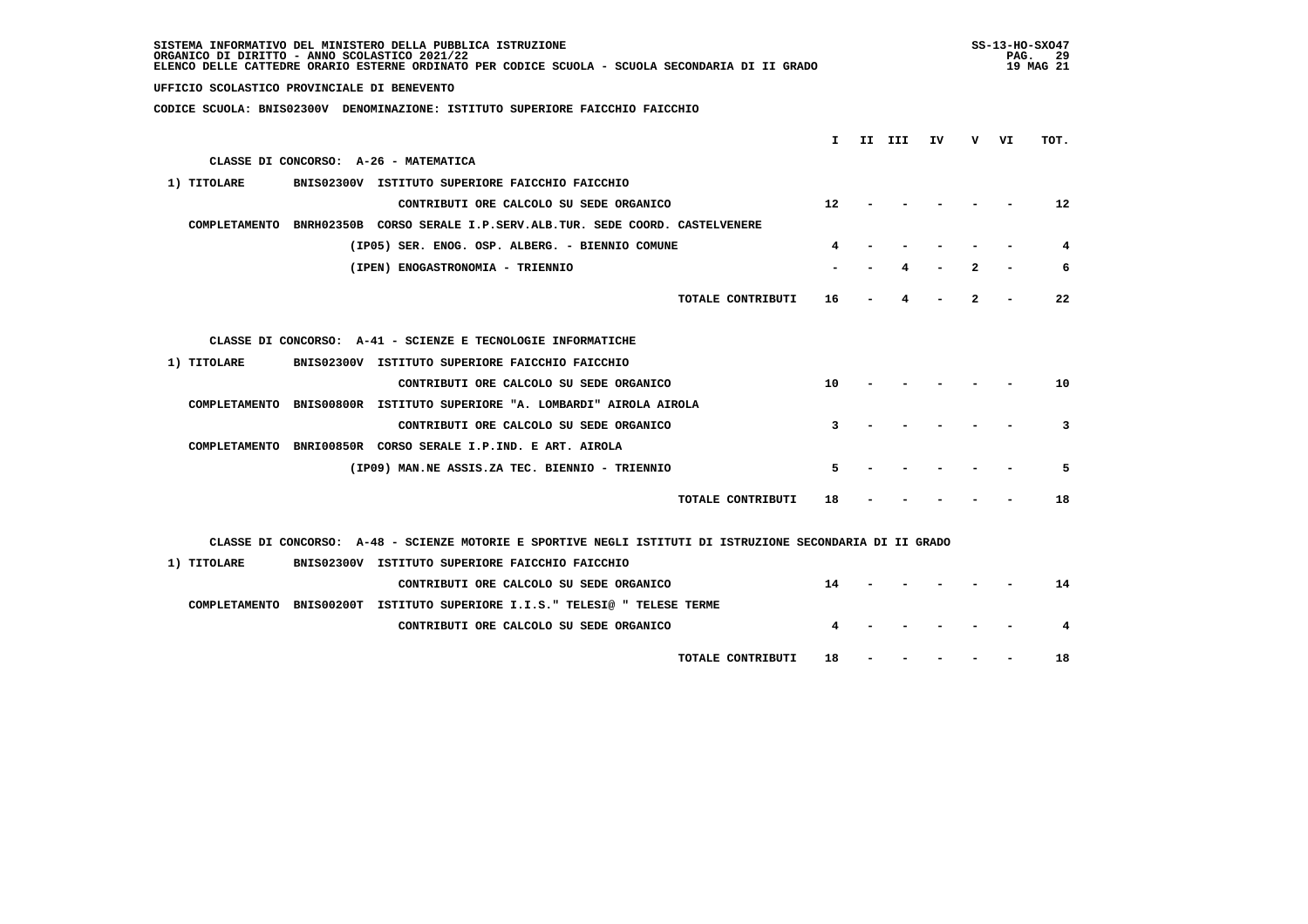| SISTEMA INFORMATIVO DEL MINISTERO DELLA PUBBLICA ISTRUZIONE<br>ORGANICO DI DIRITTO - ANNO SCOLASTICO 2021/22<br>ELENCO DELLE CATTEDRE ORARIO ESTERNE ORDINATO PER CODICE SCUOLA - SCUOLA SECONDARIA DI II GRADO |        |    |   | $SS-13-HO-SXO47$<br>PAG. | 30<br>19 MAG 21 |
|-----------------------------------------------------------------------------------------------------------------------------------------------------------------------------------------------------------------|--------|----|---|--------------------------|-----------------|
| UFFICIO SCOLASTICO PROVINCIALE DI BENEVENTO                                                                                                                                                                     |        |    |   |                          |                 |
| CODICE SCUOLA: BNIS02300V DENOMINAZIONE: ISTITUTO SUPERIORE FAICCHIO FAICCHIO                                                                                                                                   |        |    |   |                          |                 |
|                                                                                                                                                                                                                 |        |    |   |                          |                 |
| T.                                                                                                                                                                                                              | II III | IV | v | VI                       | TOT.            |
| CLASSE DI CONCORSO: A-50 - SCIENZE NATURALI, CHIMICHE E BIOLOGICHE                                                                                                                                              |        |    |   |                          |                 |
| 1) TITOLARE<br>BNIS02300V ISTITUTO SUPERIORE FAICCHIO FAICCHIO                                                                                                                                                  |        |    |   |                          |                 |
| CONTRIBUTI ORE CALCOLO SU SEDE ORGANICO<br>16                                                                                                                                                                   |        |    |   |                          | 16              |
| COMPLETAMENTO BNIS01100L ISTITUTO SUPERIORE "VIRGILIO" BENEVENTO                                                                                                                                                |        |    |   |                          |                 |
| CONTRIBUTI ORE CALCOLO SU SEDE ORGANICO<br>3                                                                                                                                                                    |        |    |   |                          | 3               |
| TOTALE CONTRIBUTI<br>19                                                                                                                                                                                         |        |    |   |                          | 19              |
| CLASSE DI CONCORSO: A-54 - STORIA DELL'ARTE                                                                                                                                                                     |        |    |   |                          |                 |
| 1) TITOLARE<br>BNIS02300V ISTITUTO SUPERIORE FAICCHIO FAICCHIO                                                                                                                                                  |        |    |   |                          |                 |
| 10<br>CONTRIBUTI ORE CALCOLO SU SEDE ORGANICO                                                                                                                                                                   |        |    |   |                          | 10              |
| COMPLETAMENTO BNIS022003 ISTITUTO SUPERIORE "M. CARAFA - N. GIUSTINIANI" CERRETO S. CER                                                                                                                         |        |    |   |                          |                 |
| CONTRIBUTI ORE CALCOLO SU SEDE ORGANICO<br>7                                                                                                                                                                    |        |    |   |                          | 7               |
| TOTALE CONTRIBUTI<br>17                                                                                                                                                                                         |        |    |   |                          | 17              |
|                                                                                                                                                                                                                 |        |    |   |                          |                 |
| CLASSE DI CONCORSO: B-19 - LABORATORI DI SERVIZI DI RICETTIVITA' ALBERGHIERA                                                                                                                                    |        |    |   |                          |                 |
| 1) TITOLARE<br>BNIS02300V ISTITUTO SUPERIORE FAICCHIO FAICCHIO                                                                                                                                                  |        |    |   |                          |                 |
| CONTRIBUTI ORE CALCOLO SU SEDE ORGANICO                                                                                                                                                                         |        |    |   |                          | 8               |
| COMPLETAMENTO BNRH02350B CORSO SERALE I.P.SERV.ALB.TUR. SEDE COORD. CASTELVENERE                                                                                                                                |        |    |   |                          |                 |
| (IP05) SER. ENOG. OSP. ALBERG. - BIENNIO COMUNE                                                                                                                                                                 |        |    |   |                          | 4               |
| COMPLETAMENTO BNIS01200C ISTITUTO SUPERIORE "DON PEPPINO DIANA" MORCONE MORCONE                                                                                                                                 |        |    |   |                          |                 |
| CONTRIBUTI ORE CALCOLO SU SEDE ORGANICO                                                                                                                                                                         |        |    |   |                          | 4               |
| TOTALE CONTRIBUTI<br>16                                                                                                                                                                                         |        |    |   |                          | 16              |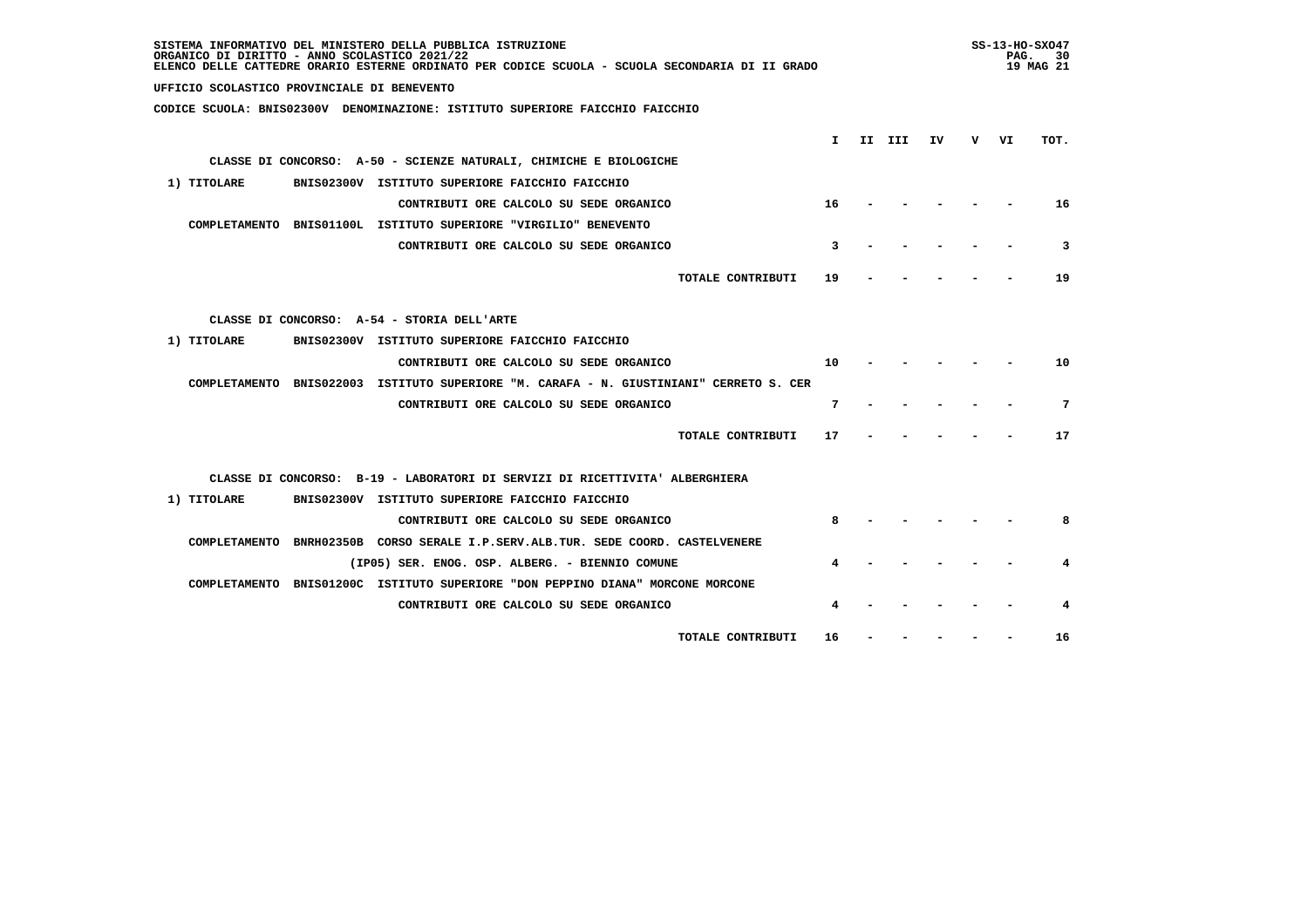| SISTEMA INFORMATIVO DEL MINISTERO DELLA PUBBLICA ISTRUZIONE<br>ORGANICO DI DIRITTO - ANNO SCOLASTICO 2021/22<br>ELENCO DELLE CATTEDRE ORARIO ESTERNE ORDINATO PER CODICE SCUOLA - SCUOLA SECONDARIA DI II GRADO |                | $SS-13-HO-SXO47$<br>PAG.<br>- 31<br>19 MAG 21 |
|-----------------------------------------------------------------------------------------------------------------------------------------------------------------------------------------------------------------|----------------|-----------------------------------------------|
| UFFICIO SCOLASTICO PROVINCIALE DI BENEVENTO                                                                                                                                                                     |                |                                               |
| CODICE SCUOLA: BNIS02600A DENOMINAZIONE: ISTITUTO SUPERIORE ALDO MORO MONTESARCHIO                                                                                                                              |                |                                               |
|                                                                                                                                                                                                                 |                |                                               |
| I.<br>II III<br>IV<br>CLASSE DI CONCORSO: A-12 - DISCIPLINE LETTERARIE NEGLI ISTITUTI DI ISTRUZIONE SECONDARIA DI II GRADO                                                                                      | v.             | VI<br>TOT.                                    |
|                                                                                                                                                                                                                 |                |                                               |
| 1) TITOLARE<br>BNIS02600A ISTITUTO SUPERIORE ALDO MORO MONTESARCHIO                                                                                                                                             |                |                                               |
| CONTRIBUTI ORE CALCOLO SU SEDE ORGANICO<br>16                                                                                                                                                                   |                | 16                                            |
| COMPLETAMENTO BNIS01600Q ISTITUTO SUPERIORE "G. GALILEI - M. VETRONE" BENEVENTO BENEVEN                                                                                                                         |                |                                               |
| CONTRIBUTI ORE CALCOLO SU SEDE ORGANICO<br>$\mathbf{2}$                                                                                                                                                         |                | $\overline{2}$                                |
| TOTALE CONTRIBUTI<br>18                                                                                                                                                                                         |                | 18                                            |
|                                                                                                                                                                                                                 |                |                                               |
| CLASSE DI CONCORSO: A-24 - LINGUE E CULTURE STRANIERE NEGLI ISTITUTI DI ISTRUZIONE DI II GRADO (INGLESE)                                                                                                        |                |                                               |
| 1) TITOLARE<br>BNIS02600A ISTITUTO SUPERIORE ALDO MORO MONTESARCHIO                                                                                                                                             |                |                                               |
| CONTRIBUTI ORE CALCOLO SU SEDE ORGANICO<br>7                                                                                                                                                                    |                | 7                                             |
| COMPLETAMENTO BNRI00850R CORSO SERALE I.P.IND. E ART. AIROLA                                                                                                                                                    |                |                                               |
| (IP09) MAN.NE ASSIS.ZA TEC. BIENNIO - TRIENNIO<br>3                                                                                                                                                             |                | 3                                             |
| 3<br>(IPMM) MAN.NE DEI MEZZI DI TRASPORTO - OPZIONE                                                                                                                                                             | $\overline{2}$ | 5                                             |
|                                                                                                                                                                                                                 |                |                                               |
| TOTALE CONTRIBUTI<br>10<br>3                                                                                                                                                                                    | $\overline{2}$ | 15                                            |
|                                                                                                                                                                                                                 |                |                                               |
| CLASSE DI CONCORSO: A-26 - MATEMATICA                                                                                                                                                                           |                |                                               |
| 1) TITOLARE<br>BNIS02600A ISTITUTO SUPERIORE ALDO MORO MONTESARCHIO                                                                                                                                             |                |                                               |
| CONTRIBUTI ORE CALCOLO SU SEDE ORGANICO<br>13                                                                                                                                                                   |                | 13                                            |
| COMPLETAMENTO BNIS022003 ISTITUTO SUPERIORE "M. CARAFA - N. GIUSTINIANI" CERRETO S. CER                                                                                                                         |                |                                               |
| 5<br>CONTRIBUTI ORE CALCOLO SU SEDE ORGANICO                                                                                                                                                                    |                | 5                                             |
| TOTALE CONTRIBUTI<br>18                                                                                                                                                                                         |                | 18                                            |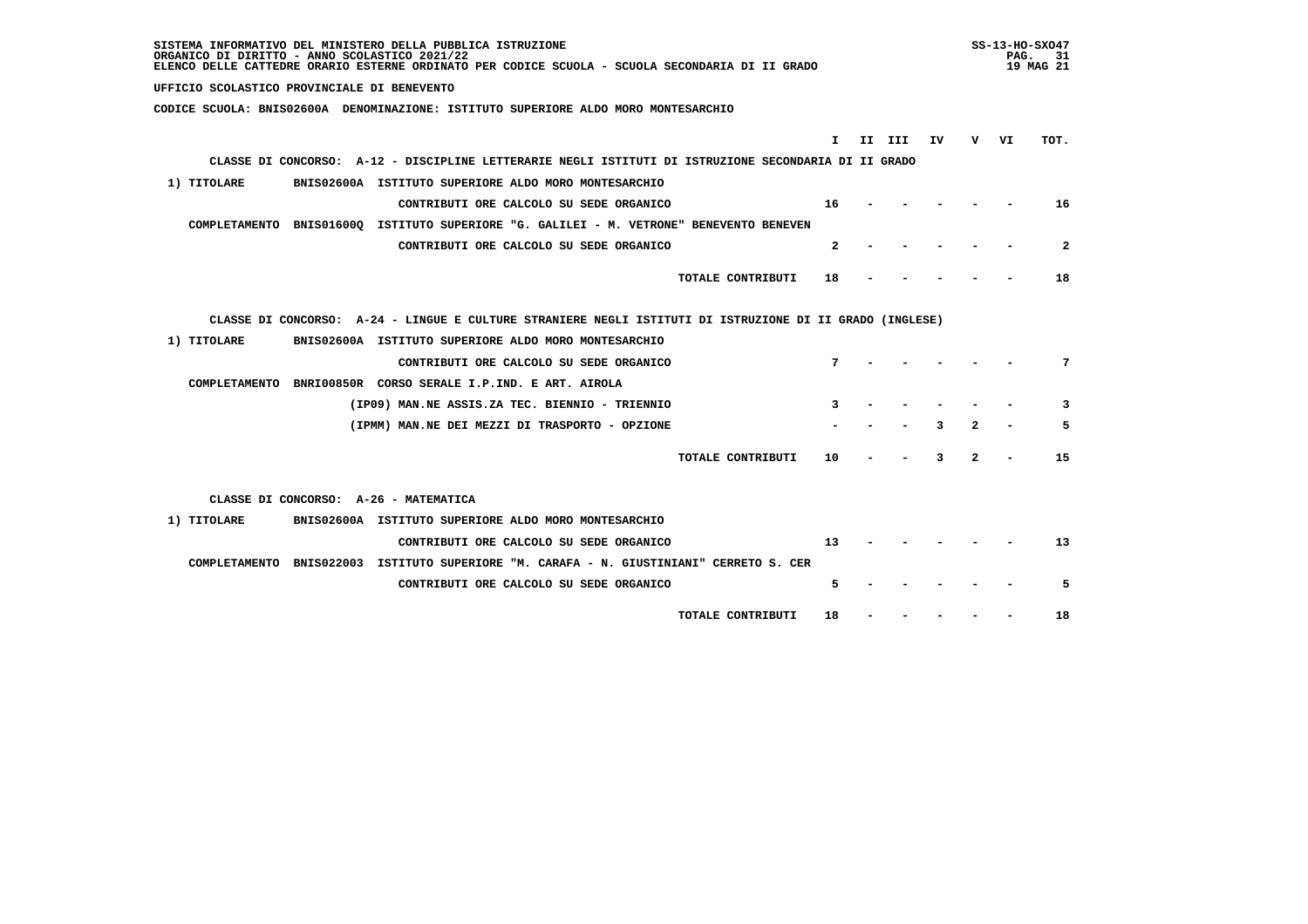| SISTEMA INFORMATIVO DEL MINISTERO DELLA PUBBLICA ISTRUZIONE<br>ORGANICO DI DIRITTO - ANNO SCOLASTICO 2021/22<br>ELENCO DELLE CATTEDRE ORARIO ESTERNE ORDINATO PER CODICE SCUOLA - SCUOLA SECONDARIA DI II GRADO |              |        |    |   | PAG. | SS-13-HO-SX047<br>32<br>19 MAG 21 |
|-----------------------------------------------------------------------------------------------------------------------------------------------------------------------------------------------------------------|--------------|--------|----|---|------|-----------------------------------|
| UFFICIO SCOLASTICO PROVINCIALE DI BENEVENTO                                                                                                                                                                     |              |        |    |   |      |                                   |
| CODICE SCUOLA: BNIS02600A DENOMINAZIONE: ISTITUTO SUPERIORE ALDO MORO MONTESARCHIO                                                                                                                              |              |        |    |   |      |                                   |
|                                                                                                                                                                                                                 | I.           |        | ΙV | v | VI   | TOT.                              |
| CLASSE DI CONCORSO: A-34 - SCIENZE E TECNOLOGIE CHIMICHE                                                                                                                                                        |              | II III |    |   |      |                                   |
|                                                                                                                                                                                                                 |              |        |    |   |      |                                   |
| 1) TITOLARE<br>BNIS02600A ISTITUTO SUPERIORE ALDO MORO MONTESARCHIO                                                                                                                                             |              |        |    |   |      |                                   |
| CONTRIBUTI ORE CALCOLO SU SEDE ORGANICO                                                                                                                                                                         | 14           |        |    |   |      | 14                                |
| COMPLETAMENTO BNIS00800R ISTITUTO SUPERIORE "A. LOMBARDI" AIROLA AIROLA                                                                                                                                         |              |        |    |   |      |                                   |
| CONTRIBUTI ORE CALCOLO SU SEDE ORGANICO                                                                                                                                                                         | 2            |        |    |   |      | $\mathbf{2}$                      |
| COMPLETAMENTO BNIS02300V ISTITUTO SUPERIORE FAICCHIO FAICCHIO                                                                                                                                                   |              |        |    |   |      |                                   |
| CONTRIBUTI ORE CALCOLO SU SEDE ORGANICO                                                                                                                                                                         | $\mathbf{2}$ |        |    |   |      | $\mathbf{2}$                      |
| TOTALE CONTRIBUTI                                                                                                                                                                                               | 18           |        |    |   |      | 18                                |
|                                                                                                                                                                                                                 |              |        |    |   |      |                                   |
| CLASSE DI CONCORSO: A-41 - SCIENZE E TECNOLOGIE INFORMATICHE                                                                                                                                                    |              |        |    |   |      |                                   |
| 1) TITOLARE<br>BNIS02600A ISTITUTO SUPERIORE ALDO MORO MONTESARCHIO                                                                                                                                             |              |        |    |   |      |                                   |
| CONTRIBUTI ORE CALCOLO SU SEDE ORGANICO                                                                                                                                                                         | 16           |        |    |   |      | 16                                |
| COMPLETAMENTO BNIS00300N ISTITUTO SUPERIORE "E. FERMI" MONTESARCHIO MONTESARCHIO                                                                                                                                |              |        |    |   |      |                                   |
| CONTRIBUTI ORE CALCOLO SU SEDE ORGANICO                                                                                                                                                                         | $\mathbf{2}$ |        |    |   |      | $\mathbf{2}$                      |
| TOTALE CONTRIBUTI                                                                                                                                                                                               | 18           |        |    |   |      | 18                                |
| CLASSE DI CONCORSO: A-48 - SCIENZE MOTORIE E SPORTIVE NEGLI ISTITUTI DI ISTRUZIONE SECONDARIA DI II GRADO                                                                                                       |              |        |    |   |      |                                   |
| 1) TITOLARE<br>BNIS02600A ISTITUTO SUPERIORE ALDO MORO MONTESARCHIO                                                                                                                                             |              |        |    |   |      |                                   |
| CONTRIBUTI ORE CALCOLO SU SEDE ORGANICO                                                                                                                                                                         | 8            |        |    |   |      | 8                                 |
| COMPLETAMENTO BNIS022003 ISTITUTO SUPERIORE "M. CARAFA - N. GIUSTINIANI" CERRETO S. CER                                                                                                                         |              |        |    |   |      |                                   |
| CONTRIBUTI ORE CALCOLO SU SEDE ORGANICO                                                                                                                                                                         | 8            |        |    |   |      | 8                                 |
|                                                                                                                                                                                                                 |              |        |    |   |      |                                   |
| TOTALE CONTRIBUTI                                                                                                                                                                                               | 16           |        |    |   |      | 16                                |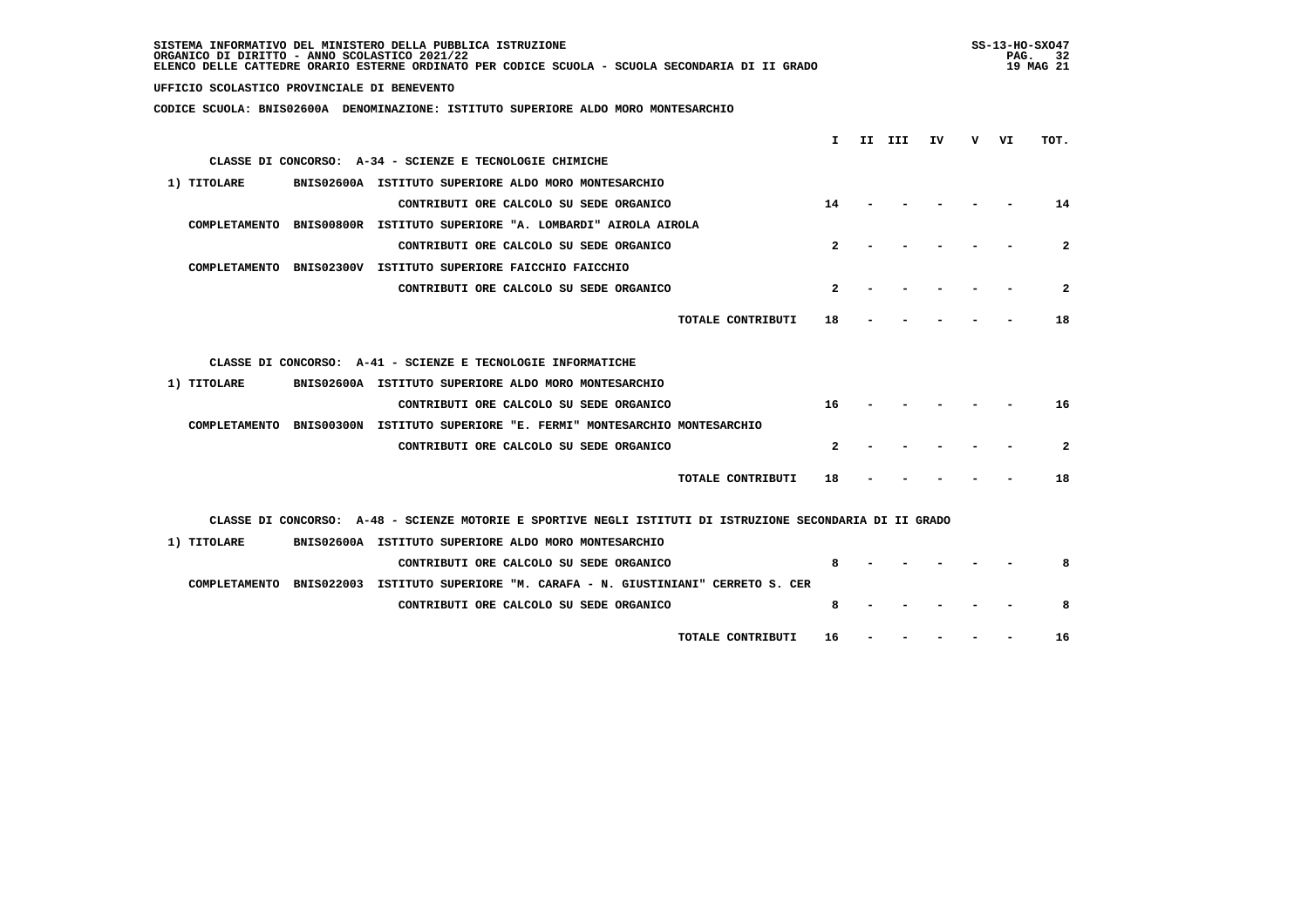| SISTEMA INFORMATIVO DEL MINISTERO DELLA PUBBLICA ISTRUZIONE<br>ORGANICO DI DIRITTO - ANNO SCOLASTICO 2021/22<br>ELENCO DELLE CATTEDRE ORARIO ESTERNE ORDINATO PER CODICE SCUOLA - SCUOLA SECONDARIA DI II GRADO |    |        |    |   | PAG. | $SS-13-HO-SXO47$<br>- 33<br>19 MAG 21 |
|-----------------------------------------------------------------------------------------------------------------------------------------------------------------------------------------------------------------|----|--------|----|---|------|---------------------------------------|
| UFFICIO SCOLASTICO PROVINCIALE DI BENEVENTO                                                                                                                                                                     |    |        |    |   |      |                                       |
| CODICE SCUOLA: BNIS027006 DENOMINAZIONE: ISTITUTO SUPERIORE "PALMIERI-RAMPONE-POLO" BENEVENTO BENEVENTO                                                                                                         |    |        |    |   |      |                                       |
|                                                                                                                                                                                                                 | T. | II III | IV |   | v vı | TOT.                                  |
| CLASSE DI CONCORSO: A-12 - DISCIPLINE LETTERARIE NEGLI ISTITUTI DI ISTRUZIONE SECONDARIA DI II GRADO                                                                                                            |    |        |    |   |      |                                       |
| 1) TITOLARE<br>BNIS027006 ISTITUTO SUPERIORE "PALMIERI-RAMPONE-POLO" BENEVENTO BENEVENTO                                                                                                                        |    |        |    |   |      |                                       |
| CONTRIBUTI ORE CALCOLO SU SEDE ORGANICO                                                                                                                                                                         | 14 |        |    |   |      | 14                                    |
| COMPLETAMENTO BNTF01050N CORSO SERALE IST.TECN.IND. "G.B.B.LUCARELLI" BENEVENTO                                                                                                                                 |    |        |    |   |      |                                       |
| (ITIA) INFORMATICA                                                                                                                                                                                              |    | 5      |    |   |      | 5                                     |
|                                                                                                                                                                                                                 |    |        |    |   |      |                                       |
| TOTALE CONTRIBUTI                                                                                                                                                                                               | 14 |        |    |   |      | 19                                    |
|                                                                                                                                                                                                                 |    |        |    |   |      |                                       |
| CLASSE DI CONCORSO: A-21 - GEOGRAFIA                                                                                                                                                                            |    |        |    |   |      |                                       |
| 1) TITOLARE<br>BNIS027006 ISTITUTO SUPERIORE "PALMIERI-RAMPONE-POLO" BENEVENTO BENEVENTO                                                                                                                        |    |        |    |   |      |                                       |
| CONTRIBUTI ORE CALCOLO SU SEDE ORGANICO                                                                                                                                                                         | 13 |        |    |   |      | 13                                    |
| COMPLETAMENTO BNIS02600A ISTITUTO SUPERIORE ALDO MORO MONTESARCHIO                                                                                                                                              |    |        |    |   |      |                                       |
| CONTRIBUTI ORE CALCOLO SU SEDE ORGANICO                                                                                                                                                                         | 4  |        |    |   |      | 4                                     |
| TOTALE CONTRIBUTI                                                                                                                                                                                               | 17 |        |    |   |      | 17                                    |
|                                                                                                                                                                                                                 |    |        |    |   |      |                                       |
| CLASSE DI CONCORSO: A-26 - MATEMATICA                                                                                                                                                                           |    |        |    |   |      |                                       |
| BNIS027006 ISTITUTO SUPERIORE "PALMIERI-RAMPONE-POLO" BENEVENTO BENEVENTO<br>1) TITOLARE                                                                                                                        |    |        |    |   |      |                                       |
| CONTRIBUTI ORE CALCOLO SU SEDE ORGANICO                                                                                                                                                                         | 10 |        |    |   |      | 10                                    |
| COMPLETAMENTO BNRI027506 CORSO SERALE I.P.IND. E ART. "L.PALMIERI" BENEVENTO                                                                                                                                    |    |        |    |   |      |                                       |
| (IP09) MAN.NE ASSIS.ZA TEC. BIENNIO - TRIENNIO                                                                                                                                                                  | 3  |        |    |   |      | 9                                     |
|                                                                                                                                                                                                                 |    |        |    |   |      |                                       |
| TOTALE CONTRIBUTI                                                                                                                                                                                               | 13 | 3      |    | З |      | 19                                    |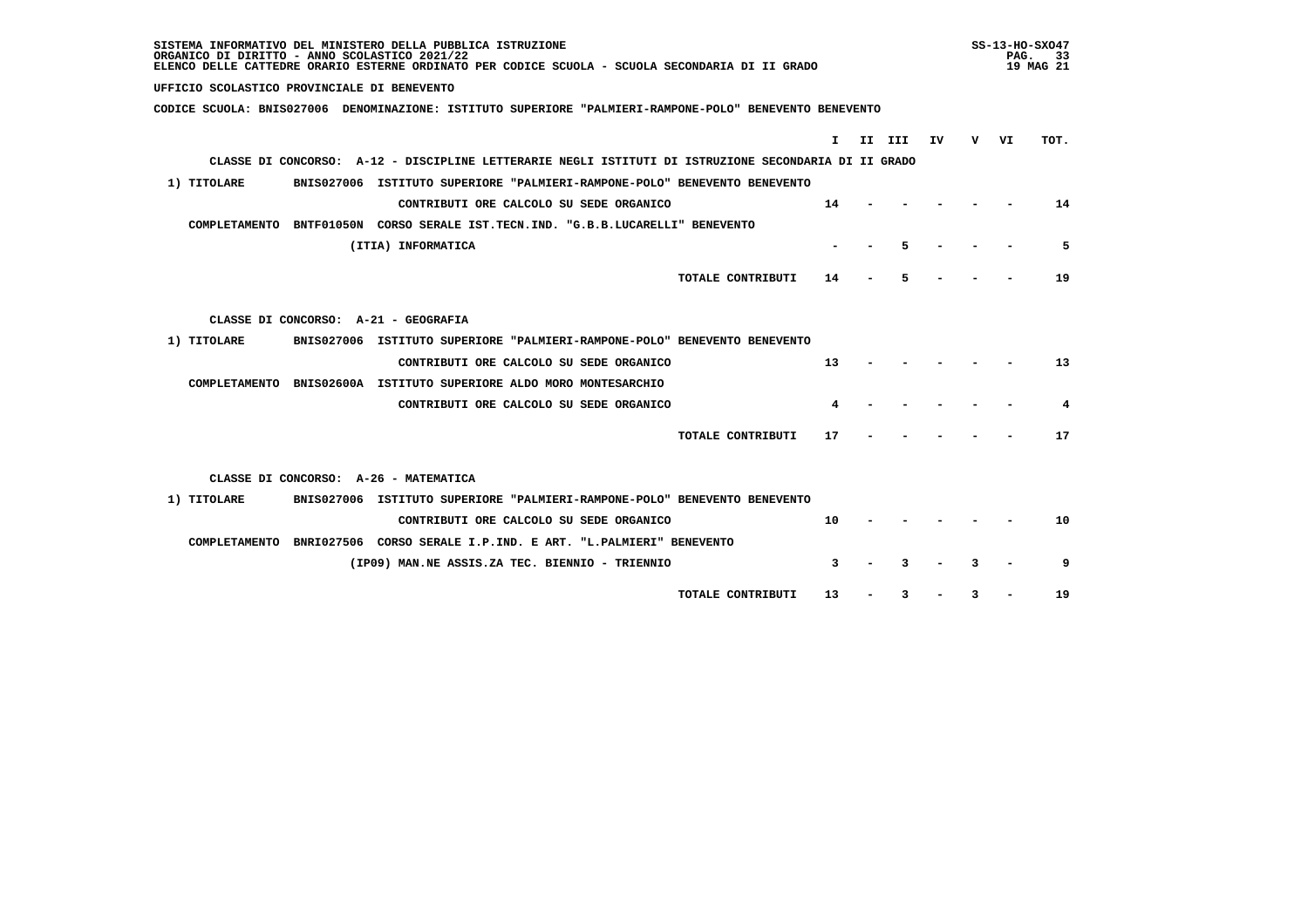| SISTEMA INFORMATIVO DEL MINISTERO DELLA PUBBLICA ISTRUZIONE<br>ORGANICO DI DIRITTO - ANNO SCOLASTICO 2021/22<br>ELENCO DELLE CATTEDRE ORARIO ESTERNE ORDINATO PER CODICE SCUOLA - SCUOLA SECONDARIA DI II GRADO |        |    |   | PAG. | $SS-13-HO-SXO47$<br>34<br>19 MAG 21 |
|-----------------------------------------------------------------------------------------------------------------------------------------------------------------------------------------------------------------|--------|----|---|------|-------------------------------------|
| UFFICIO SCOLASTICO PROVINCIALE DI BENEVENTO                                                                                                                                                                     |        |    |   |      |                                     |
| CODICE SCUOLA: BNIS027006 DENOMINAZIONE: ISTITUTO SUPERIORE "PALMIERI-RAMPONE-POLO" BENEVENTO BENEVENTO                                                                                                         |        |    |   |      |                                     |
|                                                                                                                                                                                                                 |        |    |   |      |                                     |
| T.                                                                                                                                                                                                              | II III | IV | v | VI   | TOT.                                |
| CLASSE DI CONCORSO: A-42 - SCIENZE E TECNOLOGIE MECCANICHE                                                                                                                                                      |        |    |   |      |                                     |
| BNIS027006 ISTITUTO SUPERIORE "PALMIERI-RAMPONE-POLO" BENEVENTO BENEVENTO<br>1) TITOLARE                                                                                                                        |        |    |   |      |                                     |
| CONTRIBUTI ORE CALCOLO SU SEDE ORGANICO<br>13                                                                                                                                                                   |        |    |   |      | 13                                  |
| COMPLETAMENTO BNIS02600A ISTITUTO SUPERIORE ALDO MORO MONTESARCHIO                                                                                                                                              |        |    |   |      |                                     |
| 5<br>CONTRIBUTI ORE CALCOLO SU SEDE ORGANICO                                                                                                                                                                    |        |    |   |      | 5                                   |
| TOTALE CONTRIBUTI<br>18                                                                                                                                                                                         |        |    |   |      | 18                                  |
|                                                                                                                                                                                                                 |        |    |   |      |                                     |
| CLASSE DI CONCORSO: A-48 - SCIENZE MOTORIE E SPORTIVE NEGLI ISTITUTI DI ISTRUZIONE SECONDARIA DI II GRADO                                                                                                       |        |    |   |      |                                     |
|                                                                                                                                                                                                                 |        |    |   |      |                                     |
| 1) TITOLARE<br>BNIS027006 ISTITUTO SUPERIORE "PALMIERI-RAMPONE-POLO" BENEVENTO BENEVENTO                                                                                                                        |        |    |   |      |                                     |
| 12<br>CONTRIBUTI ORE CALCOLO SU SEDE ORGANICO                                                                                                                                                                   |        |    |   |      | $12 \overline{ }$                   |
| COMPLETAMENTO BNIS013008 ISTITUTO SUPERIORE "A.M.DE' LIGUORI" S.AGATA DE' GOTI SANT'AGA                                                                                                                         |        |    |   |      |                                     |
| CONTRIBUTI ORE CALCOLO SU SEDE ORGANICO<br>4                                                                                                                                                                    |        |    |   |      | 4                                   |
| TOTALE CONTRIBUTI<br>16                                                                                                                                                                                         |        |    |   |      | 16                                  |
|                                                                                                                                                                                                                 |        |    |   |      |                                     |
| CLASSE DI CONCORSO: B-03 - LABORATORI DI FISICA                                                                                                                                                                 |        |    |   |      |                                     |
| 1) TITOLARE<br>BNIS027006 ISTITUTO SUPERIORE "PALMIERI-RAMPONE-POLO" BENEVENTO BENEVENTO                                                                                                                        |        |    |   |      |                                     |
| CONTRIBUTI ORE CALCOLO SU SEDE ORGANICO<br>14                                                                                                                                                                   |        |    |   |      | 14                                  |
| COMPLETAMENTO BNTF010008 IST.TECN.IND. "G.B.B.LUCARELLI" BENEVENTO BENEVENTO                                                                                                                                    |        |    |   |      |                                     |
| CONTRIBUTI ORE CALCOLO SU SEDE ORGANICO                                                                                                                                                                         |        |    |   |      | 4                                   |
|                                                                                                                                                                                                                 |        |    |   |      |                                     |
| TOTALE CONTRIBUTI<br>18                                                                                                                                                                                         |        |    |   |      | 18                                  |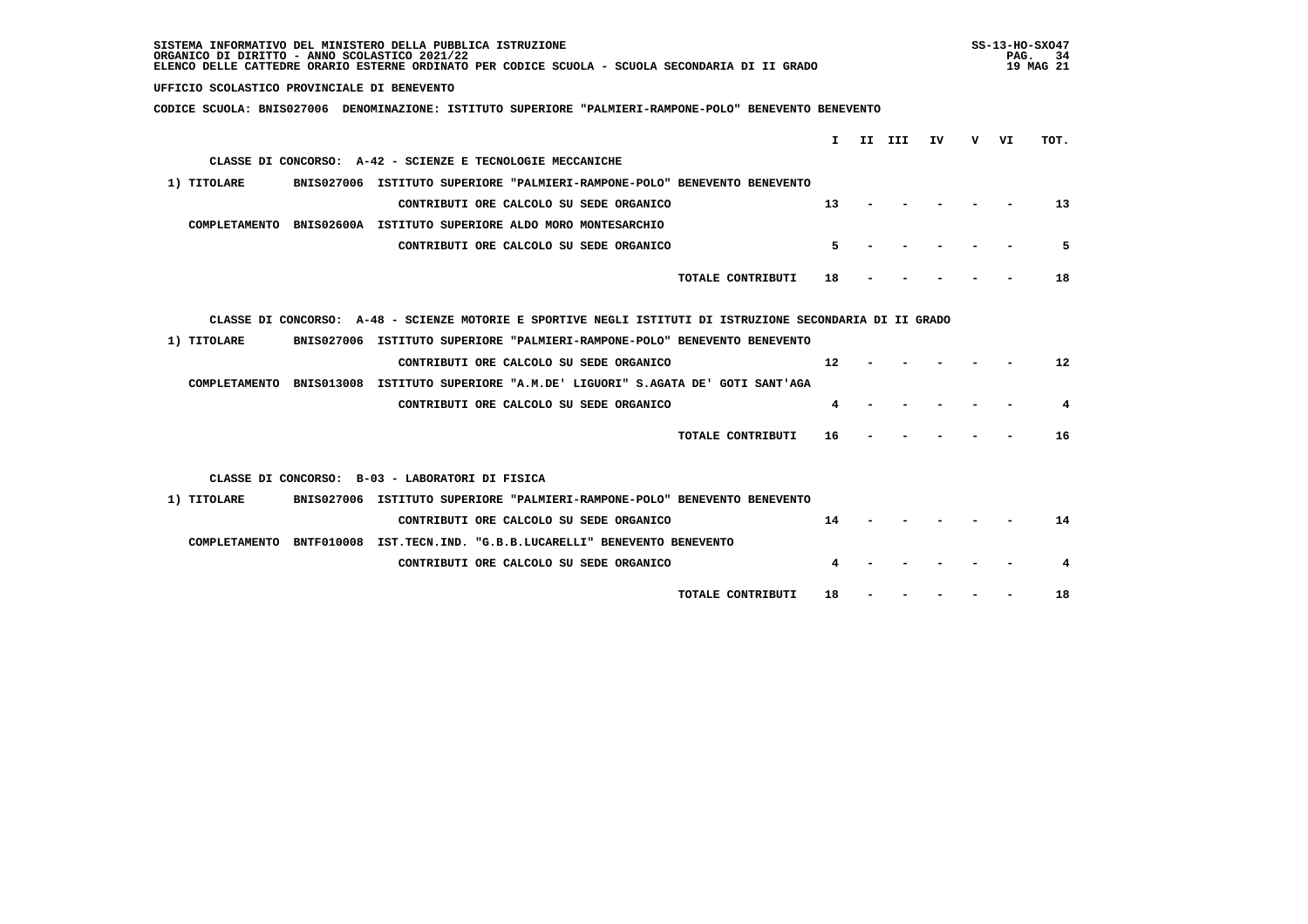| SISTEMA INFORMATIVO DEL MINISTERO DELLA PUBBLICA ISTRUZIONE<br>ORGANICO DI DIRITTO - ANNO SCOLASTICO 2021/22<br>ELENCO DELLE CATTEDRE ORARIO ESTERNE ORDINATO PER CODICE SCUOLA - SCUOLA SECONDARIA DI II GRADO |    |     |     |    |   | PAG. | $SS-13-HO-SXO47$<br>-35<br>19 MAG 21 |  |
|-----------------------------------------------------------------------------------------------------------------------------------------------------------------------------------------------------------------|----|-----|-----|----|---|------|--------------------------------------|--|
| UFFICIO SCOLASTICO PROVINCIALE DI BENEVENTO                                                                                                                                                                     |    |     |     |    |   |      |                                      |  |
| CODICE SCUOLA: BNIS027006<br>DENOMINAZIONE: ISTITUTO SUPERIORE "PALMIERI-RAMPONE-POLO" BENEVENTO BENEVENTO                                                                                                      |    |     |     |    |   |      |                                      |  |
|                                                                                                                                                                                                                 |    | II. | III | IV | v | VI   | TOT.                                 |  |
| CLASSE DI CONCORSO: B-16 - LABORATORI DI SCIENZE E TECNOLOGIE INFORMATICHE                                                                                                                                      |    |     |     |    |   |      |                                      |  |
| 1) TITOLARE<br>ISTITUTO SUPERIORE "PALMIERI-RAMPONE-POLO" BENEVENTO BENEVENTO<br><b>BNIS027006</b>                                                                                                              |    |     |     |    |   |      |                                      |  |
| CONTRIBUTI ORE CALCOLO SU SEDE ORGANICO                                                                                                                                                                         | 14 |     |     |    |   |      | 14                                   |  |
| BNTF01050N<br>CORSO SERALE IST.TECN.IND. "G.B.B.LUCARELLI" BENEVENTO<br>COMPLETAMENTO                                                                                                                           |    |     |     |    |   |      |                                      |  |
| (ITIA) INFORMATICA                                                                                                                                                                                              |    |     |     |    |   |      | 6                                    |  |
| TOTALE CONTRIBUTI                                                                                                                                                                                               | 14 |     |     |    |   |      | 20                                   |  |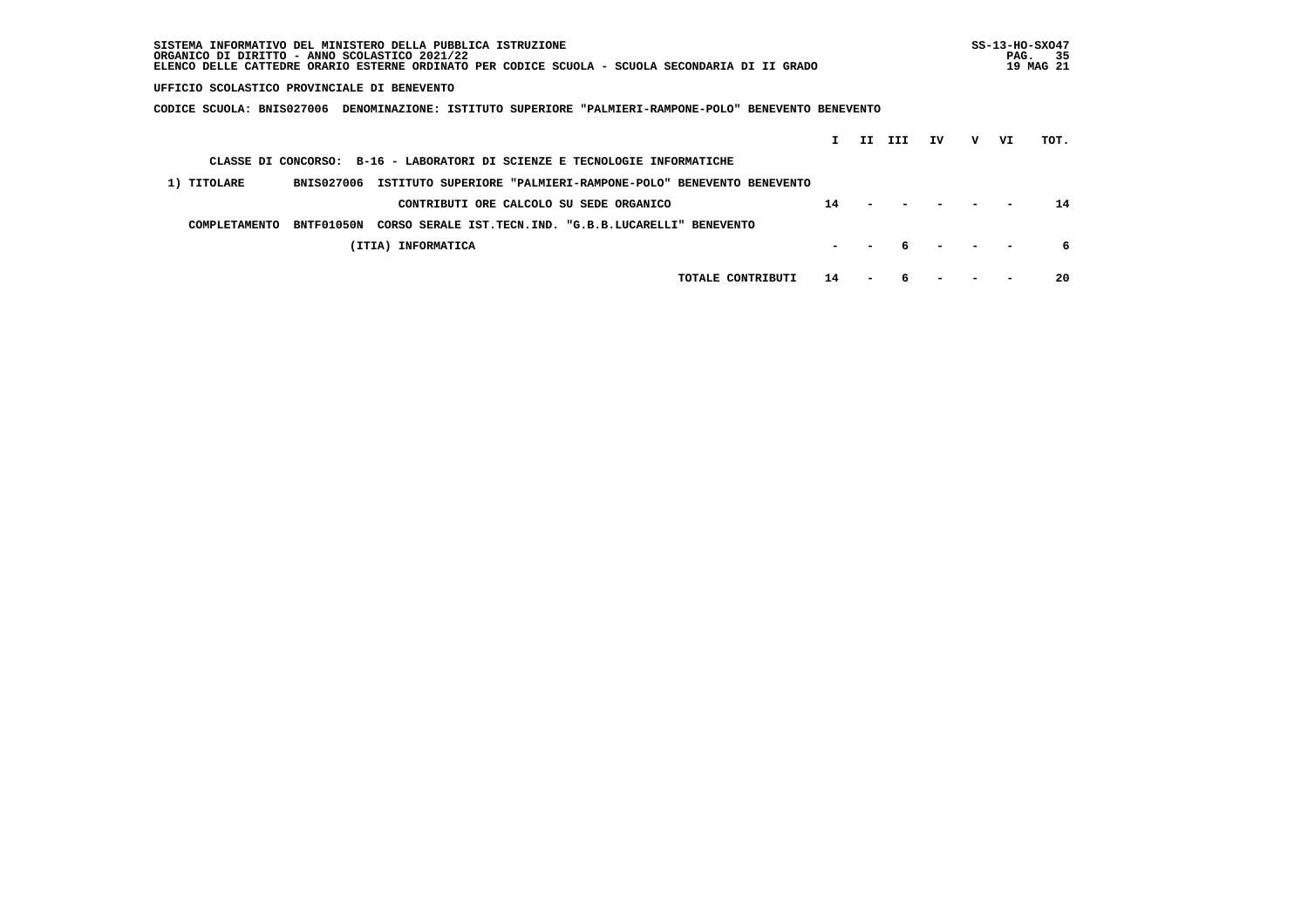| SISTEMA INFORMATIVO DEL MINISTERO DELLA PUBBLICA ISTRUZIONE<br>ORGANICO DI DIRITTO - ANNO SCOLASTICO 2021/22<br>ELENCO DELLE CATTEDRE ORARIO ESTERNE ORDINATO PER CODICE SCUOLA - SCUOLA SECONDARIA DI II GRADO |   | $SS-13-HO-SXO47$<br>PAG. | -36<br>19 MAG 21 |
|-----------------------------------------------------------------------------------------------------------------------------------------------------------------------------------------------------------------|---|--------------------------|------------------|
| UFFICIO SCOLASTICO PROVINCIALE DI BENEVENTO                                                                                                                                                                     |   |                          |                  |
| CODICE SCUOLA: BNPC02000N DENOMINAZIONE: LIC. CLAS. "P. GIANNONE BENEVENTO BENEVENTO                                                                                                                            |   |                          |                  |
| T.<br>II.<br>III<br>IV                                                                                                                                                                                          | v | VI                       | TOT.             |
| CLASSE DI CONCORSO: A-24 - LINGUE E CULTURE STRANIERE NEGLI ISTITUTI DI ISTRUZIONE DI II GRADO (INGLESE)                                                                                                        |   |                          |                  |
| 1) TITOLARE<br>BNPC02000N LIC. CLAS. "P. GIANNONE BENEVENTO BENEVENTO                                                                                                                                           |   |                          |                  |
| 15<br>CONTRIBUTI ORE CALCOLO SU SEDE ORGANICO                                                                                                                                                                   |   |                          | 15               |
| COMPLETAMENTO<br><b>BNIS00400D</b><br>ISTITUTO SUPERIORE "E. MEDI" SAN BARTOLOMEO IN GALDO SAN BARTO                                                                                                            |   |                          |                  |
| $\mathbf{2}$<br>CONTRIBUTI ORE CALCOLO SU SEDE ORGANICO                                                                                                                                                         |   |                          | $\boldsymbol{c}$ |
| TOTALE CONTRIBUTI<br>17                                                                                                                                                                                         |   |                          | 17               |
| CLASSE DI CONCORSO: A-48 - SCIENZE MOTORIE E SPORTIVE NEGLI ISTITUTI DI ISTRUZIONE SECONDARIA DI II GRADO                                                                                                       |   |                          |                  |
| 1) TITOLARE<br>BNPC02000N LIC. CLAS. "P. GIANNONE BENEVENTO BENEVENTO                                                                                                                                           |   |                          |                  |
| CONTRIBUTI ORE CALCOLO SU SEDE ORGANICO<br>16                                                                                                                                                                   |   |                          | 16               |
| COMPLETAMENTO<br>BNRH030005 I.P.SERV.ALB.TUR. IPSAR "LE STREGHE" BENEVENTO BENEVENTO                                                                                                                            |   |                          |                  |
| $\mathbf{2}$<br>CONTRIBUTI ORE CALCOLO SU SEDE ORGANICO                                                                                                                                                         |   |                          | $\mathbf{2}$     |
| TOTALE CONTRIBUTI<br>18                                                                                                                                                                                         |   |                          | 18               |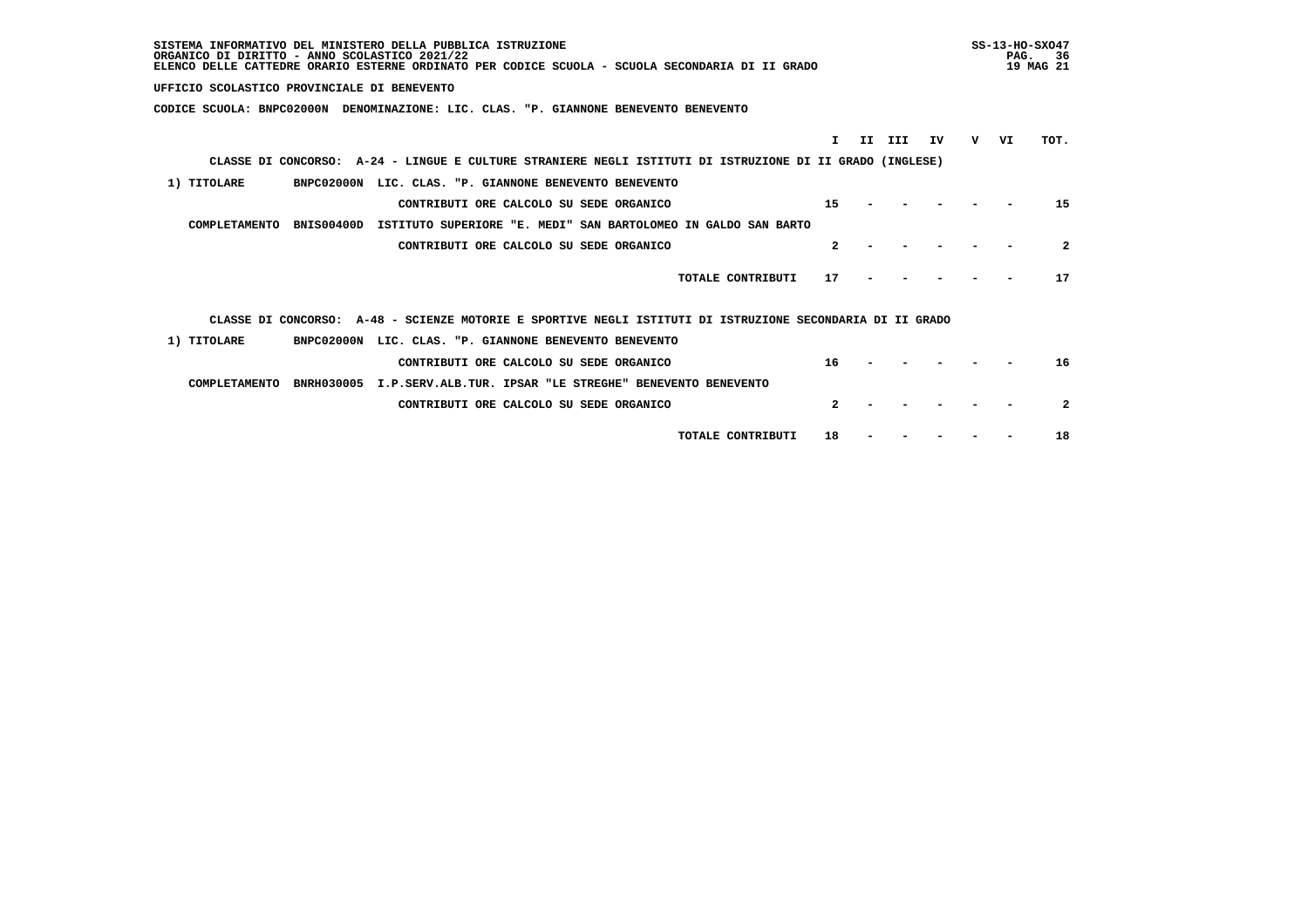| SISTEMA INFORMATIVO DEL MINISTERO DELLA PUBBLICA ISTRUZIONE<br>ORGANICO DI DIRITTO - ANNO SCOLASTICO 2021/22<br>ELENCO DELLE CATTEDRE ORARIO ESTERNE ORDINATO PER CODICE SCUOLA - SCUOLA SECONDARIA DI II GRADO |    | $SS-13-HO-SXO47$ | PAG. 37<br>19 MAG 21 |
|-----------------------------------------------------------------------------------------------------------------------------------------------------------------------------------------------------------------|----|------------------|----------------------|
| UFFICIO SCOLASTICO PROVINCIALE DI BENEVENTO                                                                                                                                                                     |    |                  |                      |
| CODICE SCUOLA: BNPM02000T DENOMINAZIONE: IST. MAG. LICEO STATALE "G. GUACCI" BENEVENTO BENEVENTO                                                                                                                |    |                  |                      |
|                                                                                                                                                                                                                 |    |                  |                      |
| I.<br>II III<br>IV                                                                                                                                                                                              | v. | VI               | TOT.                 |
| CLASSE DI CONCORSO: A-24 - LINGUE E CULTURE STRANIERE NEGLI ISTITUTI DI ISTRUZIONE DI II GRADO (TEDESCO)                                                                                                        |    |                  |                      |
| 1) TITOLARE<br>BNPM02000T IST. MAG. LICEO STATALE "G. GUACCI" BENEVENTO BENEVENTO                                                                                                                               |    |                  |                      |
| 11<br>CONTRIBUTI ORE CALCOLO SU SEDE ORGANICO                                                                                                                                                                   |    |                  | 11                   |
| COMPLETAMENTO BNRH030005 I.P.SERV.ALB.TUR. IPSAR "LE STREGHE" BENEVENTO BENEVENTO                                                                                                                               |    |                  |                      |
| CONTRIBUTI ORE CALCOLO SU SEDE ORGANICO<br>6                                                                                                                                                                    |    |                  | 6                    |
| TOTALE CONTRIBUTI<br>17                                                                                                                                                                                         |    |                  | 17                   |
| CLASSE DI CONCORSO: A-41 - SCIENZE E TECNOLOGIE INFORMATICHE                                                                                                                                                    |    |                  |                      |
| 1) TITOLARE<br>BNPM02000T IST. MAG. LICEO STATALE "G. GUACCI" BENEVENTO BENEVENTO                                                                                                                               |    |                  |                      |
| $12 \overline{ }$<br>CONTRIBUTI ORE CALCOLO SU SEDE ORGANICO                                                                                                                                                    |    |                  | 12                   |
| COMPLETAMENTO BNTD01450P CORSO SERALE IST.TECN.COMM. "G.ALBERTI" BENEVENTO                                                                                                                                      |    |                  |                      |
| (IT01) AMM. FINAN. MARKETING - BIENNIO COMUNE                                                                                                                                                                   |    |                  | 4                    |
| (ITAF) AMM.NE FINAN. E MARKETING - TRIENNIO                                                                                                                                                                     |    |                  | 3                    |
| TOTALE CONTRIBUTI<br>16                                                                                                                                                                                         |    |                  | 19                   |
| CLASSE DI CONCORSO: B-02 - CONVERSAZIONE IN LINGUA STRANIERA (FRANCESE)                                                                                                                                         |    |                  |                      |
| 1) TITOLARE<br>BNPM02000T IST. MAG. LICEO STATALE "G. GUACCI" BENEVENTO BENEVENTO                                                                                                                               |    |                  |                      |
| CONTRIBUTI ORE CALCOLO SU SEDE ORGANICO<br>16                                                                                                                                                                   |    |                  | 16                   |
| COMPLETAMENTO BNIS013008 ISTITUTO SUPERIORE "A.M.DE' LIGUORI" S.AGATA DE' GOTI SANT'AGA                                                                                                                         |    |                  |                      |
| $\mathbf{2}$<br>CONTRIBUTI ORE CALCOLO SU SEDE ORGANICO                                                                                                                                                         |    |                  | $\mathbf{2}$         |
| 18<br>TOTALE CONTRIBUTI                                                                                                                                                                                         |    |                  | 18                   |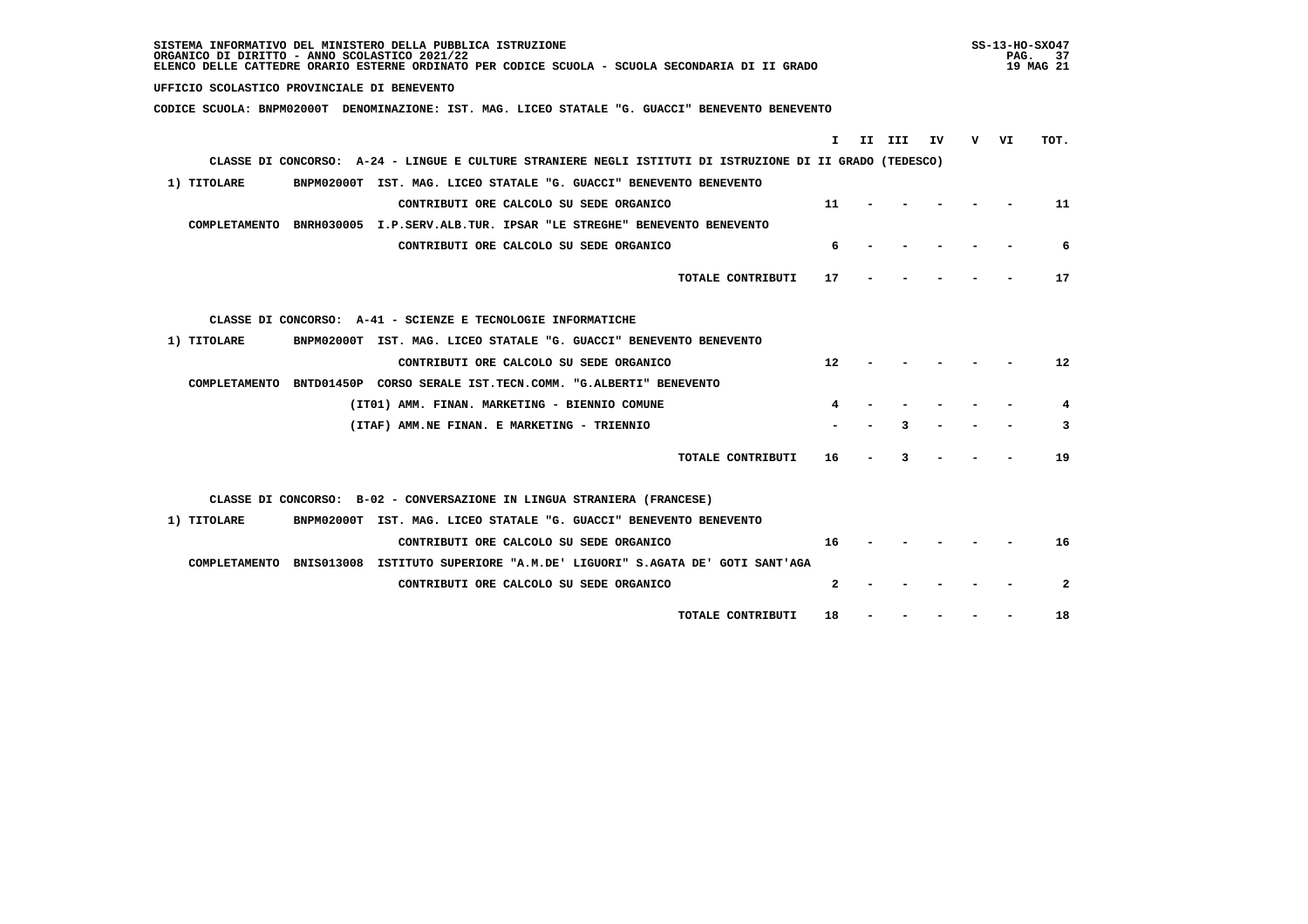| SISTEMA INFORMATIVO DEL MINISTERO DELLA PUBBLICA ISTRUZIONE<br>ORGANICO DI DIRITTO - ANNO SCOLASTICO 2021/22<br>ELENCO DELLE CATTEDRE ORARIO ESTERNE ORDINATO PER CODICE SCUOLA - SCUOLA SECONDARIA DI II GRADO |              |        |    |   | PAG. | $SS-13-HO-SXO47$<br>- 38<br>19 MAG 21 |
|-----------------------------------------------------------------------------------------------------------------------------------------------------------------------------------------------------------------|--------------|--------|----|---|------|---------------------------------------|
| UFFICIO SCOLASTICO PROVINCIALE DI BENEVENTO                                                                                                                                                                     |              |        |    |   |      |                                       |
| CODICE SCUOLA: BNPS010006 DENOMINAZIONE: LIC. SCIENT. "G.RUMMO" BENEVENTO BENEVENTO                                                                                                                             |              |        |    |   |      |                                       |
|                                                                                                                                                                                                                 | $\mathbf{I}$ | II III | IV | v | VI   | TOT.                                  |
| CLASSE DI CONCORSO: A-19 - FILOSOFIA E STORIA                                                                                                                                                                   |              |        |    |   |      |                                       |
| 1) TITOLARE<br>BNPS010006 LIC. SCIENT. "G.RUMMO" BENEVENTO BENEVENTO                                                                                                                                            |              |        |    |   |      |                                       |
| CONTRIBUTI ORE CALCOLO SU SEDE ORGANICO                                                                                                                                                                         | 13           |        |    |   |      | 13                                    |
| COMPLETAMENTO BNIS00300N ISTITUTO SUPERIORE "E. FERMI" MONTESARCHIO MONTESARCHIO                                                                                                                                |              |        |    |   |      |                                       |
| CONTRIBUTI ORE CALCOLO SU SEDE ORGANICO                                                                                                                                                                         | 5            |        |    |   |      | 5                                     |
|                                                                                                                                                                                                                 |              |        |    |   |      |                                       |
| TOTALE CONTRIBUTI                                                                                                                                                                                               | 18           |        |    |   |      | 18                                    |
|                                                                                                                                                                                                                 |              |        |    |   |      |                                       |
| CLASSE DI CONCORSO: A-24 - LINGUE E CULTURE STRANIERE NEGLI ISTITUTI DI ISTRUZIONE DI II GRADO (INGLESE)                                                                                                        |              |        |    |   |      |                                       |
| 1) TITOLARE<br>BNPS010006 LIC. SCIENT. "G.RUMMO" BENEVENTO BENEVENTO                                                                                                                                            |              |        |    |   |      |                                       |
| CONTRIBUTI ORE CALCOLO SU SEDE ORGANICO                                                                                                                                                                         | 15           |        |    |   |      | 15                                    |
| COMPLETAMENTO BNTF01050N CORSO SERALE IST.TECN.IND. "G.B.B.LUCARELLI" BENEVENTO                                                                                                                                 |              |        |    |   |      |                                       |
| (ITIA) INFORMATICA                                                                                                                                                                                              |              | 2      |    |   |      | $\overline{a}$                        |
| TOTALE CONTRIBUTI                                                                                                                                                                                               | 15           | 2      |    |   |      | 17                                    |
|                                                                                                                                                                                                                 |              |        |    |   |      |                                       |
| CLASSE DI CONCORSO: A-27 - MATEMATICA E FISICA                                                                                                                                                                  |              |        |    |   |      |                                       |
| 1) TITOLARE<br>BNPS010006 LIC. SCIENT. "G.RUMMO" BENEVENTO BENEVENTO                                                                                                                                            |              |        |    |   |      |                                       |
| CONTRIBUTI ORE CALCOLO SU SEDE ORGANICO                                                                                                                                                                         | 11           |        |    |   |      | 11                                    |
| COMPLETAMENTO BNIS01100L ISTITUTO SUPERIORE "VIRGILIO" BENEVENTO                                                                                                                                                |              |        |    |   |      |                                       |
| CONTRIBUTI ORE CALCOLO SU SEDE ORGANICO                                                                                                                                                                         | 7            |        |    |   |      | 7                                     |
|                                                                                                                                                                                                                 |              |        |    |   |      |                                       |
| TOTALE CONTRIBUTI                                                                                                                                                                                               | 18           |        |    |   |      | 18                                    |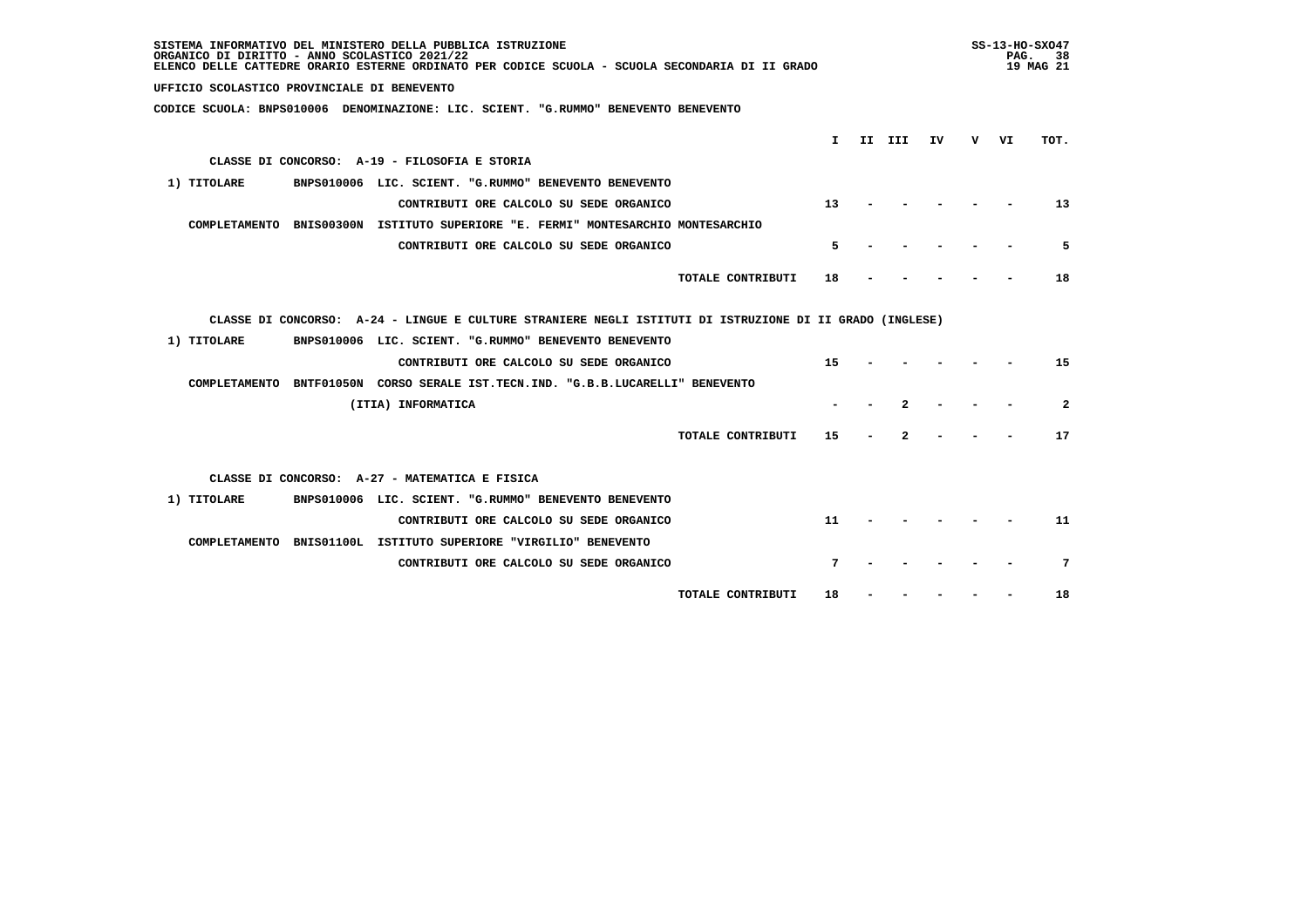| SISTEMA INFORMATIVO DEL MINISTERO DELLA PUBBLICA ISTRUZIONE<br>ORGANICO DI DIRITTO - ANNO SCOLASTICO 2021/22<br>ELENCO DELLE CATTEDRE ORARIO ESTERNE ORDINATO PER CODICE SCUOLA - SCUOLA SECONDARIA DI II GRADO |    |     |     |    |   | PAG. | $SS-13-HO-SXO47$<br>-39<br>19 MAG 21 |
|-----------------------------------------------------------------------------------------------------------------------------------------------------------------------------------------------------------------|----|-----|-----|----|---|------|--------------------------------------|
| UFFICIO SCOLASTICO PROVINCIALE DI BENEVENTO                                                                                                                                                                     |    |     |     |    |   |      |                                      |
| CODICE SCUOLA: BNPS010006 DENOMINAZIONE: LIC. SCIENT. "G.RUMMO" BENEVENTO BENEVENTO                                                                                                                             |    |     |     |    |   |      |                                      |
|                                                                                                                                                                                                                 | T. | II. | III | IV | v | VI   | TOT.                                 |
| CLASSE DI CONCORSO: A-48 - SCIENZE MOTORIE E SPORTIVE NEGLI ISTITUTI DI ISTRUZIONE SECONDARIA DI II GRADO                                                                                                       |    |     |     |    |   |      |                                      |
| 1) TITOLARE<br>BNPS010006 LIC. SCIENT. "G.RUMMO" BENEVENTO BENEVENTO                                                                                                                                            |    |     |     |    |   |      |                                      |
| CONTRIBUTI ORE CALCOLO SU SEDE ORGANICO                                                                                                                                                                         | 15 |     |     |    |   |      | 15                                   |
| COMPLETAMENTO<br>BNIS014004<br>ISTITUTO SUPERIORE "G. ALBERTI" BENEVENTO BENEVENTO                                                                                                                              |    |     |     |    |   |      |                                      |
| CONTRIBUTI ORE CALCOLO SU SEDE ORGANICO                                                                                                                                                                         | 3  |     |     |    |   |      | 3                                    |
| TOTALE CONTRIBUTI                                                                                                                                                                                               | 18 |     |     |    |   |      | 18                                   |
| CLASSE DI CONCORSO: A-50 - SCIENZE NATURALI, CHIMICHE E BIOLOGICHE                                                                                                                                              |    |     |     |    |   |      |                                      |
| 1) TITOLARE<br>BNPS010006 LIC. SCIENT. "G.RUMMO" BENEVENTO BENEVENTO                                                                                                                                            |    |     |     |    |   |      |                                      |
| CONTRIBUTI ORE CALCOLO SU SEDE ORGANICO                                                                                                                                                                         | 14 |     |     |    |   |      | 14                                   |
| COMPLETAMENTO<br><b>BNIS00300N</b><br>ISTITUTO SUPERIORE "E. FERMI" MONTESARCHIO MONTESARCHIO                                                                                                                   |    |     |     |    |   |      |                                      |
| CONTRIBUTI ORE CALCOLO SU SEDE ORGANICO                                                                                                                                                                         |    |     |     |    |   |      | 4                                    |
| TOTALE CONTRIBUTI                                                                                                                                                                                               | 18 |     |     |    |   |      | 18                                   |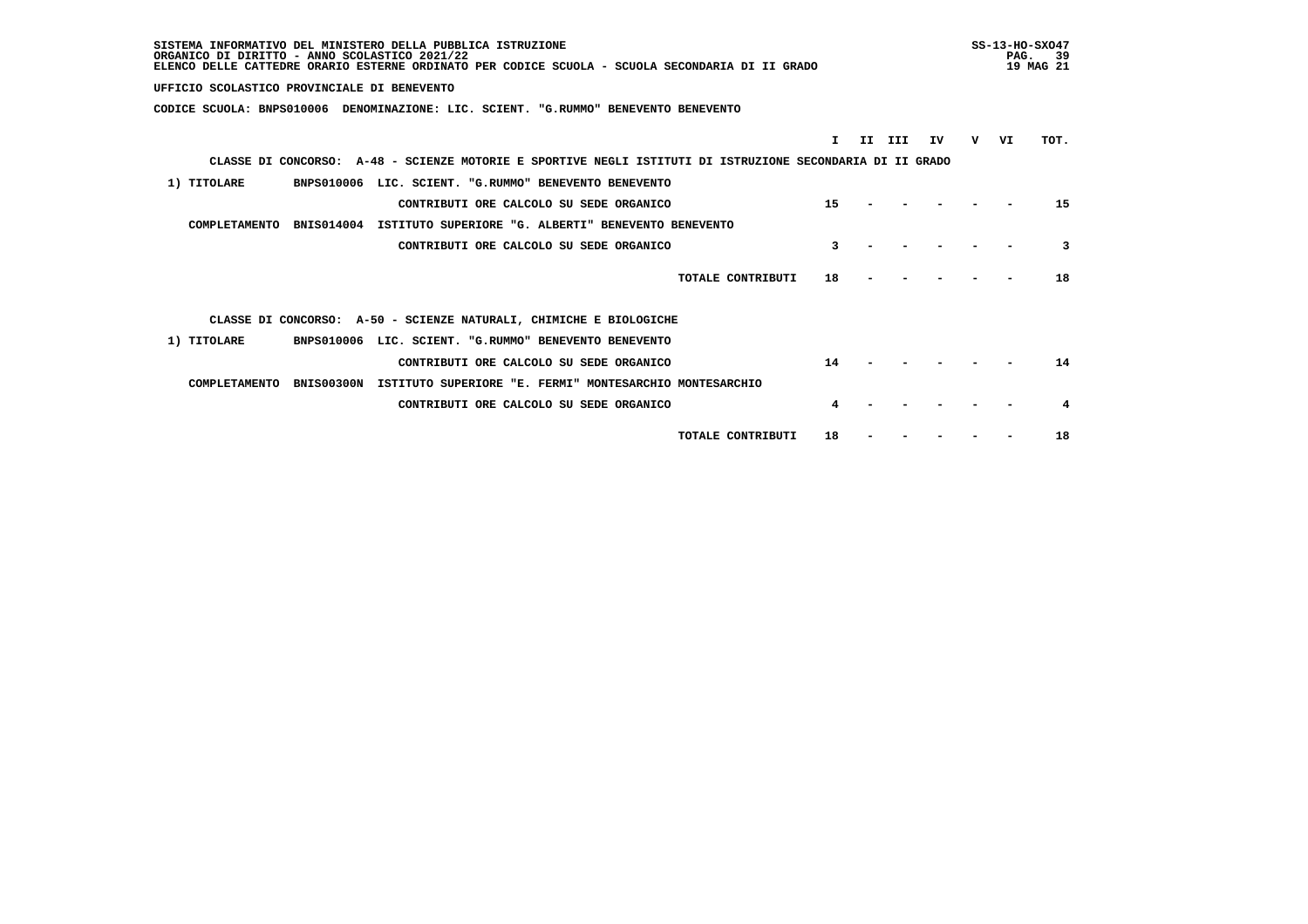| SISTEMA INFORMATIVO DEL MINISTERO DELLA PUBBLICA ISTRUZIONE<br>ORGANICO DI DIRITTO - ANNO SCOLASTICO 2021/22<br>ELENCO DELLE CATTEDRE ORARIO ESTERNE ORDINATO PER CODICE SCUOLA - SCUOLA SECONDARIA DI II GRADO |    |     |     |    |   |    |      |
|-----------------------------------------------------------------------------------------------------------------------------------------------------------------------------------------------------------------|----|-----|-----|----|---|----|------|
| UFFICIO SCOLASTICO PROVINCIALE DI BENEVENTO                                                                                                                                                                     |    |     |     |    |   |    |      |
| CODICE SCUOLA: BNRH02350B DENOMINAZIONE: CORSO SERALE I.P.SERV.ALB.TUR. SEDE COORD. CASTELVENERE                                                                                                                |    |     |     |    |   |    |      |
|                                                                                                                                                                                                                 | T. | II. | III | IV | v | VI | TOT. |
| CLASSE DI CONCORSO: A-31 - SCIENZE DEGLI ALIMENTI                                                                                                                                                               |    |     |     |    |   |    |      |
|                                                                                                                                                                                                                 |    |     |     |    |   |    |      |
| 1) *TITOLARE<br>BNRH02350B CORSO SERALE I.P.SERV.ALB.TUR. SEDE COORD. CASTELVENERE                                                                                                                              |    |     |     |    |   |    |      |
| (IP05) SER. ENOG. OSP. ALBERG. - BIENNIO COMUNE                                                                                                                                                                 |    |     |     |    |   |    | 6    |
| (IPEN) ENOGASTRONOMIA - TRIENNIO                                                                                                                                                                                |    |     |     |    |   |    | 9    |
| COMPLETAMENTO BNIS02300V ISTITUTO SUPERIORE FAICCHIO FAICCHIO                                                                                                                                                   |    |     |     |    |   |    |      |
| CONTRIBUTI ORE CALCOLO SU SEDE ORGANICO                                                                                                                                                                         | 4  |     |     |    |   |    | 4    |
| TOTALE CONTRIBUTI                                                                                                                                                                                               | 10 |     |     |    |   |    | 19   |
|                                                                                                                                                                                                                 |    |     |     |    |   |    |      |
| CLASSE DI CONCORSO: B-20 - LABORATORI DI SERVIZI ENOGASTRONOMICI, SETTORE CUCINA                                                                                                                                |    |     |     |    |   |    |      |
| 1) *TITOLARE<br>BNRH02350B CORSO SERALE I.P.SERV.ALB.TUR. SEDE COORD. CASTELVENERE                                                                                                                              |    |     |     |    |   |    |      |
| (IP05) SER. ENOG. OSP. ALBERG. - BIENNIO COMUNE                                                                                                                                                                 |    |     |     |    |   |    |      |
| (IPEN) ENOGASTRONOMIA - TRIENNIO                                                                                                                                                                                |    |     |     |    | 3 |    | 10   |
| COMPLETAMENTO<br>BNIS02300V ISTITUTO SUPERIORE FAICCHIO FAICCHIO                                                                                                                                                |    |     |     |    |   |    |      |
| CONTRIBUTI ORE CALCOLO SU SEDE ORGANICO                                                                                                                                                                         | 5  |     |     |    |   |    | 5    |
|                                                                                                                                                                                                                 |    |     |     |    |   |    |      |
| TOTALE CONTRIBUTI                                                                                                                                                                                               | 9  |     |     |    | 3 |    | 19   |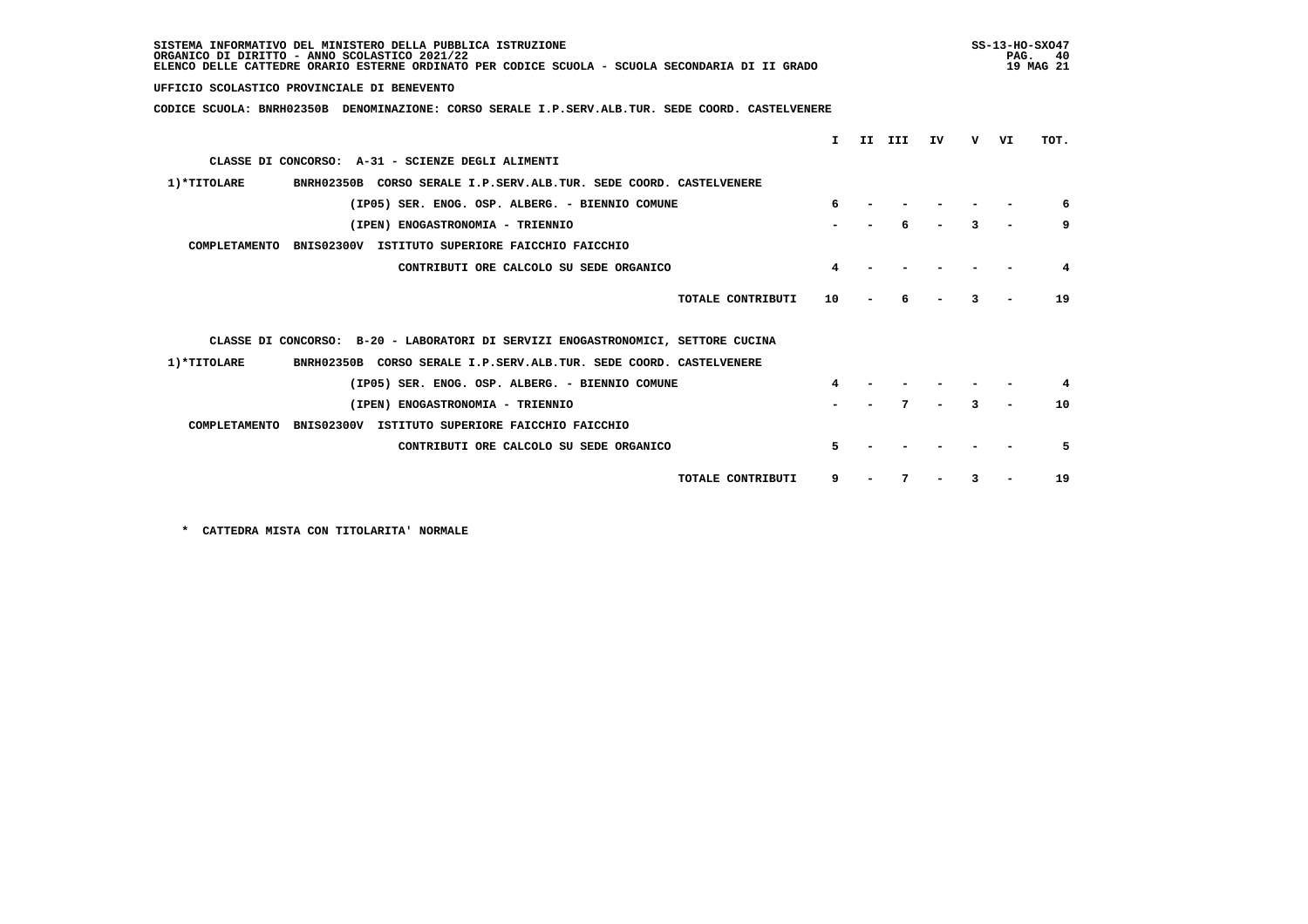| SISTEMA INFORMATIVO DEL MINISTERO DELLA PUBBLICA ISTRUZIONE<br>ORGANICO DI DIRITTO - ANNO SCOLASTICO 2021/22<br>ELENCO DELLE CATTEDRE ORARIO ESTERNE ORDINATO PER CODICE SCUOLA - SCUOLA SECONDARIA DI II GRADO |    |     |              |    |              | PAG. | $SS-13-HO-SXO47$<br>-41<br>19 MAG 21 |
|-----------------------------------------------------------------------------------------------------------------------------------------------------------------------------------------------------------------|----|-----|--------------|----|--------------|------|--------------------------------------|
| UFFICIO SCOLASTICO PROVINCIALE DI BENEVENTO                                                                                                                                                                     |    |     |              |    |              |      |                                      |
| CODICE SCUOLA: BNRH02350B<br>DENOMINAZIONE: CORSO SERALE I.P.SERV.ALB.TUR. SEDE COORD. CASTELVENERE                                                                                                             |    |     |              |    |              |      |                                      |
|                                                                                                                                                                                                                 | т. | II. | III          | ΙV | v            | VI   | TOT.                                 |
| CLASSE DI CONCORSO: B-21 - LABORATORI DI SERVIZI ENOGASTRONOMICI, SETTORE SALA E VENDITA                                                                                                                        |    |     |              |    |              |      |                                      |
| 1) *TITOLARE<br>BNRH02350B CORSO SERALE I.P.SERV.ALB.TUR. SEDE COORD. CASTELVENERE                                                                                                                              |    |     |              |    |              |      |                                      |
| (IP05) SER. ENOG. OSP. ALBERG. - BIENNIO COMUNE                                                                                                                                                                 |    |     |              |    |              |      | 4                                    |
| (IPEN) ENOGASTRONOMIA - TRIENNIO                                                                                                                                                                                |    |     | $\mathbf{2}$ |    | $\mathbf{2}$ |      |                                      |
| BNIS01200C ISTITUTO SUPERIORE "DON PEPPINO DIANA" MORCONE MORCONE<br>COMPLETAMENTO                                                                                                                              |    |     |              |    |              |      |                                      |
| CONTRIBUTI ORE CALCOLO SU SEDE ORGANICO                                                                                                                                                                         |    |     |              |    |              |      | 6                                    |
| CORSO SERALE I.P.SERV.ALB.TUR. COLLE SANNITA<br>COMPLETAMENTO<br><b>BNRH012501</b>                                                                                                                              |    |     |              |    |              |      |                                      |
| (IPEN) ENOGASTRONOMIA - TRIENNIO                                                                                                                                                                                |    |     |              |    |              |      | $\mathbf{2}$                         |
| TOTALE CONTRIBUTI                                                                                                                                                                                               | 10 |     | 2            |    | 2            |      | 16                                   |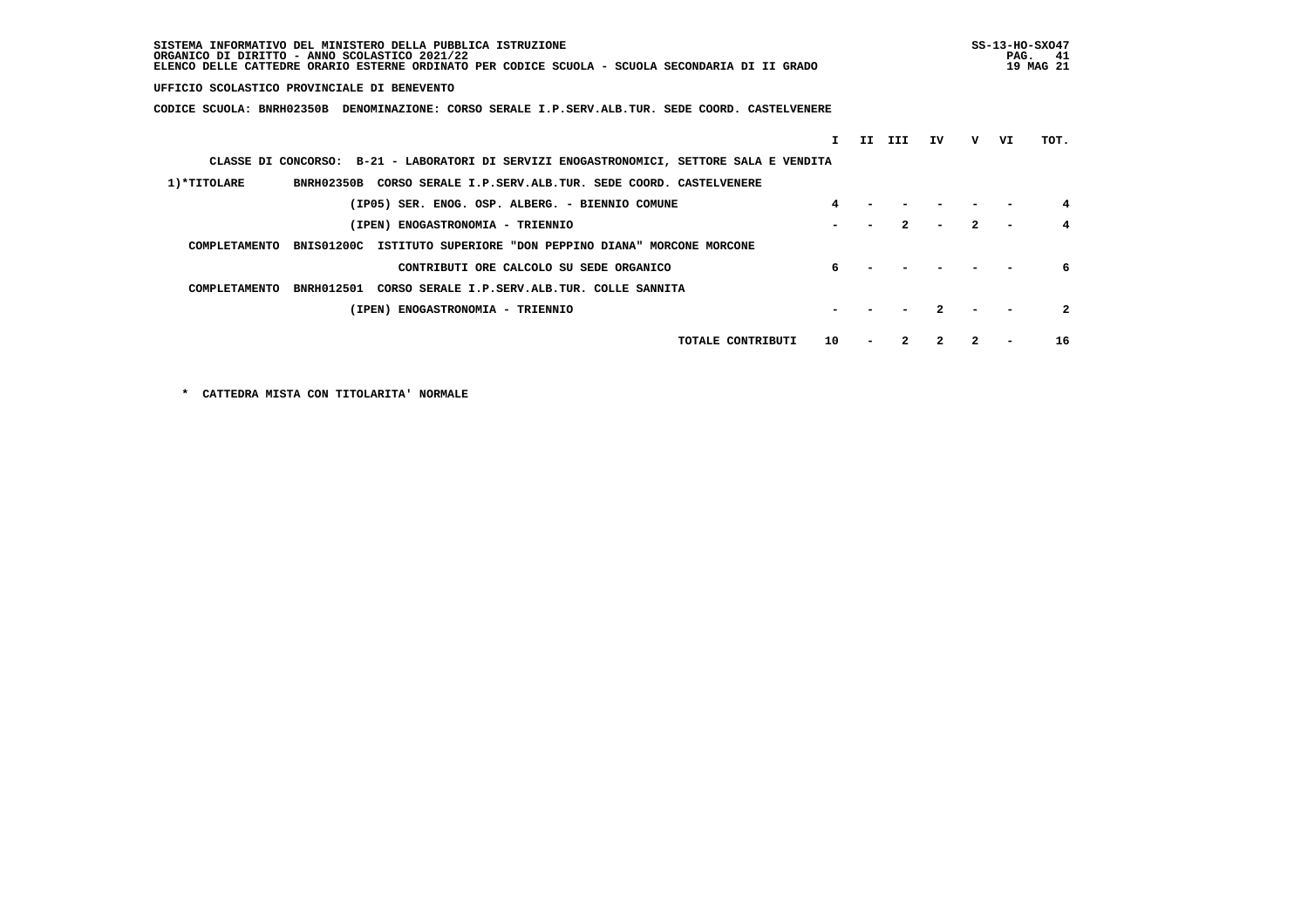| SISTEMA INFORMATIVO DEL MINISTERO DELLA PUBBLICA ISTRUZIONE<br>ORGANICO DI DIRITTO - ANNO SCOLASTICO 2021/22<br>ELENCO DELLE CATTEDRE ORARIO ESTERNE ORDINATO PER CODICE SCUOLA - SCUOLA SECONDARIA DI II GRADO |    |        |     |   | PAG. | SS-13-HO-SX047<br>- 42<br>19 MAG 21 |
|-----------------------------------------------------------------------------------------------------------------------------------------------------------------------------------------------------------------|----|--------|-----|---|------|-------------------------------------|
| UFFICIO SCOLASTICO PROVINCIALE DI BENEVENTO                                                                                                                                                                     |    |        |     |   |      |                                     |
| CODICE SCUOLA: BNRH030005 DENOMINAZIONE: I.P.SERV.ALB.TUR. IPSAR "LE STREGHE" BENEVENTO BENEVENTO                                                                                                               |    |        |     |   |      |                                     |
|                                                                                                                                                                                                                 | I. | II III | IV. | v | VI   | TOT.                                |
| CLASSE DI CONCORSO: A-12 - DISCIPLINE LETTERARIE NEGLI ISTITUTI DI ISTRUZIONE SECONDARIA DI II GRADO                                                                                                            |    |        |     |   |      |                                     |
| 1) TITOLARE<br>BNRH030005 I.P.SERV.ALB.TUR. IPSAR "LE STREGHE" BENEVENTO BENEVENTO                                                                                                                              |    |        |     |   |      |                                     |
| CONTRIBUTI ORE CALCOLO SU SEDE ORGANICO                                                                                                                                                                         | 10 |        |     |   |      | 10                                  |
| COMPLETAMENTO BNPM02000T IST. MAG. LICEO STATALE "G. GUACCI" BENEVENTO BENEVENTO                                                                                                                                |    |        |     |   |      |                                     |
| CONTRIBUTI ORE CALCOLO SU SEDE ORGANICO                                                                                                                                                                         | 8  |        |     |   |      | 8                                   |
|                                                                                                                                                                                                                 |    |        |     |   |      |                                     |
| TOTALE CONTRIBUTI                                                                                                                                                                                               | 18 |        |     |   |      | 18                                  |
|                                                                                                                                                                                                                 |    |        |     |   |      |                                     |
| CLASSE DI CONCORSO: A-21 - GEOGRAFIA                                                                                                                                                                            |    |        |     |   |      |                                     |
| 1) TITOLARE<br>BNRH030005 I.P.SERV.ALB.TUR. IPSAR "LE STREGHE" BENEVENTO BENEVENTO                                                                                                                              |    |        |     |   |      |                                     |
| CONTRIBUTI ORE CALCOLO SU SEDE ORGANICO                                                                                                                                                                         | 14 |        |     |   |      | 14                                  |
| COMPLETAMENTO BNIS02600A ISTITUTO SUPERIORE ALDO MORO MONTESARCHIO                                                                                                                                              |    |        |     |   |      |                                     |
| CONTRIBUTI ORE CALCOLO SU SEDE ORGANICO                                                                                                                                                                         | 4  |        |     |   |      | 4                                   |
| TOTALE CONTRIBUTI                                                                                                                                                                                               | 18 |        |     |   |      | 18                                  |
|                                                                                                                                                                                                                 |    |        |     |   |      |                                     |
| CLASSE DI CONCORSO: A-24 - LINGUE E CULTURE STRANIERE NEGLI ISTITUTI DI ISTRUZIONE DI II GRADO (INGLESE)                                                                                                        |    |        |     |   |      |                                     |
| 1) TITOLARE<br>BNRH030005 I.P.SERV.ALB.TUR. IPSAR "LE STREGHE" BENEVENTO BENEVENTO                                                                                                                              |    |        |     |   |      |                                     |
| CONTRIBUTI ORE CALCOLO SU SEDE ORGANICO                                                                                                                                                                         | 12 |        |     |   |      | 12                                  |
| COMPLETAMENTO BNIS00200T ISTITUTO SUPERIORE I.I.S." TELESI@ " TELESE TERME                                                                                                                                      |    |        |     |   |      |                                     |
| CONTRIBUTI ORE CALCOLO SU SEDE ORGANICO                                                                                                                                                                         | 6  |        |     |   |      | 6                                   |
|                                                                                                                                                                                                                 |    |        |     |   |      |                                     |
| TOTALE CONTRIBUTI                                                                                                                                                                                               | 18 |        |     |   |      | 18                                  |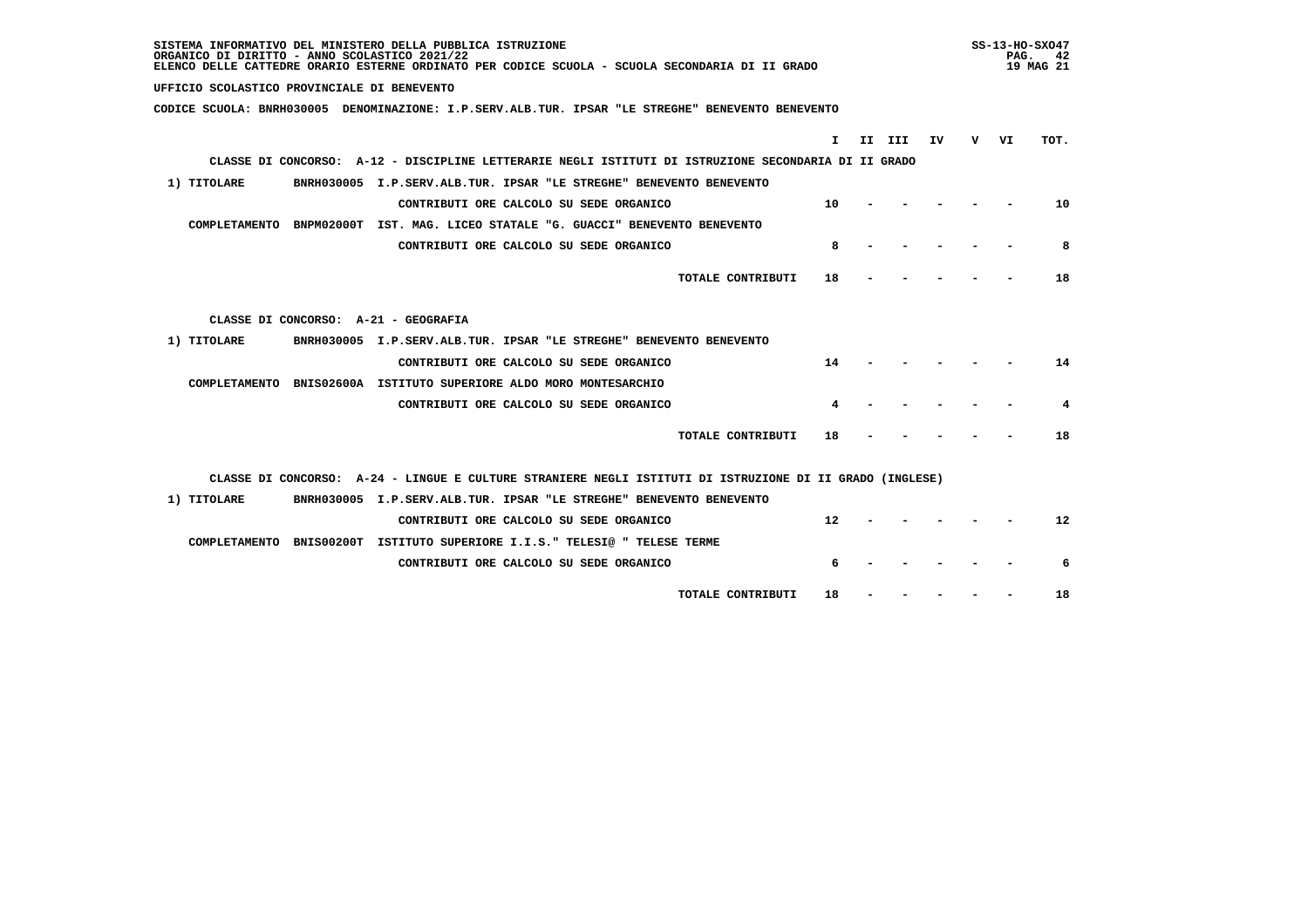| SISTEMA INFORMATIVO DEL MINISTERO DELLA PUBBLICA ISTRUZIONE<br>ORGANICO DI DIRITTO - ANNO SCOLASTICO 2021/22<br>ELENCO DELLE CATTEDRE ORARIO ESTERNE ORDINATO PER CODICE SCUOLA - SCUOLA SECONDARIA DI II GRADO |   | $SS-13-HO-SXO47$<br>PAG. 43<br>19 MAG 21 |      |
|-----------------------------------------------------------------------------------------------------------------------------------------------------------------------------------------------------------------|---|------------------------------------------|------|
| UFFICIO SCOLASTICO PROVINCIALE DI BENEVENTO                                                                                                                                                                     |   |                                          |      |
| CODICE SCUOLA: BNRH030005 DENOMINAZIONE: I.P.SERV.ALB.TUR. IPSAR "LE STREGHE" BENEVENTO BENEVENTO                                                                                                               |   |                                          |      |
| $\mathbf{I}$                                                                                                                                                                                                    | v |                                          | TOT. |
| II III<br>IV<br>CLASSE DI CONCORSO: A-31 - SCIENZE DEGLI ALIMENTI                                                                                                                                               |   | VI                                       |      |
|                                                                                                                                                                                                                 |   |                                          |      |
| 1) TITOLARE<br>BNRH030005 I.P.SERV.ALB.TUR. IPSAR "LE STREGHE" BENEVENTO BENEVENTO                                                                                                                              |   |                                          |      |
| 15<br>CONTRIBUTI ORE CALCOLO SU SEDE ORGANICO                                                                                                                                                                   |   |                                          | 15   |
| COMPLETAMENTO BNIS02600A ISTITUTO SUPERIORE ALDO MORO MONTESARCHIO                                                                                                                                              |   |                                          |      |
| CONTRIBUTI ORE CALCOLO SU SEDE ORGANICO<br>3                                                                                                                                                                    |   |                                          | 3    |
| TOTALE CONTRIBUTI<br>18                                                                                                                                                                                         |   |                                          | 18   |
|                                                                                                                                                                                                                 |   |                                          |      |
| CLASSE DI CONCORSO: A-41 - SCIENZE E TECNOLOGIE INFORMATICHE                                                                                                                                                    |   |                                          |      |
| 1) TITOLARE<br>BNRH030005 I.P.SERV.ALB.TUR. IPSAR "LE STREGHE" BENEVENTO BENEVENTO                                                                                                                              |   |                                          |      |
| CONTRIBUTI ORE CALCOLO SU SEDE ORGANICO<br>12                                                                                                                                                                   |   |                                          | 12   |
| COMPLETAMENTO BNIS027006 ISTITUTO SUPERIORE "PALMIERI-RAMPONE-POLO" BENEVENTO BENEVENTO                                                                                                                         |   |                                          |      |
| CONTRIBUTI ORE CALCOLO SU SEDE ORGANICO<br>6                                                                                                                                                                    |   |                                          | 6    |
|                                                                                                                                                                                                                 |   |                                          |      |
| TOTALE CONTRIBUTI<br>18                                                                                                                                                                                         |   |                                          | 18   |
|                                                                                                                                                                                                                 |   |                                          |      |
| CLASSE DI CONCORSO: A-45 - SCIENZE ECONOMICO-AZIENDALI                                                                                                                                                          |   |                                          |      |
| BNRH030005 I.P.SERV.ALB.TUR. IPSAR "LE STREGHE" BENEVENTO BENEVENTO<br>1) TITOLARE                                                                                                                              |   |                                          |      |
| CONTRIBUTI ORE CALCOLO SU SEDE ORGANICO<br>9                                                                                                                                                                    |   |                                          | 9    |
| COMPLETAMENTO BNRH030016 SEZIONE ASSOCIATA I.P.SERV.ALB.TUR. IPSAR "LE STREGHE" BENEVEN                                                                                                                         |   |                                          |      |
| 3<br>3<br>(IPEN) ENOGASTRONOMIA - TRIENNIO                                                                                                                                                                      | 3 |                                          | 9    |
| COMPLETAMENTO BNRH03050E CORSO SERALE I.P.SERV.ALB.TUR. IPSAR "LE STREGHE" BENEVENTO                                                                                                                            |   |                                          |      |
| $\mathbf{2}$<br>(IPEN) ENOGASTRONOMIA - TRIENNIO                                                                                                                                                                |   |                                          | 4    |
| 5<br>3<br>TOTALE CONTRIBUTI<br>9                                                                                                                                                                                | 5 |                                          | 22   |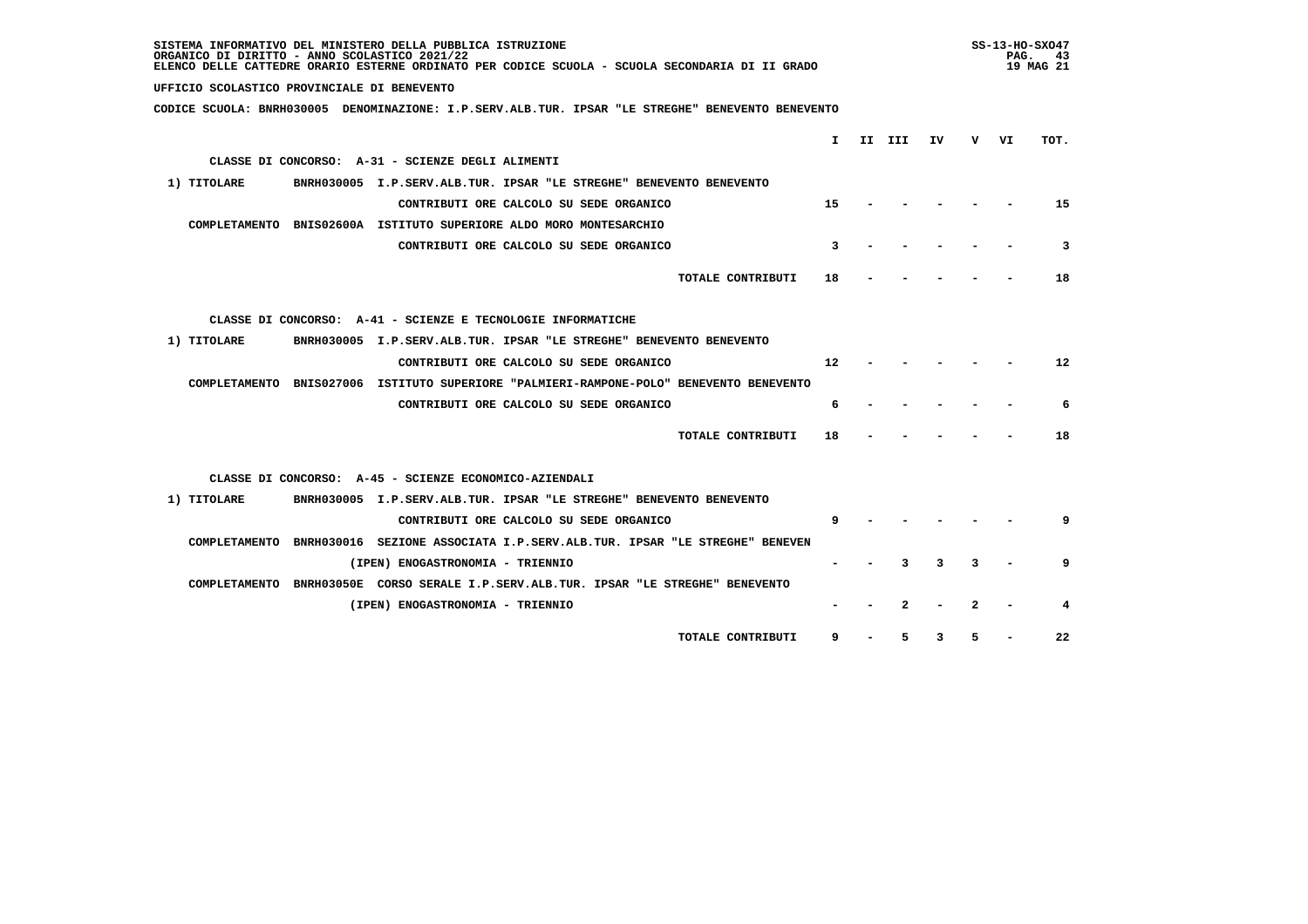| UFFICIO SCOLASTICO PROVINCIALE DI BENEVENTO<br>CODICE SCUOLA: BNRH030005 DENOMINAZIONE: I.P.SERV.ALB.TUR. IPSAR "LE STREGHE" BENEVENTO BENEVENTO<br>T.<br>II III<br>IV<br>v v1<br>TOT.<br>CLASSE DI CONCORSO: A-46 - SCIENZE GIURIDICO-ECONOMICHE<br>1) TITOLARE<br>BNRH030005 I.P.SERV.ALB.TUR. IPSAR "LE STREGHE" BENEVENTO BENEVENTO<br>CONTRIBUTI ORE CALCOLO SU SEDE ORGANICO<br>9<br>9<br>COMPLETAMENTO BNRH030016 SEZIONE ASSOCIATA I.P.SERV.ALB.TUR. IPSAR "LE STREGHE" BENEVEN<br>$\mathbf{2}$<br>$\mathbf{2}$<br>(IP05) SER. ENOG. OSP. ALBERG. - BIENNIO COMUNE<br>COMPLETAMENTO BNPS010006 LIC. SCIENT. "G.RUMMO" BENEVENTO BENEVENTO<br>9<br>9<br>CONTRIBUTI ORE CALCOLO SU SEDE ORGANICO<br>20<br>TOTALE CONTRIBUTI<br>20<br>CLASSE DI CONCORSO: A-50 - SCIENZE NATURALI, CHIMICHE E BIOLOGICHE<br>1) TITOLARE<br>BNRH030005 I.P.SERV.ALB.TUR. IPSAR "LE STREGHE" BENEVENTO BENEVENTO<br>CONTRIBUTI ORE CALCOLO SU SEDE ORGANICO<br>14<br>14<br>COMPLETAMENTO BNRH030016 SEZIONE ASSOCIATA I.P.SERV.ALB.TUR. IPSAR "LE STREGHE" BENEVEN<br>$\mathbf{2}$<br>3<br>(IP05) SER. ENOG. OSP. ALBERG. - BIENNIO COMUNE<br>1<br>17<br>TOTALE CONTRIBUTI<br>16<br>1<br>CLASSE DI CONCORSO: B-19 - LABORATORI DI SERVIZI DI RICETTIVITA' ALBERGHIERA<br>BNRH030005 I.P.SERV.ALB.TUR. IPSAR "LE STREGHE" BENEVENTO BENEVENTO<br>1) TITOLARE<br>CONTRIBUTI ORE CALCOLO SU SEDE ORGANICO<br>13<br>13<br>COMPLETAMENTO BNRH030016 SEZIONE ASSOCIATA I.P.SERV.ALB.TUR. IPSAR "LE STREGHE" BENEVEN<br>$\mathbf{2}$<br>(IP05) SER. ENOG. OSP. ALBERG. - BIENNIO COMUNE<br>2<br>4 | SISTEMA INFORMATIVO DEL MINISTERO DELLA PUBBLICA ISTRUZIONE<br>ORGANICO DI DIRITTO - ANNO SCOLASTICO 2021/22<br>ELENCO DELLE CATTEDRE ORARIO ESTERNE ORDINATO PER CODICE SCUOLA - SCUOLA SECONDARIA DI II GRADO |    |   |  | PAG. | $SS-13-HO-SXO47$<br>-44<br>19 MAG 21 |
|-------------------------------------------------------------------------------------------------------------------------------------------------------------------------------------------------------------------------------------------------------------------------------------------------------------------------------------------------------------------------------------------------------------------------------------------------------------------------------------------------------------------------------------------------------------------------------------------------------------------------------------------------------------------------------------------------------------------------------------------------------------------------------------------------------------------------------------------------------------------------------------------------------------------------------------------------------------------------------------------------------------------------------------------------------------------------------------------------------------------------------------------------------------------------------------------------------------------------------------------------------------------------------------------------------------------------------------------------------------------------------------------------------------------------------------------------------------------------------------------------------------------------------------------------------------------------------|-----------------------------------------------------------------------------------------------------------------------------------------------------------------------------------------------------------------|----|---|--|------|--------------------------------------|
|                                                                                                                                                                                                                                                                                                                                                                                                                                                                                                                                                                                                                                                                                                                                                                                                                                                                                                                                                                                                                                                                                                                                                                                                                                                                                                                                                                                                                                                                                                                                                                               |                                                                                                                                                                                                                 |    |   |  |      |                                      |
|                                                                                                                                                                                                                                                                                                                                                                                                                                                                                                                                                                                                                                                                                                                                                                                                                                                                                                                                                                                                                                                                                                                                                                                                                                                                                                                                                                                                                                                                                                                                                                               |                                                                                                                                                                                                                 |    |   |  |      |                                      |
|                                                                                                                                                                                                                                                                                                                                                                                                                                                                                                                                                                                                                                                                                                                                                                                                                                                                                                                                                                                                                                                                                                                                                                                                                                                                                                                                                                                                                                                                                                                                                                               |                                                                                                                                                                                                                 |    |   |  |      |                                      |
|                                                                                                                                                                                                                                                                                                                                                                                                                                                                                                                                                                                                                                                                                                                                                                                                                                                                                                                                                                                                                                                                                                                                                                                                                                                                                                                                                                                                                                                                                                                                                                               |                                                                                                                                                                                                                 |    |   |  |      |                                      |
|                                                                                                                                                                                                                                                                                                                                                                                                                                                                                                                                                                                                                                                                                                                                                                                                                                                                                                                                                                                                                                                                                                                                                                                                                                                                                                                                                                                                                                                                                                                                                                               |                                                                                                                                                                                                                 |    |   |  |      |                                      |
|                                                                                                                                                                                                                                                                                                                                                                                                                                                                                                                                                                                                                                                                                                                                                                                                                                                                                                                                                                                                                                                                                                                                                                                                                                                                                                                                                                                                                                                                                                                                                                               |                                                                                                                                                                                                                 |    |   |  |      |                                      |
|                                                                                                                                                                                                                                                                                                                                                                                                                                                                                                                                                                                                                                                                                                                                                                                                                                                                                                                                                                                                                                                                                                                                                                                                                                                                                                                                                                                                                                                                                                                                                                               |                                                                                                                                                                                                                 |    |   |  |      |                                      |
|                                                                                                                                                                                                                                                                                                                                                                                                                                                                                                                                                                                                                                                                                                                                                                                                                                                                                                                                                                                                                                                                                                                                                                                                                                                                                                                                                                                                                                                                                                                                                                               |                                                                                                                                                                                                                 |    |   |  |      |                                      |
|                                                                                                                                                                                                                                                                                                                                                                                                                                                                                                                                                                                                                                                                                                                                                                                                                                                                                                                                                                                                                                                                                                                                                                                                                                                                                                                                                                                                                                                                                                                                                                               |                                                                                                                                                                                                                 |    |   |  |      |                                      |
|                                                                                                                                                                                                                                                                                                                                                                                                                                                                                                                                                                                                                                                                                                                                                                                                                                                                                                                                                                                                                                                                                                                                                                                                                                                                                                                                                                                                                                                                                                                                                                               |                                                                                                                                                                                                                 |    |   |  |      |                                      |
|                                                                                                                                                                                                                                                                                                                                                                                                                                                                                                                                                                                                                                                                                                                                                                                                                                                                                                                                                                                                                                                                                                                                                                                                                                                                                                                                                                                                                                                                                                                                                                               |                                                                                                                                                                                                                 |    |   |  |      |                                      |
|                                                                                                                                                                                                                                                                                                                                                                                                                                                                                                                                                                                                                                                                                                                                                                                                                                                                                                                                                                                                                                                                                                                                                                                                                                                                                                                                                                                                                                                                                                                                                                               |                                                                                                                                                                                                                 |    |   |  |      |                                      |
|                                                                                                                                                                                                                                                                                                                                                                                                                                                                                                                                                                                                                                                                                                                                                                                                                                                                                                                                                                                                                                                                                                                                                                                                                                                                                                                                                                                                                                                                                                                                                                               |                                                                                                                                                                                                                 |    |   |  |      |                                      |
|                                                                                                                                                                                                                                                                                                                                                                                                                                                                                                                                                                                                                                                                                                                                                                                                                                                                                                                                                                                                                                                                                                                                                                                                                                                                                                                                                                                                                                                                                                                                                                               |                                                                                                                                                                                                                 |    |   |  |      |                                      |
|                                                                                                                                                                                                                                                                                                                                                                                                                                                                                                                                                                                                                                                                                                                                                                                                                                                                                                                                                                                                                                                                                                                                                                                                                                                                                                                                                                                                                                                                                                                                                                               |                                                                                                                                                                                                                 |    |   |  |      |                                      |
|                                                                                                                                                                                                                                                                                                                                                                                                                                                                                                                                                                                                                                                                                                                                                                                                                                                                                                                                                                                                                                                                                                                                                                                                                                                                                                                                                                                                                                                                                                                                                                               |                                                                                                                                                                                                                 |    |   |  |      |                                      |
|                                                                                                                                                                                                                                                                                                                                                                                                                                                                                                                                                                                                                                                                                                                                                                                                                                                                                                                                                                                                                                                                                                                                                                                                                                                                                                                                                                                                                                                                                                                                                                               |                                                                                                                                                                                                                 |    |   |  |      |                                      |
|                                                                                                                                                                                                                                                                                                                                                                                                                                                                                                                                                                                                                                                                                                                                                                                                                                                                                                                                                                                                                                                                                                                                                                                                                                                                                                                                                                                                                                                                                                                                                                               |                                                                                                                                                                                                                 |    |   |  |      |                                      |
|                                                                                                                                                                                                                                                                                                                                                                                                                                                                                                                                                                                                                                                                                                                                                                                                                                                                                                                                                                                                                                                                                                                                                                                                                                                                                                                                                                                                                                                                                                                                                                               |                                                                                                                                                                                                                 |    |   |  |      |                                      |
|                                                                                                                                                                                                                                                                                                                                                                                                                                                                                                                                                                                                                                                                                                                                                                                                                                                                                                                                                                                                                                                                                                                                                                                                                                                                                                                                                                                                                                                                                                                                                                               |                                                                                                                                                                                                                 |    |   |  |      |                                      |
|                                                                                                                                                                                                                                                                                                                                                                                                                                                                                                                                                                                                                                                                                                                                                                                                                                                                                                                                                                                                                                                                                                                                                                                                                                                                                                                                                                                                                                                                                                                                                                               |                                                                                                                                                                                                                 |    |   |  |      |                                      |
|                                                                                                                                                                                                                                                                                                                                                                                                                                                                                                                                                                                                                                                                                                                                                                                                                                                                                                                                                                                                                                                                                                                                                                                                                                                                                                                                                                                                                                                                                                                                                                               |                                                                                                                                                                                                                 |    |   |  |      |                                      |
|                                                                                                                                                                                                                                                                                                                                                                                                                                                                                                                                                                                                                                                                                                                                                                                                                                                                                                                                                                                                                                                                                                                                                                                                                                                                                                                                                                                                                                                                                                                                                                               |                                                                                                                                                                                                                 |    |   |  |      |                                      |
|                                                                                                                                                                                                                                                                                                                                                                                                                                                                                                                                                                                                                                                                                                                                                                                                                                                                                                                                                                                                                                                                                                                                                                                                                                                                                                                                                                                                                                                                                                                                                                               | TOTALE CONTRIBUTI                                                                                                                                                                                               | 15 | 2 |  |      | 17                                   |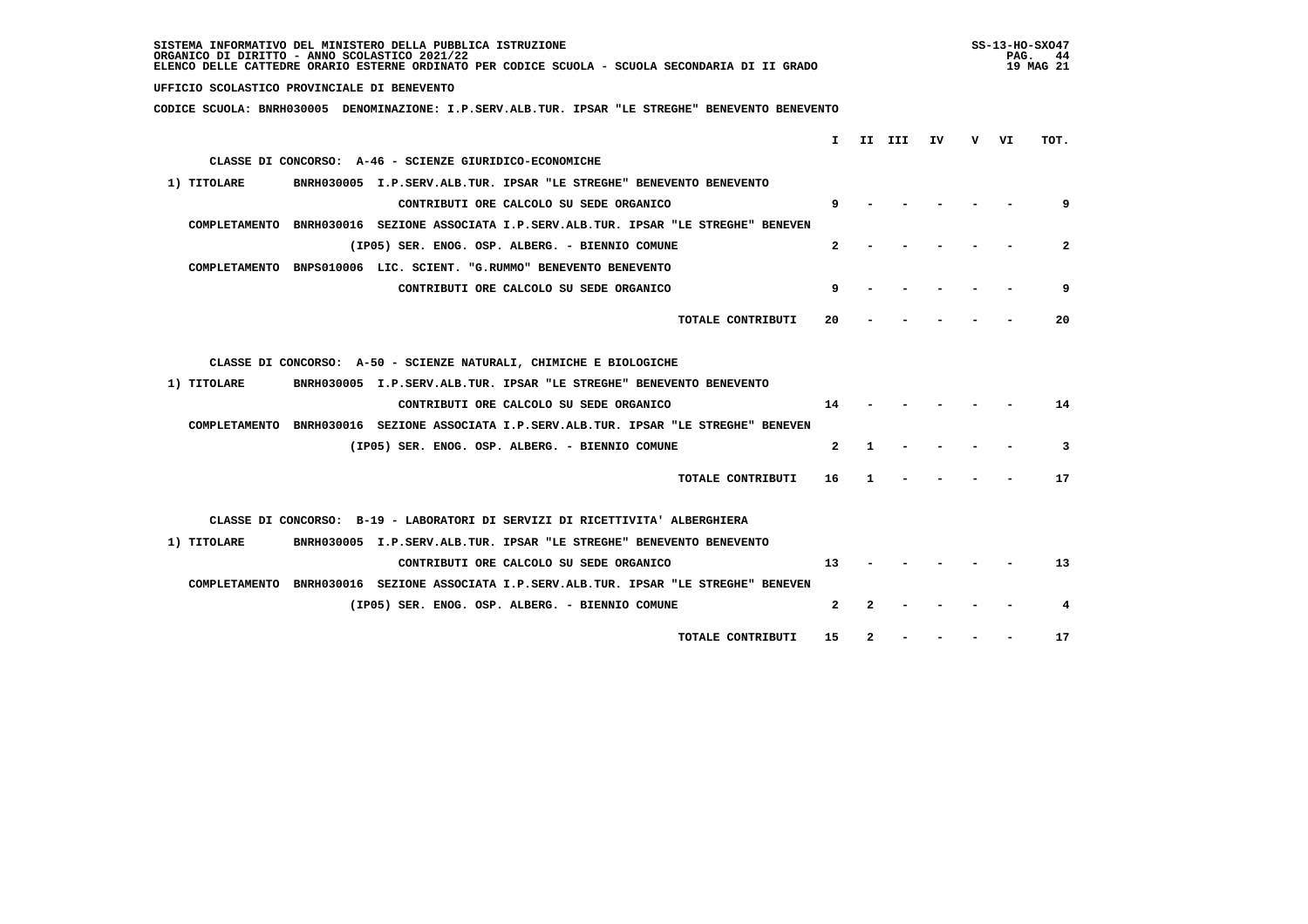| SISTEMA INFORMATIVO DEL MINISTERO DELLA PUBBLICA ISTRUZIONE<br>ORGANICO DI DIRITTO - ANNO SCOLASTICO 2021/22<br>ELENCO DELLE CATTEDRE ORARIO ESTERNE ORDINATO PER CODICE SCUOLA - SCUOLA SECONDARIA DI II GRADO |              |              |              |                  |              | PAG. | SS-13-HO-SX047<br>45<br>19 MAG 21 |
|-----------------------------------------------------------------------------------------------------------------------------------------------------------------------------------------------------------------|--------------|--------------|--------------|------------------|--------------|------|-----------------------------------|
| UFFICIO SCOLASTICO PROVINCIALE DI BENEVENTO                                                                                                                                                                     |              |              |              |                  |              |      |                                   |
| CODICE SCUOLA: BNRH030016 DENOMINAZIONE: SEZIONE ASSOCIATA I.P.SERV.ALB.TUR. IPSAR "LE STREGHE" BENEVEN                                                                                                         |              |              |              |                  |              |      |                                   |
|                                                                                                                                                                                                                 | т.           |              | II III       | IV               | v —          | VI   | TOT.                              |
| CLASSE DI CONCORSO: A-24 - LINGUE E CULTURE STRANIERE NEGLI ISTITUTI DI ISTRUZIONE DI II GRADO (FRANCESE)                                                                                                       |              |              |              |                  |              |      |                                   |
| 1)*TITOLARE<br>BNRH030016 SEZIONE ASSOCIATA I.P.SERV.ALB.TUR. IPSAR "LE STREGHE" BENEVEN                                                                                                                        |              |              |              |                  |              |      |                                   |
| (IP05) SER. ENOG. OSP. ALBERG. - BIENNIO COMUNE                                                                                                                                                                 | $\mathbf{2}$ | $\mathbf{2}$ |              |                  |              |      | 4                                 |
| (IPEN) ENOGASTRONOMIA - TRIENNIO                                                                                                                                                                                |              |              | $\mathbf{r}$ | $\boldsymbol{z}$ | $\mathbf{2}$ |      | 6                                 |
| COMPLETAMENTO BNRH03050E CORSO SERALE I.P.SERV.ALB.TUR. IPSAR "LE STREGHE" BENEVENTO                                                                                                                            |              |              |              |                  |              |      |                                   |
| (IPEN) ENOGASTRONOMIA - TRIENNIO                                                                                                                                                                                |              |              |              |                  |              |      | 4                                 |
| COMPLETAMENTO BNRH030005 I.P.SERV.ALB.TUR. IPSAR "LE STREGHE" BENEVENTO BENEVENTO                                                                                                                               |              |              |              |                  |              |      |                                   |
| CONTRIBUTI ORE CALCOLO SU SEDE ORGANICO                                                                                                                                                                         | 4            |              |              |                  |              |      | 4                                 |
| TOTALE CONTRIBUTI                                                                                                                                                                                               | 6            | $\mathbf{2}$ | 4            | $\overline{2}$   | 4            |      | 18                                |
|                                                                                                                                                                                                                 |              |              |              |                  |              |      |                                   |
| CLASSE DI CONCORSO: A-24 - LINGUE E CULTURE STRANIERE NEGLI ISTITUTI DI ISTRUZIONE DI II GRADO (INGLESE)                                                                                                        |              |              |              |                  |              |      |                                   |
| 1)*TITOLARE<br>BNRH030016 SEZIONE ASSOCIATA I.P.SERV.ALB.TUR. IPSAR "LE STREGHE" BENEVEN                                                                                                                        |              |              |              |                  |              |      |                                   |
| (IP05) SER. ENOG. OSP. ALBERG. - BIENNIO COMUNE                                                                                                                                                                 | $\mathbf{z}$ | $\mathbf{2}$ |              |                  |              |      | 4                                 |
| (IPEN) ENOGASTRONOMIA - TRIENNIO                                                                                                                                                                                |              |              | 3            | $\mathbf{2}$     | 2            |      | 7                                 |
| COMPLETAMENTO<br>BNRH03050E CORSO SERALE I.P.SERV.ALB.TUR. IPSAR "LE STREGHE" BENEVENTO                                                                                                                         |              |              |              |                  |              |      |                                   |
| (IPEN) ENOGASTRONOMIA - TRIENNIO                                                                                                                                                                                |              |              |              |                  |              |      | 4                                 |
| COMPLETAMENTO BNRH030005 I.P.SERV.ALB.TUR. IPSAR "LE STREGHE" BENEVENTO BENEVENTO                                                                                                                               |              |              |              |                  |              |      |                                   |
| CONTRIBUTI ORE CALCOLO SU SEDE ORGANICO                                                                                                                                                                         | 3            |              |              |                  |              |      | 3                                 |
| TOTALE CONTRIBUTI                                                                                                                                                                                               | 5.           | 2            | 5            | 2                |              |      | 18                                |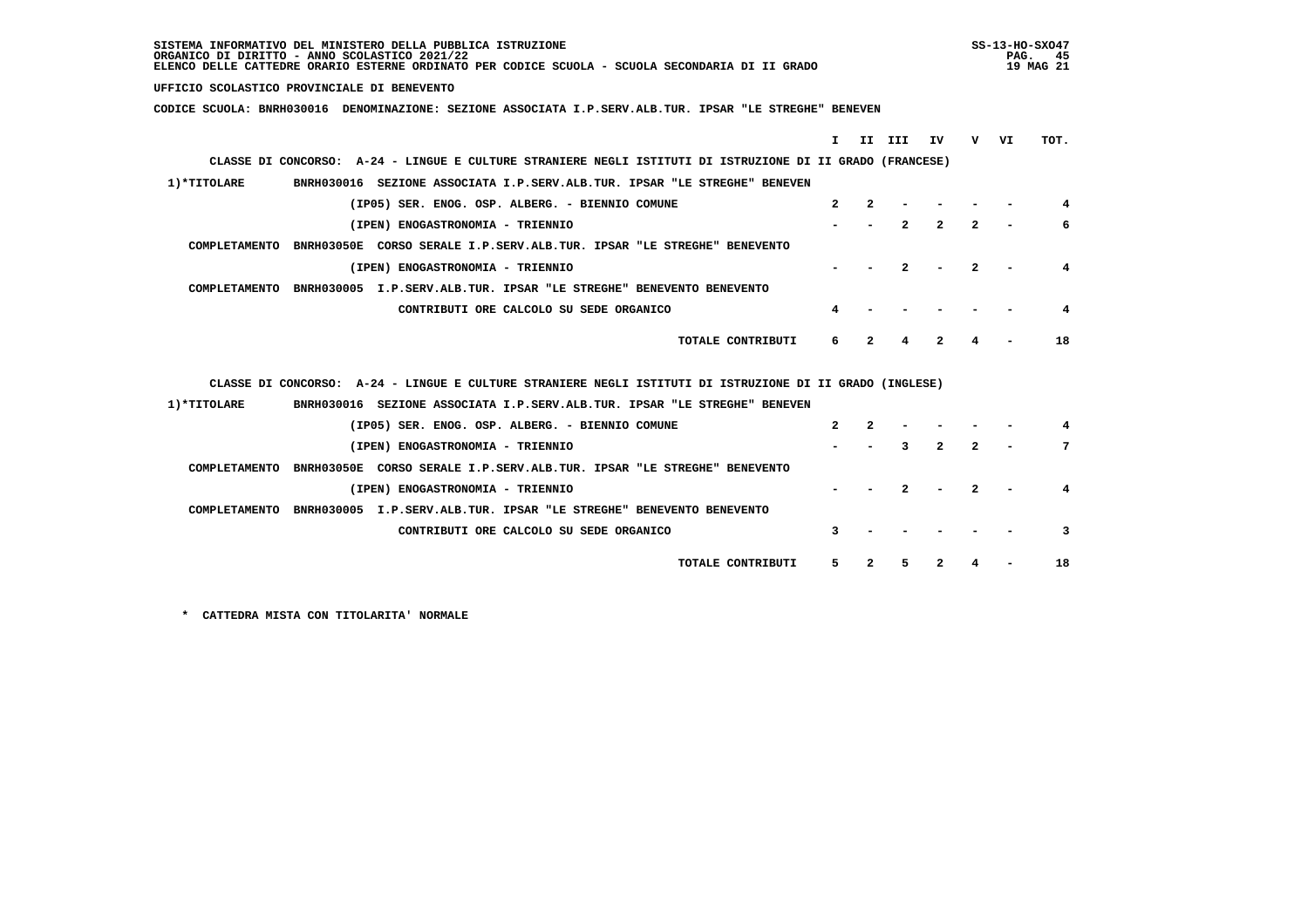| SISTEMA INFORMATIVO DEL MINISTERO DELLA PUBBLICA ISTRUZIONE<br>ORGANICO DI DIRITTO - ANNO SCOLASTICO 2021/22<br>ELENCO DELLE CATTEDRE ORARIO ESTERNE ORDINATO PER CODICE SCUOLA - SCUOLA SECONDARIA DI II GRADO |   |              |              |    | $SS-13-HO-SXO47$<br>PAG. 46<br>19 MAG 21 |    |      |
|-----------------------------------------------------------------------------------------------------------------------------------------------------------------------------------------------------------------|---|--------------|--------------|----|------------------------------------------|----|------|
| UFFICIO SCOLASTICO PROVINCIALE DI BENEVENTO                                                                                                                                                                     |   |              |              |    |                                          |    |      |
| CODICE SCUOLA: BNRH030016 DENOMINAZIONE: SEZIONE ASSOCIATA I.P.SERV.ALB.TUR. IPSAR "LE STREGHE" BENEVEN                                                                                                         |   |              |              |    |                                          |    |      |
|                                                                                                                                                                                                                 |   |              |              |    |                                          |    |      |
|                                                                                                                                                                                                                 |   | I II III     |              | IV | v —                                      | VI | TOT. |
| CLASSE DI CONCORSO: A-26 - MATEMATICA                                                                                                                                                                           |   |              |              |    |                                          |    |      |
| 1) *TITOLARE<br>BNRH030016 SEZIONE ASSOCIATA I.P.SERV.ALB.TUR. IPSAR "LE STREGHE" BENEVEN                                                                                                                       |   |              |              |    |                                          |    |      |
| (IP05) SER. ENOG. OSP. ALBERG. - BIENNIO COMUNE                                                                                                                                                                 | 3 | 3            |              |    |                                          |    | 6    |
| (IPEN) ENOGASTRONOMIA - TRIENNIO                                                                                                                                                                                |   |              | 3            | 3  | 3                                        |    | 9    |
| COMPLETAMENTO BNTF01050N CORSO SERALE IST.TECN.IND. "G.B.B.LUCARELLI" BENEVENTO                                                                                                                                 |   |              |              |    |                                          |    |      |
| (ITIA) INFORMATICA                                                                                                                                                                                              |   |              | 3            |    |                                          |    | 3    |
| TOTALE CONTRIBUTI                                                                                                                                                                                               | 3 | 3            | 6            | 3  | 3                                        |    | 18   |
|                                                                                                                                                                                                                 |   |              |              |    |                                          |    |      |
| CLASSE DI CONCORSO: A-31 - SCIENZE DEGLI ALIMENTI                                                                                                                                                               |   |              |              |    |                                          |    |      |
| 1)*TITOLARE<br>BNRH030016 SEZIONE ASSOCIATA I.P.SERV.ALB.TUR. IPSAR "LE STREGHE" BENEVEN                                                                                                                        |   |              |              |    |                                          |    |      |
| (IP05) SER. ENOG. OSP. ALBERG. - BIENNIO COMUNE                                                                                                                                                                 |   | 3            |              |    |                                          |    | 3    |
| (IPEN) ENOGASTRONOMIA - TRIENNIO                                                                                                                                                                                |   |              | $\mathbf{z}$ | 3  | $\mathbf{2}$                             |    | 7    |
| COMPLETAMENTO BNRH03050E CORSO SERALE I.P.SERV.ALB.TUR. IPSAR "LE STREGHE" BENEVENTO                                                                                                                            |   |              |              |    |                                          |    |      |
| (IPEN) ENOGASTRONOMIA - TRIENNIO                                                                                                                                                                                |   |              | $\mathbf{2}$ |    | 2                                        |    | 4    |
|                                                                                                                                                                                                                 |   |              |              |    |                                          |    |      |
| TOTALE CONTRIBUTI                                                                                                                                                                                               |   | 3            | 4            | 3  |                                          |    | 14   |
|                                                                                                                                                                                                                 |   |              |              |    |                                          |    |      |
| CLASSE DI CONCORSO: B-20 - LABORATORI DI SERVIZI ENOGASTRONOMICI, SETTORE CUCINA                                                                                                                                |   |              |              |    |                                          |    |      |
| BNRH030016 SEZIONE ASSOCIATA I.P.SERV.ALB.TUR. IPSAR "LE STREGHE" BENEVEN<br>1)*TITOLARE                                                                                                                        |   |              |              |    |                                          |    |      |
| (IP05) SER. ENOG. OSP. ALBERG. - BIENNIO COMUNE                                                                                                                                                                 | 3 | 2            |              |    |                                          |    | 5    |
| (IPEN) ENOGASTRONOMIA - TRIENNIO                                                                                                                                                                                |   |              |              | ٦  |                                          |    | 11   |
| COMPLETAMENTO BNRH03050E CORSO SERALE I.P.SERV.ALB.TUR. IPSAR "LE STREGHE" BENEVENTO                                                                                                                            |   |              |              |    |                                          |    |      |
| (IPEN) ENOGASTRONOMIA - TRIENNIO                                                                                                                                                                                |   |              |              |    |                                          |    | 8    |
|                                                                                                                                                                                                                 |   |              |              |    |                                          |    |      |
| TOTALE CONTRIBUTI                                                                                                                                                                                               | 3 | $\mathbf{2}$ | 8            | 3  | 8                                        |    | 24   |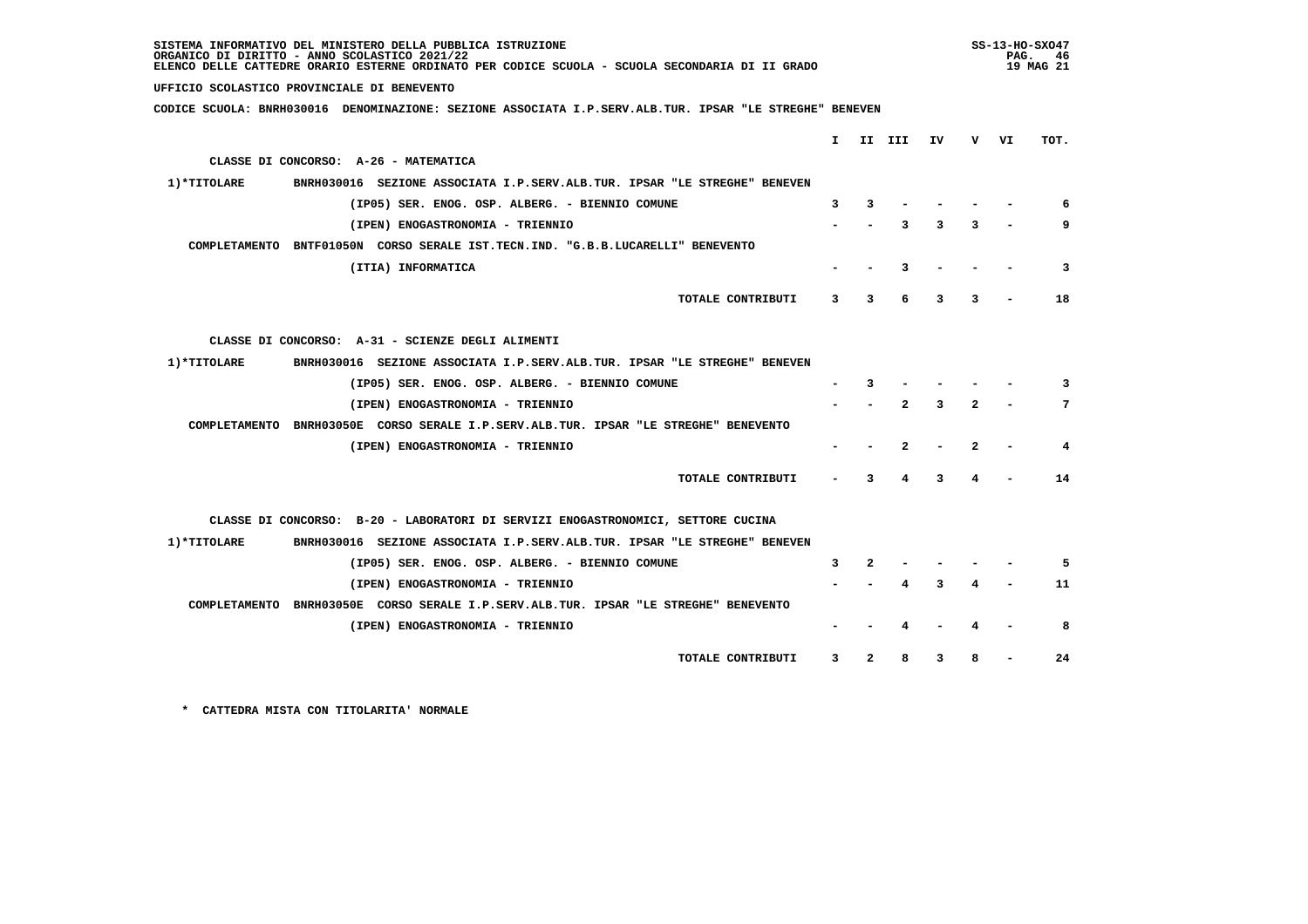| SISTEMA INFORMATIVO DEL MINISTERO DELLA PUBBLICA ISTRUZIONE<br>ORGANICO DI DIRITTO - ANNO SCOLASTICO 2021/22<br>ELENCO DELLE CATTEDRE ORARIO ESTERNE ORDINATO PER CODICE SCUOLA - SCUOLA SECONDARIA DI II GRADO |    |                  |     |              |              | PAG. | $SS-13-HO-SXO47$<br>-47<br>19 MAG 21 |
|-----------------------------------------------------------------------------------------------------------------------------------------------------------------------------------------------------------------|----|------------------|-----|--------------|--------------|------|--------------------------------------|
| UFFICIO SCOLASTICO PROVINCIALE DI BENEVENTO                                                                                                                                                                     |    |                  |     |              |              |      |                                      |
| CODICE SCUOLA: BNRH030016<br>DENOMINAZIONE: SEZIONE ASSOCIATA I.P.SERV.ALB.TUR. IPSAR "LE STREGHE" BENEVEN                                                                                                      |    |                  |     |              |              |      |                                      |
|                                                                                                                                                                                                                 | T  | II.              | III | IV           | v            | VI   | TOT.                                 |
| CLASSE DI CONCORSO: B-21 - LABORATORI DI SERVIZI ENOGASTRONOMICI, SETTORE SALA E VENDITA                                                                                                                        |    |                  |     |              |              |      |                                      |
| 1)*TITOLARE<br>BNRH030016<br>SEZIONE ASSOCIATA I.P.SERV.ALB.TUR. IPSAR "LE STREGHE" BENEVEN                                                                                                                     |    |                  |     |              |              |      |                                      |
| (IP05) SER. ENOG. OSP. ALBERG. - BIENNIO COMUNE                                                                                                                                                                 | 3  | $\boldsymbol{c}$ |     |              |              |      |                                      |
| (IPEN) ENOGASTRONOMIA - TRIENNIO                                                                                                                                                                                |    |                  |     | $\mathbf{2}$ | $\mathbf{2}$ |      |                                      |
| COMPLETAMENTO<br>BNIS02600A<br>ISTITUTO SUPERIORE ALDO MORO MONTESARCHIO                                                                                                                                        |    |                  |     |              |              |      |                                      |
| CONTRIBUTI ORE CALCOLO SU SEDE ORGANICO                                                                                                                                                                         | б. |                  |     |              |              |      | 6                                    |
| TOTALE CONTRIBUTI                                                                                                                                                                                               | 9  |                  |     |              |              |      | 15                                   |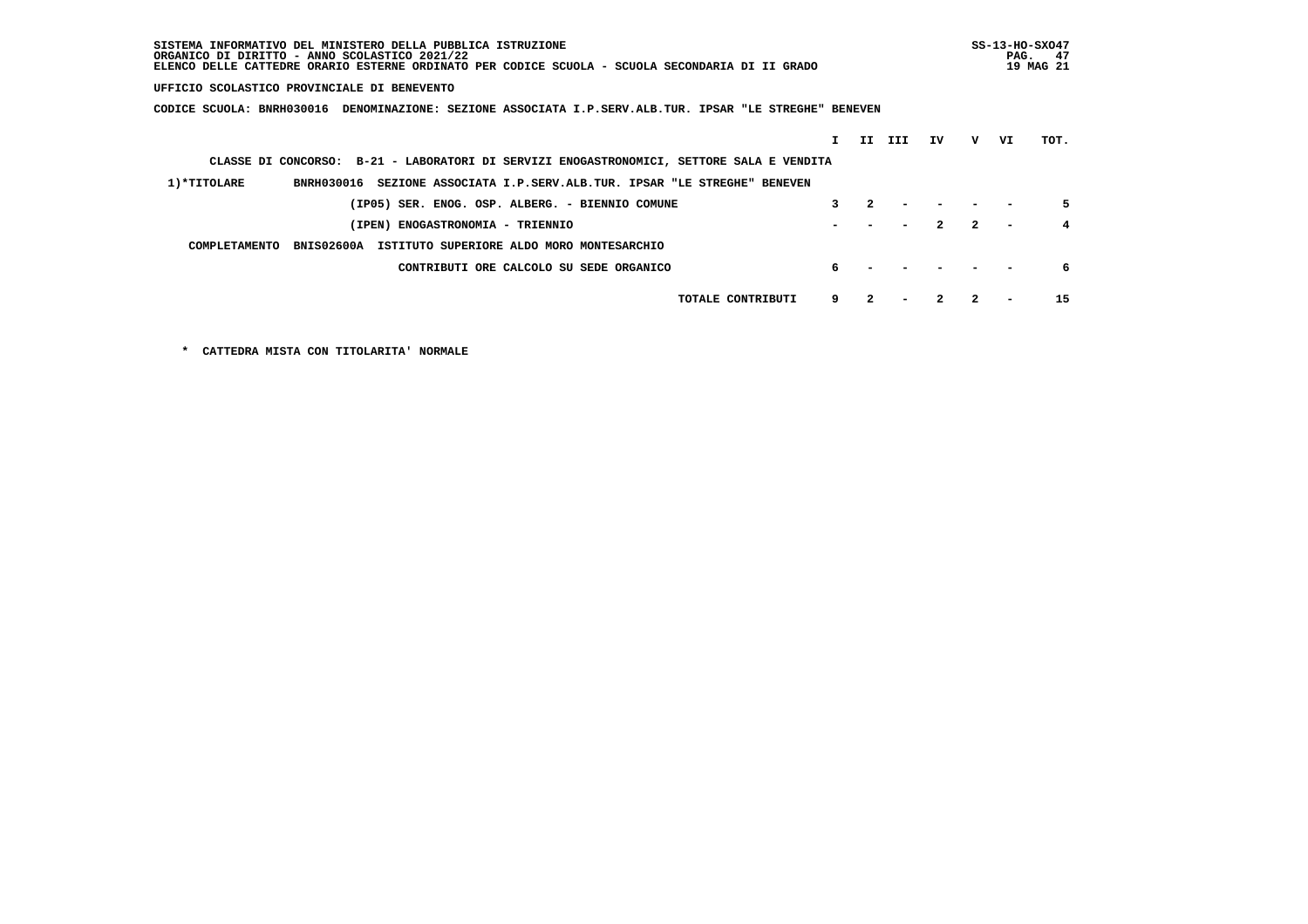| SISTEMA INFORMATIVO DEL MINISTERO DELLA PUBBLICA ISTRUZIONE<br>ORGANICO DI DIRITTO - ANNO SCOLASTICO 2021/22<br>ELENCO DELLE CATTEDRE ORARIO ESTERNE ORDINATO PER CODICE SCUOLA - SCUOLA SECONDARIA DI II GRADO |    |     |    |              |  |  |  |
|-----------------------------------------------------------------------------------------------------------------------------------------------------------------------------------------------------------------|----|-----|----|--------------|--|--|--|
| UFFICIO SCOLASTICO PROVINCIALE DI BENEVENTO                                                                                                                                                                     |    |     |    |              |  |  |  |
| CODICE SCUOLA: BNRH03050E DENOMINAZIONE: CORSO SERALE I.P.SERV.ALB.TUR. IPSAR "LE STREGHE" BENEVENTO                                                                                                            |    |     |    |              |  |  |  |
| II.<br>III<br>I.                                                                                                                                                                                                | IV | v – | VI | TOT.         |  |  |  |
|                                                                                                                                                                                                                 |    |     |    |              |  |  |  |
| CLASSE DI CONCORSO: A-12 - DISCIPLINE LETTERARIE NEGLI ISTITUTI DI ISTRUZIONE SECONDARIA DI II GRADO                                                                                                            |    |     |    |              |  |  |  |
| 1) *TITOLARE<br>BNRH03050E CORSO SERALE I.P.SERV.ALB.TUR. IPSAR "LE STREGHE" BENEVENTO                                                                                                                          |    |     |    |              |  |  |  |
| (IPEN) ENOGASTRONOMIA - TRIENNIO                                                                                                                                                                                |    |     |    | 14           |  |  |  |
| COMPLETAMENTO<br>BNRH030016 SEZIONE ASSOCIATA I.P.SERV.ALB.TUR. IPSAR "LE STREGHE" BENEVEN                                                                                                                      |    |     |    |              |  |  |  |
| (IP05) SER. ENOG. OSP. ALBERG. - BIENNIO COMUNE                                                                                                                                                                 |    |     |    | 6            |  |  |  |
| TOTALE CONTRIBUTI<br>6                                                                                                                                                                                          | 7  |     |    | 20           |  |  |  |
| CLASSE DI CONCORSO: A-26 - MATEMATICA                                                                                                                                                                           |    |     |    |              |  |  |  |
| 1) *TITOLARE<br>BNRH03050E CORSO SERALE I.P.SERV.ALB.TUR. IPSAR "LE STREGHE" BENEVENTO                                                                                                                          |    |     |    |              |  |  |  |
| (IPEN) ENOGASTRONOMIA - TRIENNIO                                                                                                                                                                                |    |     |    | 6            |  |  |  |
| COMPLETAMENTO<br>BNRH030005 I.P.SERV.ALB.TUR. IPSAR "LE STREGHE" BENEVENTO BENEVENTO                                                                                                                            |    |     |    |              |  |  |  |
| 9<br>CONTRIBUTI ORE CALCOLO SU SEDE ORGANICO                                                                                                                                                                    |    |     |    | 9            |  |  |  |
| COMPLETAMENTO<br><b>BNTF010008</b><br>IST.TECN.IND. "G.B.B.LUCARELLI" BENEVENTO BENEVENTO                                                                                                                       |    |     |    |              |  |  |  |
| $\overline{2}$<br>CONTRIBUTI ORE CALCOLO SU SEDE ORGANICO                                                                                                                                                       |    |     |    | $\mathbf{2}$ |  |  |  |
| TOTALE CONTRIBUTI<br>11                                                                                                                                                                                         |    |     |    | 17           |  |  |  |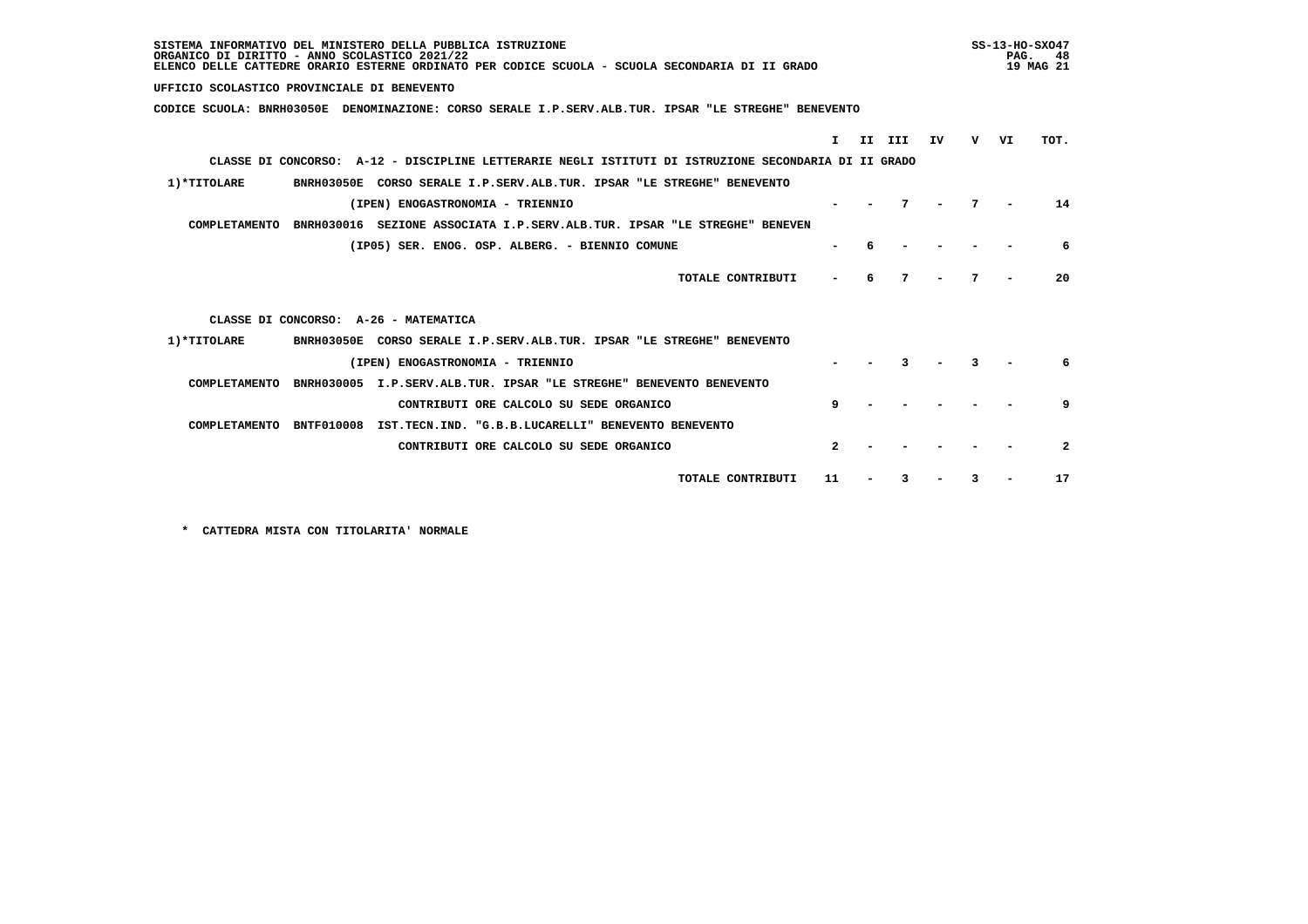| SISTEMA INFORMATIVO DEL MINISTERO DELLA PUBBLICA ISTRUZIONE<br>ORGANICO DI DIRITTO - ANNO SCOLASTICO 2021/22<br>ELENCO DELLE CATTEDRE ORARIO ESTERNE ORDINATO PER CODICE SCUOLA - SCUOLA SECONDARIA DI II GRADO |        |    |   | PAG. | SS-13-HO-SX047<br>49<br>19 MAG 21 |
|-----------------------------------------------------------------------------------------------------------------------------------------------------------------------------------------------------------------|--------|----|---|------|-----------------------------------|
| UFFICIO SCOLASTICO PROVINCIALE DI BENEVENTO                                                                                                                                                                     |        |    |   |      |                                   |
| CODICE SCUOLA: BNRI027506 DENOMINAZIONE: CORSO SERALE I.P.IND. E ART. "L.PALMIERI" BENEVENTO                                                                                                                    |        |    |   |      |                                   |
|                                                                                                                                                                                                                 |        |    |   |      |                                   |
| T.                                                                                                                                                                                                              | II III | ΙV | v | VI   | TOT.                              |
| CLASSE DI CONCORSO: A-40 - SCIENZE E TECNOLOGIE ELETTRICHE ED ELETTRONICHE                                                                                                                                      |        |    |   |      |                                   |
| BNRI027506 CORSO SERALE I.P.IND. E ART. "L.PALMIERI" BENEVENTO<br>1)*TITOLARE                                                                                                                                   |        |    |   |      |                                   |
| 3<br>(IP09) MAN.NE ASSIS.ZA TEC. BIENNIO - TRIENNIO                                                                                                                                                             |        |    |   |      | $12 \overline{ }$                 |
| COMPLETAMENTO BNIS027006 ISTITUTO SUPERIORE "PALMIERI-RAMPONE-POLO" BENEVENTO BENEVENTO                                                                                                                         |        |    |   |      |                                   |
| CONTRIBUTI ORE CALCOLO SU SEDE ORGANICO<br>7                                                                                                                                                                    |        |    |   |      | 7                                 |
| TOTALE CONTRIBUTI<br>10                                                                                                                                                                                         |        |    | ٦ |      | 19                                |
| CLASSE DI CONCORSO: B-17 - LABORATORI DI SCIENZE E TECNOLOGIE MECCANICHE                                                                                                                                        |        |    |   |      |                                   |
| 1) *TITOLARE<br>BNRI027506 CORSO SERALE I.P.IND. E ART. "L.PALMIERI" BENEVENTO                                                                                                                                  |        |    |   |      |                                   |
| (IP09) MAN.NE ASSIS.ZA TEC. BIENNIO - TRIENNIO<br>5.                                                                                                                                                            | 7      |    |   |      | 16                                |
| COMPLETAMENTO BNIS00800R ISTITUTO SUPERIORE "A. LOMBARDI" AIROLA AIROLA                                                                                                                                         |        |    |   |      |                                   |
| CONTRIBUTI ORE CALCOLO SU SEDE ORGANICO                                                                                                                                                                         |        |    |   |      | 4                                 |
| TOTALE CONTRIBUTI<br>9                                                                                                                                                                                          | 7      |    |   |      | 20                                |
| CLASSE DI CONCORSO: B-18 - LABORATORI DI SCIENZE E TECNOLOGIE TESSILI, DELL'ABBIGLIAMENTO E DELLA MODA                                                                                                          |        |    |   |      |                                   |
| 1) *TITOLARE<br>BNRI027506 CORSO SERALE I.P. IND. E ART. "L.PALMIERI" BENEVENTO                                                                                                                                 |        |    |   |      |                                   |
| (IPTS) PRODUZIONI TESSILI SARTORIALI - OPZIONE                                                                                                                                                                  | 14     |    |   |      | 14                                |
| COMPLETAMENTO BNIS027006 ISTITUTO SUPERIORE "PALMIERI-RAMPONE-POLO" BENEVENTO BENEVENTO                                                                                                                         |        |    |   |      |                                   |
| CONTRIBUTI ORE CALCOLO SU SEDE ORGANICO<br>3                                                                                                                                                                    |        |    |   |      | 3                                 |
| TOTALE CONTRIBUTI<br>3                                                                                                                                                                                          | 14     |    |   |      | 17                                |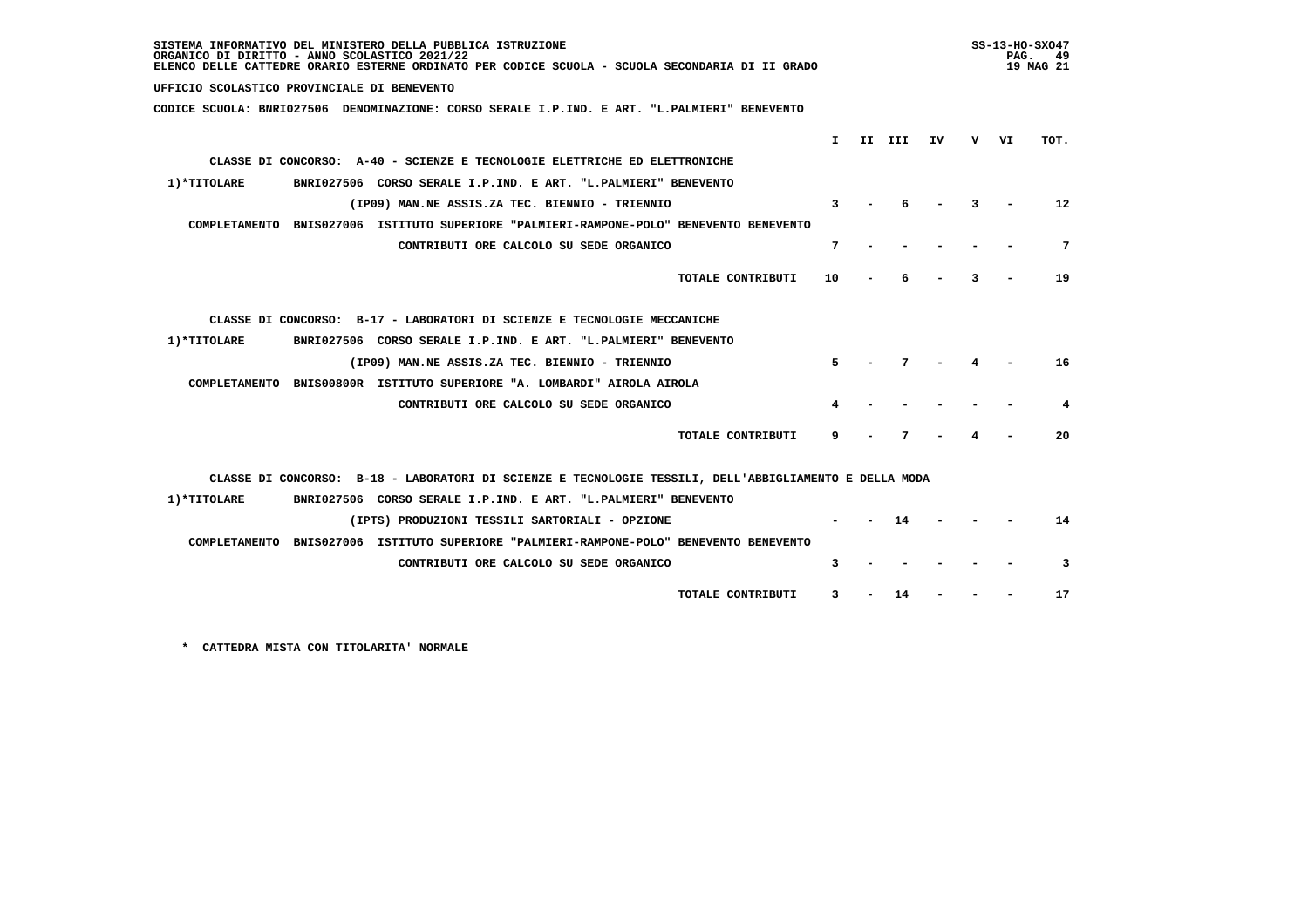| SISTEMA INFORMATIVO DEL MINISTERO DELLA PUBBLICA ISTRUZIONE<br>ORGANICO DI DIRITTO - ANNO SCOLASTICO 2021/22<br>ELENCO DELLE CATTEDRE ORARIO ESTERNE ORDINATO PER CODICE SCUOLA - SCUOLA SECONDARIA DI II GRADO |    | SS-13-HO-SX047<br>PAG. | 50.<br>19 MAG 21 |
|-----------------------------------------------------------------------------------------------------------------------------------------------------------------------------------------------------------------|----|------------------------|------------------|
| UFFICIO SCOLASTICO PROVINCIALE DI BENEVENTO                                                                                                                                                                     |    |                        |                  |
| CODICE SCUOLA: BNTD01450P DENOMINAZIONE: CORSO SERALE IST.TECN.COMM. "G.ALBERTI" BENEVENTO                                                                                                                      |    |                        |                  |
|                                                                                                                                                                                                                 |    |                        |                  |
| T.<br>II III                                                                                                                                                                                                    | IV | v<br>VI                | TOT.             |
| CLASSE DI CONCORSO: A-24 - LINGUE E CULTURE STRANIERE NEGLI ISTITUTI DI ISTRUZIONE DI II GRADO (FRANCESE)                                                                                                       |    |                        |                  |
| 1) *TITOLARE<br>BNTD01450P CORSO SERALE IST.TECN.COMM. "G.ALBERTI" BENEVENTO                                                                                                                                    |    |                        |                  |
| 5.<br>(IT01) AMM. FINAN. MARKETING - BIENNIO COMUNE                                                                                                                                                             |    |                        | 5                |
| (ITAF) AMM.NE FINAN. E MARKETING - TRIENNIO                                                                                                                                                                     |    | $\mathbf{z}$           | 6                |
| COMPLETAMENTO BNIS027006 ISTITUTO SUPERIORE "PALMIERI-RAMPONE-POLO" BENEVENTO BENEVENTO                                                                                                                         |    |                        |                  |
| CONTRIBUTI ORE CALCOLO SU SEDE ORGANICO<br>9                                                                                                                                                                    |    |                        | 9                |
|                                                                                                                                                                                                                 |    |                        |                  |
| TOTALE CONTRIBUTI<br>14                                                                                                                                                                                         |    | 2                      | 20               |
|                                                                                                                                                                                                                 |    |                        |                  |
| CLASSE DI CONCORSO: A-24 - LINGUE E CULTURE STRANIERE NEGLI ISTITUTI DI ISTRUZIONE DI II GRADO (INGLESE)                                                                                                        |    |                        |                  |
| 1) *TITOLARE<br>BNTD01450P CORSO SERALE IST.TECN.COMM. "G.ALBERTI" BENEVENTO                                                                                                                                    |    |                        |                  |
| 4<br>(IT01) AMM. FINAN. MARKETING - BIENNIO COMUNE                                                                                                                                                              |    |                        |                  |
| (ITAF) AMM.NE FINAN. E MARKETING - TRIENNIO                                                                                                                                                                     |    |                        | 6                |
| COMPLETAMENTO BNTL01651T CORSO SERALE IST.TEC.GEOMETRI "G.GALILEI" BENEVENTO                                                                                                                                    |    |                        |                  |
| (ITCA) COSTR. AMB. TERRITORIO - TRIENNIO                                                                                                                                                                        |    | 3                      |                  |
|                                                                                                                                                                                                                 |    |                        |                  |
| COMPLETAMENTO BNTA01650X CORSO SERALE IST.TECN.AGR. "M. VETRONE" BENEVENTO                                                                                                                                      |    |                        |                  |
| (ITVE) VITICOLTURA ED ENOLOGIA                                                                                                                                                                                  |    |                        | 3                |
| TOTALE CONTRIBUTI<br>10                                                                                                                                                                                         |    | 5                      | 19               |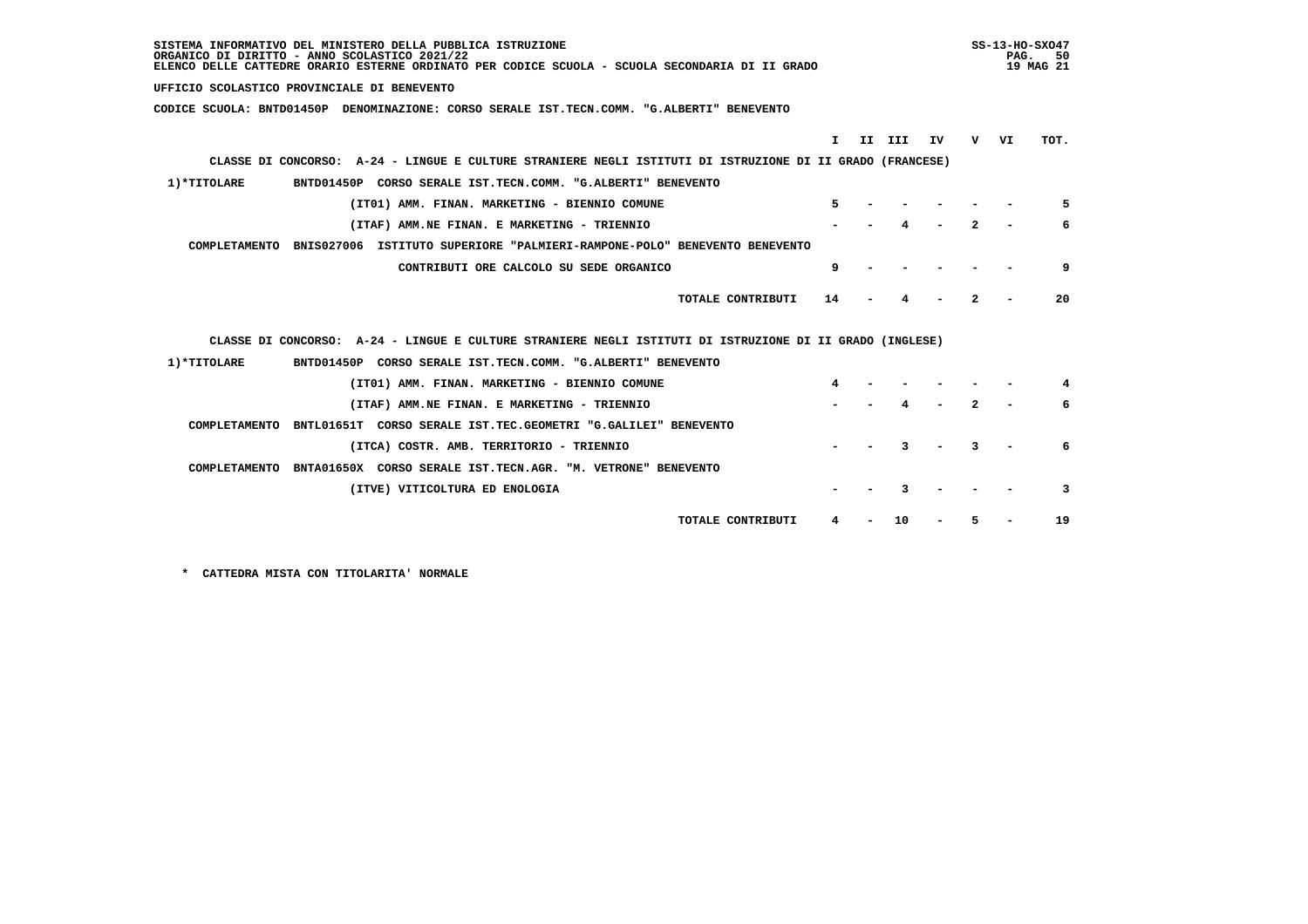| SISTEMA INFORMATIVO DEL MINISTERO DELLA PUBBLICA ISTRUZIONE<br>ORGANICO DI DIRITTO - ANNO SCOLASTICO 2021/22<br>ELENCO DELLE CATTEDRE ORARIO ESTERNE ORDINATO PER CODICE SCUOLA - SCUOLA SECONDARIA DI II GRADO |                  |     |     |    |   | PAG. | $SS-13-HO-SXO47$<br>51<br>19 MAG 21 |
|-----------------------------------------------------------------------------------------------------------------------------------------------------------------------------------------------------------------|------------------|-----|-----|----|---|------|-------------------------------------|
| UFFICIO SCOLASTICO PROVINCIALE DI BENEVENTO                                                                                                                                                                     |                  |     |     |    |   |      |                                     |
| CODICE SCUOLA: BNTD01450P DENOMINAZIONE: CORSO SERALE IST.TECN.COMM. "G.ALBERTI" BENEVENTO                                                                                                                      |                  |     |     |    |   |      |                                     |
|                                                                                                                                                                                                                 | т.               | II. | III | IV | v | VI   | TOT.                                |
| CLASSE DI CONCORSO: A-46 - SCIENZE GIURIDICO-ECONOMICHE                                                                                                                                                         |                  |     |     |    |   |      |                                     |
| 1) *TITOLARE<br>BNTD01450P CORSO SERALE IST.TECN.COMM. "G.ALBERTI" BENEVENTO                                                                                                                                    |                  |     |     |    |   |      |                                     |
| (IT01) AMM. FINAN. MARKETING - BIENNIO COMUNE                                                                                                                                                                   | 2                |     |     |    |   |      | 2                                   |
| (ITAF) AMM.NE FINAN. E MARKETING - TRIENNIO                                                                                                                                                                     |                  |     |     |    |   |      | $12 \overline{ }$                   |
| COMPLETAMENTO<br>BNIS014004 ISTITUTO SUPERIORE "G. ALBERTI" BENEVENTO BENEVENTO                                                                                                                                 |                  |     |     |    |   |      |                                     |
| CONTRIBUTI ORE CALCOLO SU SEDE ORGANICO                                                                                                                                                                         | $\boldsymbol{c}$ |     |     |    |   |      | $\mathbf{2}$                        |
| TOTALE CONTRIBUTI                                                                                                                                                                                               | 4                |     |     |    |   |      | 16                                  |
| CLASSE DI CONCORSO: A-47 - SCIENZE MATEMATICHE APPLICATE                                                                                                                                                        |                  |     |     |    |   |      |                                     |
| 1) *TITOLARE<br>BNTD01450P CORSO SERALE IST.TECN.COMM. "G.ALBERTI" BENEVENTO                                                                                                                                    |                  |     |     |    |   |      |                                     |
| (IT01) AMM. FINAN. MARKETING - BIENNIO COMUNE                                                                                                                                                                   |                  |     |     |    |   |      | 6                                   |
| (ITAF) AMM.NE FINAN. E MARKETING - TRIENNIO                                                                                                                                                                     |                  |     |     |    |   |      | 9                                   |
| COMPLETAMENTO<br>BNIS014004 ISTITUTO SUPERIORE "G. ALBERTI" BENEVENTO BENEVENTO                                                                                                                                 |                  |     |     |    |   |      |                                     |
| CONTRIBUTI ORE CALCOLO SU SEDE ORGANICO                                                                                                                                                                         | $\mathbf{z}$     |     |     |    |   |      | $\mathbf{2}$                        |
| TOTALE CONTRIBUTI                                                                                                                                                                                               | 8                |     |     |    | 3 |      | 17                                  |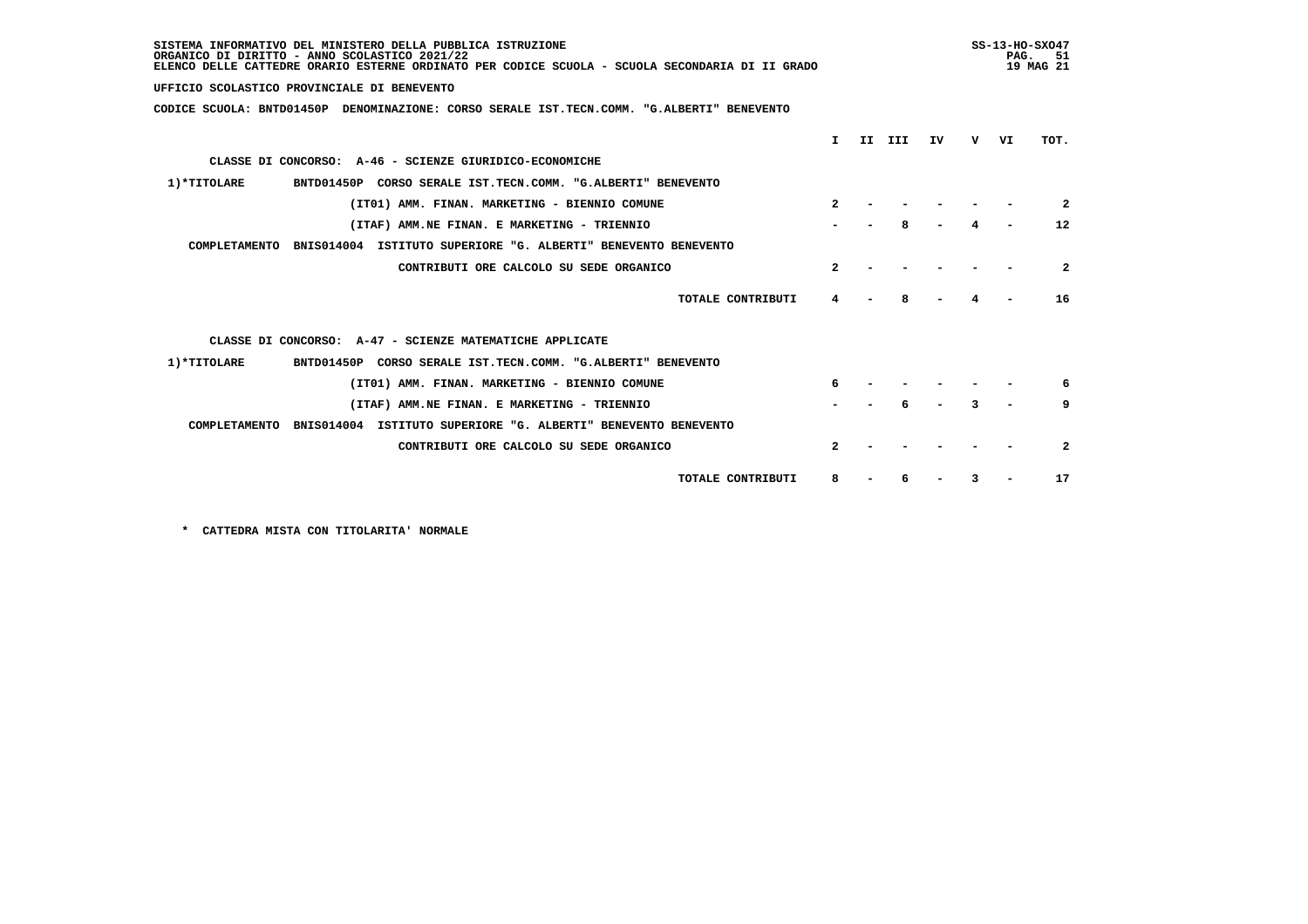| SISTEMA INFORMATIVO DEL MINISTERO DELLA PUBBLICA ISTRUZIONE<br>ORGANICO DI DIRITTO - ANNO SCOLASTICO 2021/22<br>ELENCO DELLE CATTEDRE ORARIO ESTERNE ORDINATO PER CODICE SCUOLA - SCUOLA SECONDARIA DI II GRADO |   | $SS-13-HO-SXO47$<br>PAG. 52<br>19 MAG 21 |  |
|-----------------------------------------------------------------------------------------------------------------------------------------------------------------------------------------------------------------|---|------------------------------------------|--|
| UFFICIO SCOLASTICO PROVINCIALE DI BENEVENTO                                                                                                                                                                     |   |                                          |  |
| CODICE SCUOLA: BNTF010008 DENOMINAZIONE: IST.TECN.IND. "G.B.B.LUCARELLI" BENEVENTO BENEVENTO                                                                                                                    |   |                                          |  |
|                                                                                                                                                                                                                 |   |                                          |  |
| I.<br>II III<br>ΙV                                                                                                                                                                                              | v | TOT.<br>VI                               |  |
| CLASSE DI CONCORSO: A-20 - FISICA                                                                                                                                                                               |   |                                          |  |
| 1) TITOLARE<br>BNTF010008 IST.TECN.IND. "G.B.B.LUCARELLI" BENEVENTO BENEVENTO                                                                                                                                   |   |                                          |  |
| 12<br>CONTRIBUTI ORE CALCOLO SU SEDE ORGANICO                                                                                                                                                                   |   | 12                                       |  |
| COMPLETAMENTO BNIS01100L ISTITUTO SUPERIORE "VIRGILIO" BENEVENTO                                                                                                                                                |   |                                          |  |
| CONTRIBUTI ORE CALCOLO SU SEDE ORGANICO<br>6                                                                                                                                                                    |   | 6                                        |  |
| TOTALE CONTRIBUTI<br>18                                                                                                                                                                                         |   | 18                                       |  |
|                                                                                                                                                                                                                 |   |                                          |  |
| CLASSE DI CONCORSO: A-34 - SCIENZE E TECNOLOGIE CHIMICHE                                                                                                                                                        |   |                                          |  |
| 1) TITOLARE<br>BNTF010008 IST.TECN.IND. "G.B.B.LUCARELLI" BENEVENTO BENEVENTO                                                                                                                                   |   |                                          |  |
| $12 \overline{ }$<br>CONTRIBUTI ORE CALCOLO SU SEDE ORGANICO                                                                                                                                                    |   | 12                                       |  |
| COMPLETAMENTO BNRI027506 CORSO SERALE I.P.IND. E ART. "L.PALMIERI" BENEVENTO                                                                                                                                    |   |                                          |  |
| (IP09) MAN.NE ASSIS.ZA TEC. BIENNIO - TRIENNIO<br>2                                                                                                                                                             |   | $\mathbf{2}$                             |  |
|                                                                                                                                                                                                                 |   |                                          |  |
| TOTALE CONTRIBUTI<br>14                                                                                                                                                                                         |   | 14                                       |  |
|                                                                                                                                                                                                                 |   |                                          |  |
| CLASSE DI CONCORSO: A-37 - SCIENZE E TECNOLOGIE DELLE COSTRUZIONI TECNOLOGIE E TECNICHE DI RAPPRESENTAZIONE GRAFICA                                                                                             |   |                                          |  |
| 1) TITOLARE<br>BNTF010008 IST.TECN.IND. "G.B.B.LUCARELLI" BENEVENTO BENEVENTO                                                                                                                                   |   |                                          |  |
| CONTRIBUTI ORE CALCOLO SU SEDE ORGANICO<br>$12^{\circ}$                                                                                                                                                         |   | $12 \overline{ }$                        |  |
| COMPLETAMENTO BNIS01600Q ISTITUTO SUPERIORE "G. GALILEI - M. VETRONE" BENEVENTO BENEVEN                                                                                                                         |   |                                          |  |
| CONTRIBUTI ORE CALCOLO SU SEDE ORGANICO<br>3                                                                                                                                                                    |   | 3                                        |  |
| COMPLETAMENTO BNIS014004 ISTITUTO SUPERIORE "G. ALBERTI" BENEVENTO BENEVENTO                                                                                                                                    |   |                                          |  |
| CONTRIBUTI ORE CALCOLO SU SEDE ORGANICO<br>3                                                                                                                                                                    |   | 3                                        |  |
| TOTALE CONTRIBUTI<br>18                                                                                                                                                                                         |   | 18                                       |  |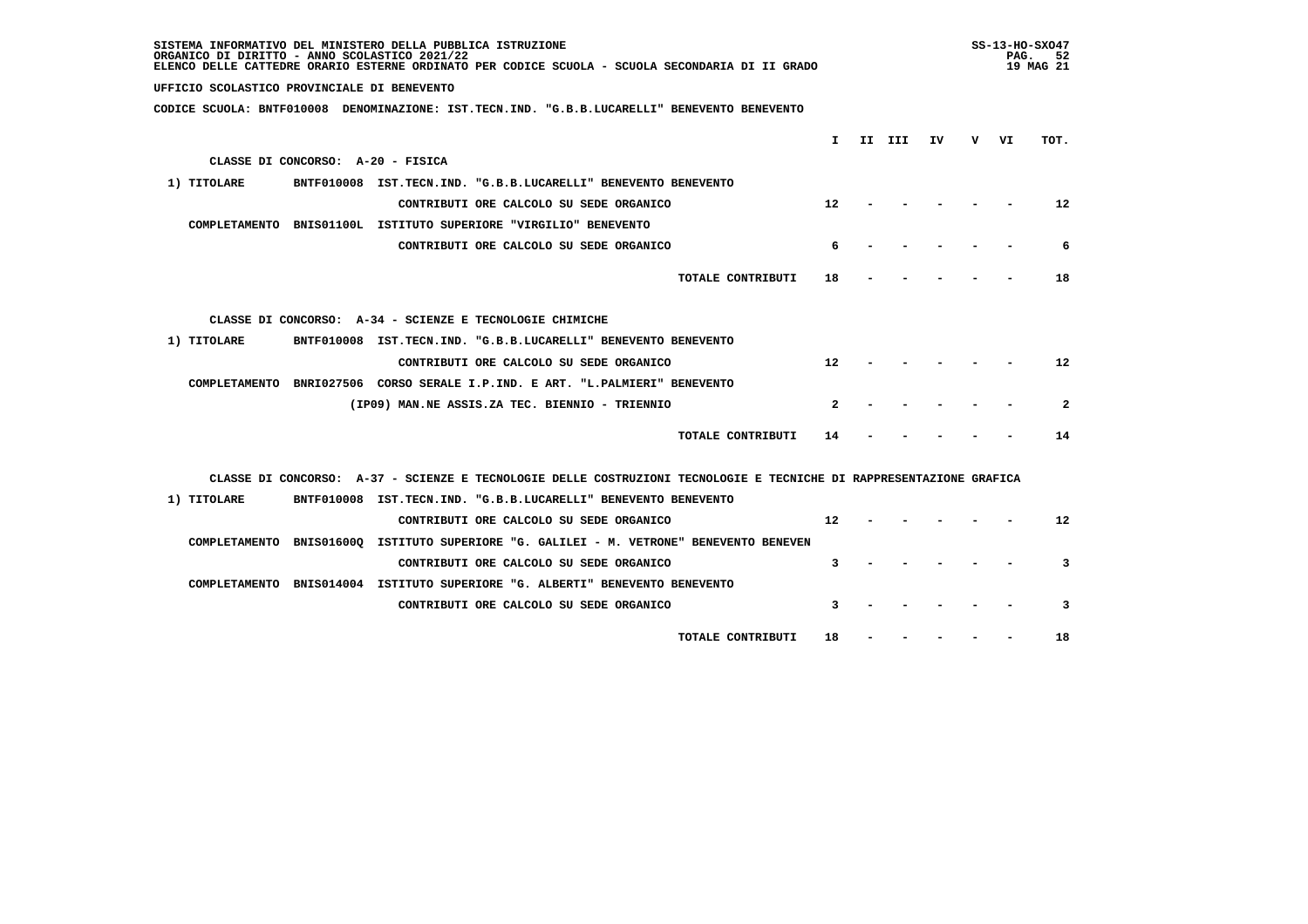| SISTEMA INFORMATIVO DEL MINISTERO DELLA PUBBLICA ISTRUZIONE<br>ORGANICO DI DIRITTO - ANNO SCOLASTICO 2021/22<br>ELENCO DELLE CATTEDRE ORARIO ESTERNE ORDINATO PER CODICE SCUOLA - SCUOLA SECONDARIA DI II GRADO |    |        |    | PAG. | $SS-13-HO-SXO47$<br>53<br>19 MAG 21 |
|-----------------------------------------------------------------------------------------------------------------------------------------------------------------------------------------------------------------|----|--------|----|------|-------------------------------------|
| UFFICIO SCOLASTICO PROVINCIALE DI BENEVENTO                                                                                                                                                                     |    |        |    |      |                                     |
| CODICE SCUOLA: BNTF010008 DENOMINAZIONE: IST.TECN.IND. "G.B.B.LUCARELLI" BENEVENTO BENEVENTO                                                                                                                    |    |        |    |      |                                     |
|                                                                                                                                                                                                                 | T  |        |    |      | TOT.                                |
|                                                                                                                                                                                                                 |    | II III | IV | v vı |                                     |
| CLASSE DI CONCORSO: A-41 - SCIENZE E TECNOLOGIE INFORMATICHE                                                                                                                                                    |    |        |    |      |                                     |
| 1) TITOLARE<br>BNTF010008 IST.TECN.IND. "G.B.B.LUCARELLI" BENEVENTO BENEVENTO                                                                                                                                   |    |        |    |      |                                     |
| CONTRIBUTI ORE CALCOLO SU SEDE ORGANICO                                                                                                                                                                         |    |        |    |      | 9                                   |
| COMPLETAMENTO BNTF01050N CORSO SERALE IST.TECN.IND. "G.B.B.LUCARELLI" BENEVENTO                                                                                                                                 |    |        |    |      |                                     |
| (ITIA) INFORMATICA                                                                                                                                                                                              |    | 13     |    |      | 13                                  |
| TOTALE CONTRIBUTI                                                                                                                                                                                               | 9  | 13     |    |      | 22                                  |
| CLASSE DI CONCORSO: A-42 - SCIENZE E TECNOLOGIE MECCANICHE                                                                                                                                                      |    |        |    |      |                                     |
| 1) TITOLARE<br>BNTF010008 IST.TECN.IND. "G.B.B.LUCARELLI" BENEVENTO BENEVENTO                                                                                                                                   |    |        |    |      |                                     |
| CONTRIBUTI ORE CALCOLO SU SEDE ORGANICO                                                                                                                                                                         | 14 |        |    |      | 14                                  |
| COMPLETAMENTO BNRH030005 I.P.SERV.ALB.TUR. IPSAR "LE STREGHE" BENEVENTO BENEVENTO                                                                                                                               |    |        |    |      |                                     |
| CONTRIBUTI ORE CALCOLO SU SEDE ORGANICO                                                                                                                                                                         | 4  |        |    |      | 4                                   |
| TOTALE CONTRIBUTI                                                                                                                                                                                               | 18 |        |    |      | 18                                  |
| CLASSE DI CONCORSO: A-46 - SCIENZE GIURIDICO-ECONOMICHE                                                                                                                                                         |    |        |    |      |                                     |
| 1) TITOLARE<br>BNTF010008 IST.TECN.IND. "G.B.B.LUCARELLI" BENEVENTO BENEVENTO                                                                                                                                   |    |        |    |      |                                     |
| CONTRIBUTI ORE CALCOLO SU SEDE ORGANICO                                                                                                                                                                         | 14 |        |    |      | 14                                  |
| COMPLETAMENTO BNIS027006 ISTITUTO SUPERIORE "PALMIERI-RAMPONE-POLO" BENEVENTO BENEVENTO                                                                                                                         |    |        |    |      |                                     |
| CONTRIBUTI ORE CALCOLO SU SEDE ORGANICO                                                                                                                                                                         |    |        |    |      | 4                                   |
| TOTALE CONTRIBUTI                                                                                                                                                                                               | 18 |        |    |      | 18                                  |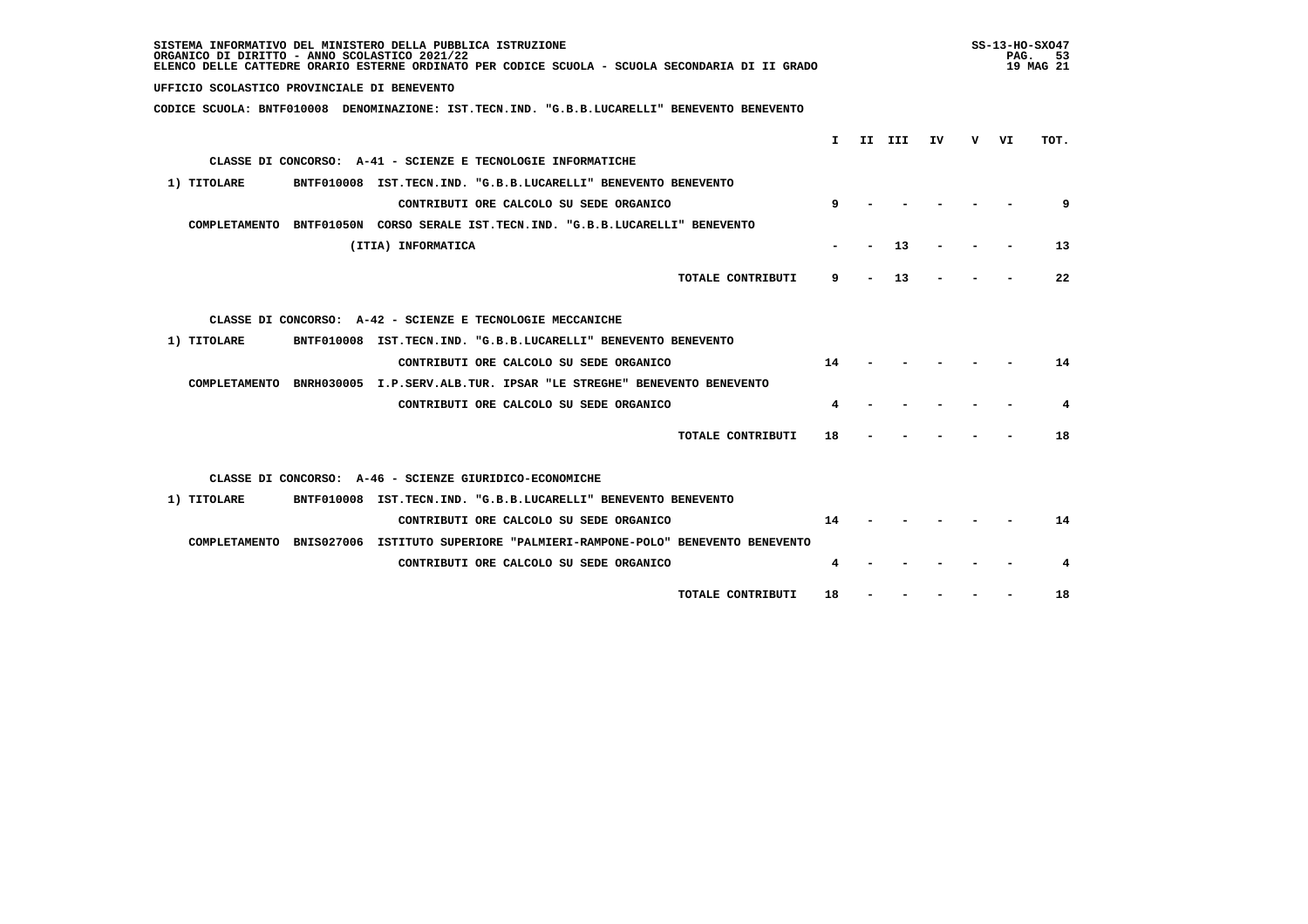| SISTEMA INFORMATIVO DEL MINISTERO DELLA PUBBLICA ISTRUZIONE<br>ORGANICO DI DIRITTO - ANNO SCOLASTICO 2021/22<br>ELENCO DELLE CATTEDRE ORARIO ESTERNE ORDINATO PER CODICE SCUOLA - SCUOLA SECONDARIA DI II GRADO |    |   | $SS-13-HO-SXO47$<br>PAG. | -54<br>19 MAG 21 |
|-----------------------------------------------------------------------------------------------------------------------------------------------------------------------------------------------------------------|----|---|--------------------------|------------------|
| UFFICIO SCOLASTICO PROVINCIALE DI BENEVENTO                                                                                                                                                                     |    |   |                          |                  |
| CODICE SCUOLA: BNTF010008<br>DENOMINAZIONE: IST.TECN.IND. "G.B.B.LUCARELLI" BENEVENTO BENEVENTO                                                                                                                 |    |   |                          |                  |
| II III                                                                                                                                                                                                          | IV | v | VI                       | TOT.             |
| CLASSE DI CONCORSO: B-15 - LABORATORI DI SCIENZE E TECNOLOGIE ELETTRICHE ED ELETTRONICHE                                                                                                                        |    |   |                          |                  |
| 1) TITOLARE<br><b>BNTF010008</b><br>IST.TECN.IND. "G.B.B.LUCARELLI" BENEVENTO BENEVENTO                                                                                                                         |    |   |                          |                  |
| 13<br>CONTRIBUTI ORE CALCOLO SU SEDE ORGANICO                                                                                                                                                                   |    |   |                          | 13               |
| <b>BNIS022003</b><br>ISTITUTO SUPERIORE "M. CARAFA - N. GIUSTINIANI"<br>COMPLETAMENTO<br>CERRETO S. CER                                                                                                         |    |   |                          |                  |
| 5.<br>CONTRIBUTI ORE CALCOLO SU SEDE ORGANICO                                                                                                                                                                   |    |   |                          | 5.               |
| 18<br>TOTALE CONTRIBUTI                                                                                                                                                                                         |    |   |                          | 18               |